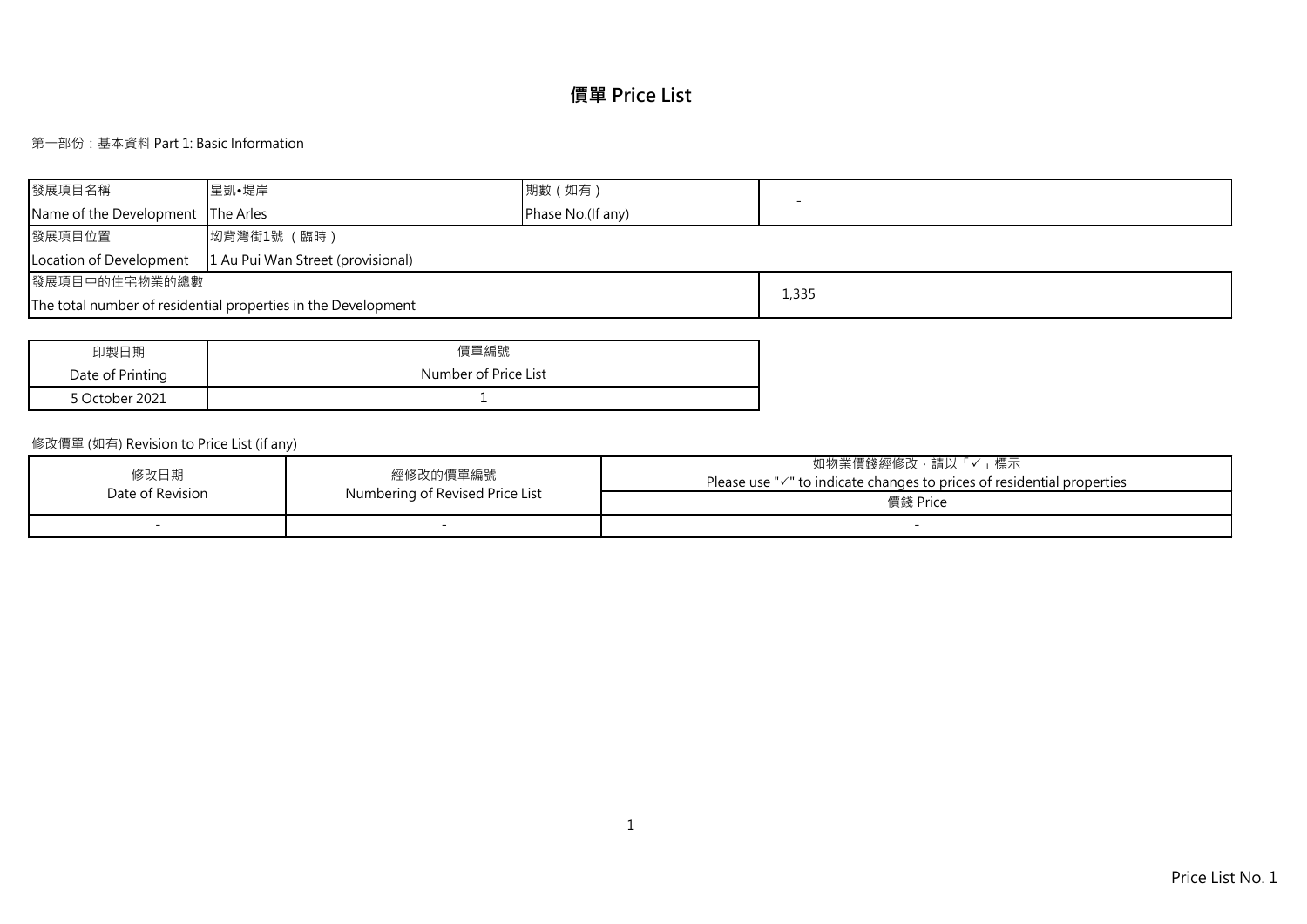|                       | 物業的描述<br>Description of<br><b>Residential Property</b> |                | 實用面積<br>(包括露台·工作平台及陽台(如有))<br>平方米 (平方呎)<br>Saleable Area                            | 售價 (元)<br>Price (\$) | 實用面積<br>每平方米/呎售價<br>元·每平方米<br>(元·每平方呎)<br>Unit Rate of |                                            |                  |                | Area of other specified items (Not included in the Saleable Area) | 平方米 (平方呎)    | 其他指明項目的面積 (不計算入實用面積)<br>sq. metre (sq.ft.) |            |                          |               |            |
|-----------------------|--------------------------------------------------------|----------------|-------------------------------------------------------------------------------------|----------------------|--------------------------------------------------------|--------------------------------------------|------------------|----------------|-------------------------------------------------------------------|--------------|--------------------------------------------|------------|--------------------------|---------------|------------|
| 座號<br>Tower<br>Number | 樓層<br>Floor                                            | 單位<br>Unit     | (including balcony, utility platform<br>and verandah, if any)<br>sq. metre (sq.ft.) |                      | Saleable Area<br>\$ per sq. metre<br>$$$ per sq.ft.)   | 空調機房<br>Air-<br>conditioning<br>plant room | 窗台<br>Bay window | 閣樓<br>Cockloft | 平台<br>Flat Roof                                                   | 花園<br>Garden | 停車位<br>Parking<br>space                    | 天台<br>Roof | 梯屋<br>Stairhood          | 前庭<br>Terrace | 庭院<br>Yard |
| 第1座<br>Tower 1        | 26                                                     | $\overline{A}$ | 67.953 (731)<br>露台 Balcony: 2.284 (25);<br>工作平台 Utility Platform: 1.500 (16)        | 17,519,000           | 257,811<br>(23,966)                                    |                                            | $\sim$           |                |                                                                   | ÷.           |                                            | ×.         | ×.                       |               |            |
| 第1座<br>Tower 1        | 22                                                     | $\overline{A}$ | 67.953 (731)<br>露台 Balcony: 2.284 (25);<br>工作平台 Utility Platform: 1.500 (16)        | 17,236,000           | 253,646<br>(23, 579)                                   | $\sim$                                     | ×.               | $\sim$         | ÷.                                                                | ÷.           | $\sim$                                     | ×.         | ×.                       |               |            |
| 第1座<br>Tower 1        | 21                                                     | A              | 67.953 (731)<br>露台 Balcony: 2.284 (25);<br>工作平台 Utility Platform: 1.500 (16)        | 17,137,000           | 252,189<br>(23, 443)                                   | $\sim$                                     | ÷,               |                |                                                                   | ÷            |                                            | $\sim$     | ÷                        |               |            |
| 第1座<br>Tower 1        | 20                                                     | $\overline{A}$ | 67.953 (731)<br>露台 Balcony: 2.284 (25);<br>工作平台 Utility Platform: 1.500 (16)        | 17,038,000           | 250,732<br>(23, 308)                                   | $\sim$                                     | $\sim$           |                |                                                                   | ÷,           |                                            | $\sim$     | $\sim$                   |               |            |
| 第1座<br>Tower 1        | 18                                                     | $\overline{A}$ | 67.953 (731)<br>露台 Balcony: 2.284 (25);<br>工作平台 Utility Platform: 1.500 (16)        | 16,842,000           | 247,848<br>(23,040)                                    | $\sim$                                     | $\sim$           |                | $\overline{\phantom{a}}$                                          | $\sim$       | $\sim$                                     | $\sim$     | $\sim$                   |               |            |
| 第1座<br>Tower 1        | 17                                                     | $\overline{A}$ | 67.953 (731)<br>露台 Balcony: 2.284 (25);<br>工作平台 Utility Platform: 1.500 (16)        | 16,499,000           | 242,800<br>(22, 570)                                   | $\sim$                                     | ÷.               |                | ÷                                                                 | ä,           |                                            | $\sim$     | ÷,                       |               |            |
| 第1座<br>Tower 1        | 16                                                     | $\overline{A}$ | 67.953 (731)<br>露台 Balcony: 2.284 (25);<br>工作平台 Utility Platform: 1.500 (16)        | 16,403,000           | 241,387<br>(22, 439)                                   | ×.                                         | ×.               |                | ÷.                                                                | ä,           |                                            | ×.         | ×.                       |               |            |
| 第1座<br>Tower 1        | 15                                                     | A              | 67.953 (731)<br>露台 Balcony: 2.284 (25);<br>工作平台 Utility Platform: 1.500 (16)        | 16,306,000           | 239,960<br>(22, 306)                                   | $\sim$                                     | ä,               |                |                                                                   |              |                                            | ×.         | ä,                       |               |            |
| 第1座<br>Tower 1        | 12                                                     | $\overline{A}$ | 67.953 (731)<br>露台 Balcony: 2.284 (25);<br>工作平台 Utility Platform: 1.500 (16)        | 16,209,000           | 238,533<br>(22, 174)                                   | $\sim$                                     | $\sim$           |                | ÷.                                                                | ÷,           |                                            | $\sim$     | $\sim$                   |               |            |
| 第1座<br>Tower 1        | 11                                                     | $\overline{A}$ | 67.953 (731)<br>露台 Balcony: 2.284 (25);<br>工作平台 Utility Platform: 1.500 (16)        | 16,113,000           | 237.120<br>(22,042)                                    | $\omega$                                   | ×.               |                | $\overline{\phantom{a}}$                                          | ÷.           | $\sim$                                     | $\sim$     | $\bar{a}$                |               |            |
| 第1座<br>Tower 1        | 10                                                     | $\overline{A}$ | 67.953 (731)<br>露台 Balcony: 2.284 (25);<br>工作平台 Utility Platform: 1.500 (16)        | 16,016,000           | 235,692<br>(21, 910)                                   | $\sim$                                     | ٠                |                | ٠                                                                 | ÷            |                                            | $\sim$     | $\overline{\phantom{a}}$ |               |            |
| 第1座<br>Tower 1        | 8                                                      | $\overline{A}$ | 67.953 (731)<br>露台 Balcony: 2.284 (25);<br>工作平台 Utility Platform: 1.500 (16)        | 15,642,000           | 230,189<br>(21, 398)                                   | $\sim$                                     |                  |                |                                                                   |              |                                            | $\sim$     | ä,                       |               |            |
| 第1座<br>Tower 1        | $\overline{7}$                                         | $\overline{A}$ | 67.953 (731)<br>露台 Balcony: 2.284 (25);<br>工作平台 Utility Platform: 1.500 (16)        | 15,511,000           | 228,261<br>(21, 219)                                   | $\sim$                                     | ×.               | - 1            | $\sim$                                                            | ÷.           | $\sim$                                     | $\sim$     | ×.                       | - 1           |            |
| 第1座<br>Tower 1        | 6                                                      | A              | 67.953 (731)<br>露台 Balcony: 2.284 (25);<br>工作平台 Utility Platform: 1.500 (16)        | 15,415,000           | 226,848<br>(21,088)                                    | $\sim$                                     | ä,               |                | ÷.                                                                | ÷.           | ×.                                         | ×.         | ä,                       |               |            |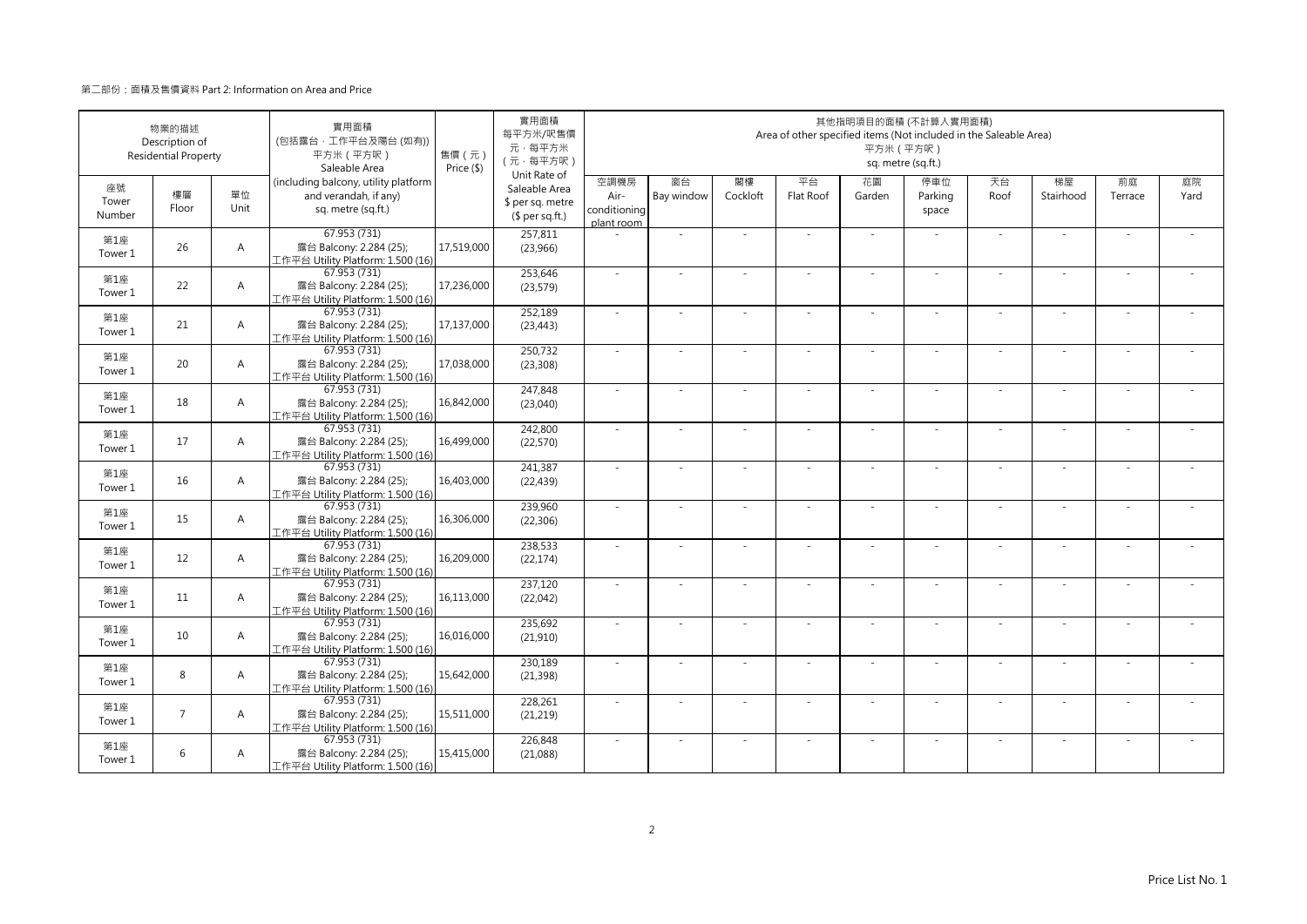|                       | 物業的描述<br>Description of<br><b>Residential Property</b> |            | 實用面積<br>(包括露台·工作平台及陽台(如有))<br>平方米 (平方呎)<br>Saleable Area                            | 售價 (元)<br>Price (\$) | 實用面積<br>每平方米/呎售價<br>元·每平方米<br>(元·每平方呎)<br>Unit Rate of |                                            |                  |                | Area of other specified items (Not included in the Saleable Area) | 平方米 (平方呎)                | 其他指明項目的面積 (不計算入實用面積)<br>sq. metre (sq.ft.) |            |                 |               |            |
|-----------------------|--------------------------------------------------------|------------|-------------------------------------------------------------------------------------|----------------------|--------------------------------------------------------|--------------------------------------------|------------------|----------------|-------------------------------------------------------------------|--------------------------|--------------------------------------------|------------|-----------------|---------------|------------|
| 座號<br>Tower<br>Number | 樓層<br>Floor                                            | 單位<br>Unit | (including balcony, utility platform<br>and verandah, if any)<br>sq. metre (sq.ft.) |                      | Saleable Area<br>\$ per sq. metre<br>$$$ per sq.ft.)   | 空調機房<br>Air-<br>conditioning<br>plant room | 窗台<br>Bay window | 閣樓<br>Cockloft | 平台<br>Flat Roof                                                   | 花園<br>Garden             | 停車位<br>Parking<br>space                    | 天台<br>Roof | 梯屋<br>Stairhood | 前庭<br>Terrace | 庭院<br>Yard |
| 第1座<br>Tower 1        | 21                                                     | B          | 31.306 (337)<br>露台 Balcony: 2.000 (22);<br>工作平台 Utility Platform: - (-)             | 8,680,000            | 277,263<br>(25, 757)                                   |                                            | $\sim$           |                | ÷.                                                                | ÷.                       | $\sim$                                     | ×.         | ×.              |               |            |
| 第1座<br>Tower 1        | 20                                                     | B          | 31.306 (337)<br>露台 Balcony: 2.000 (22);<br>工作平台 Utility Platform: - (-)             | 8,633,000            | 275,762<br>(25, 617)                                   | $\sim$                                     | ×.               | $\sim$         | ÷.                                                                | ÷.                       | $\sim$                                     | ×.         | ×.              | $\sim$        |            |
| 第1座<br>Tower 1        | 18                                                     | B          | 31.306 (337)<br>露台 Balcony: 2.000 (22);<br>工作平台 Utility Platform: - (-)             | 8,537,000            | 272,695<br>(25, 332)                                   | $\sim$                                     | ×                |                |                                                                   | ۰                        |                                            | $\sim$     | ÷               |               |            |
| 第1座<br>Tower 1        | 17                                                     | B          | 31.306 (337)<br>露台 Balcony: 2.000 (22);<br>工作平台 Utility Platform: - (-)             | 8,365,000            | 267,201<br>(24, 822)                                   | $\sim$                                     | $\sim$           |                | $\sim$                                                            | ÷,                       |                                            | $\sim$     | $\sim$          |               |            |
| 第1座<br>Tower 1        | 16                                                     | B          | 31.306 (337)<br>露台 Balcony: 2.000 (22);<br>工作平台 Utility Platform: - (-)             | 8,318,000            | 265,700<br>(24, 682)                                   | $\sim$                                     | $\sim$           |                | $\overline{\phantom{a}}$                                          | $\sim$                   | $\sim$                                     | $\sim$     | $\sim$          |               |            |
| 第1座<br>Tower 1        | 15                                                     | B          | 31.306 (337)<br>露台 Balcony: 2.000 (22);<br>工作平台 Utility Platform: - (-)             | 8,271,000            | 264,199<br>(24, 543)                                   | $\sim$                                     | ÷,               |                | ÷.                                                                | ÷.                       |                                            | $\sim$     | $\sim$          |               |            |
| 第1座<br>Tower 1        | 12                                                     | B          | 31.306 (337)<br>露台 Balcony: 2.000 (22);<br>工作平台 Utility Platform: - (-)             | 8,224,000            | 262,697<br>(24, 404)                                   | ×.                                         | ×.               |                | ÷.                                                                | ä,                       | $\sim$                                     | ×.         | ×.              |               |            |
| 第1座<br>Tower 1        | 11                                                     | B          | 31.306 (337)<br>露台 Balcony: 2.000 (22);<br>工作平台 Utility Platform: - (-)             | 8,176,000            | 261,164<br>(24, 261)                                   | $\sim$                                     | ä,               |                |                                                                   |                          |                                            | ×.         | ä,              |               |            |
| 第1座<br>Tower 1        | 10                                                     | B          | 31.306 (337)<br>露台 Balcony: 2.000 (22);<br>工作平台 Utility Platform: - (-)             | 8,130,000            | 259,695<br>(24, 125)                                   | $\sim$                                     | $\sim$           |                | ÷.                                                                | ÷,                       | $\sim$                                     | $\sim$     | $\sim$          |               |            |
| 第1座<br>Tower 1        | 8                                                      | B          | 31.306 (337)<br>露台 Balcony: 2.000 (22);<br>工作平台 Utility Platform: - (-)             | 8,035,000            | 256.660<br>(23, 843)                                   | $\omega$                                   | ×.               |                | $\overline{\phantom{a}}$                                          | $\overline{\phantom{a}}$ | $\sim$                                     | $\sim$     | $\bar{a}$       | $\sim$        |            |
| 第1座<br>Tower 1        | $\overline{7}$                                         | B          | 31.306 (337)<br>露台 Balcony: 2.000 (22);<br>工作平台 Utility Platform: - (-)             | 7,909,000            | 252,635<br>(23, 469)                                   | ×.                                         | $\sim$           |                | $\sim$                                                            | ٠                        |                                            | $\sim$     | $\sim$          |               |            |
| 第1座<br>Tower 1        | 6                                                      | B          | 31.306 (337)<br>露台 Balcony: 2.000 (22);<br>工作平台 Utility Platform: - (-)             | 7,862,000            | 251,134<br>(23, 329)                                   | $\sim$                                     |                  |                |                                                                   |                          |                                            | $\sim$     | ٠               |               |            |
| 第1座<br>Tower 1        | 32                                                     | D          | 42.945 (462)<br>露台 Balcony: 2.000 (22);<br>工作平台 Utility Platform: 1.500 (16)        | 11,490,000           | 267,552<br>(24, 870)                                   | $\sim$                                     | ×.               | $\sim$         | $\sim$                                                            | ÷.                       | $\sim$                                     | $\sim$     | ×.              | - 1           |            |
| 第1座<br>Tower 1        | 31                                                     | D          | 42.945 (462)<br>露台 Balcony: 2.000 (22);<br>工作平台 Utility Platform: 1.500 (16)        | 11,430,000           | 266,154<br>(24,740)                                    | $\sim$                                     | ä,               |                | ×                                                                 | ÷.                       | $\sim$                                     | ×.         | ×.              |               |            |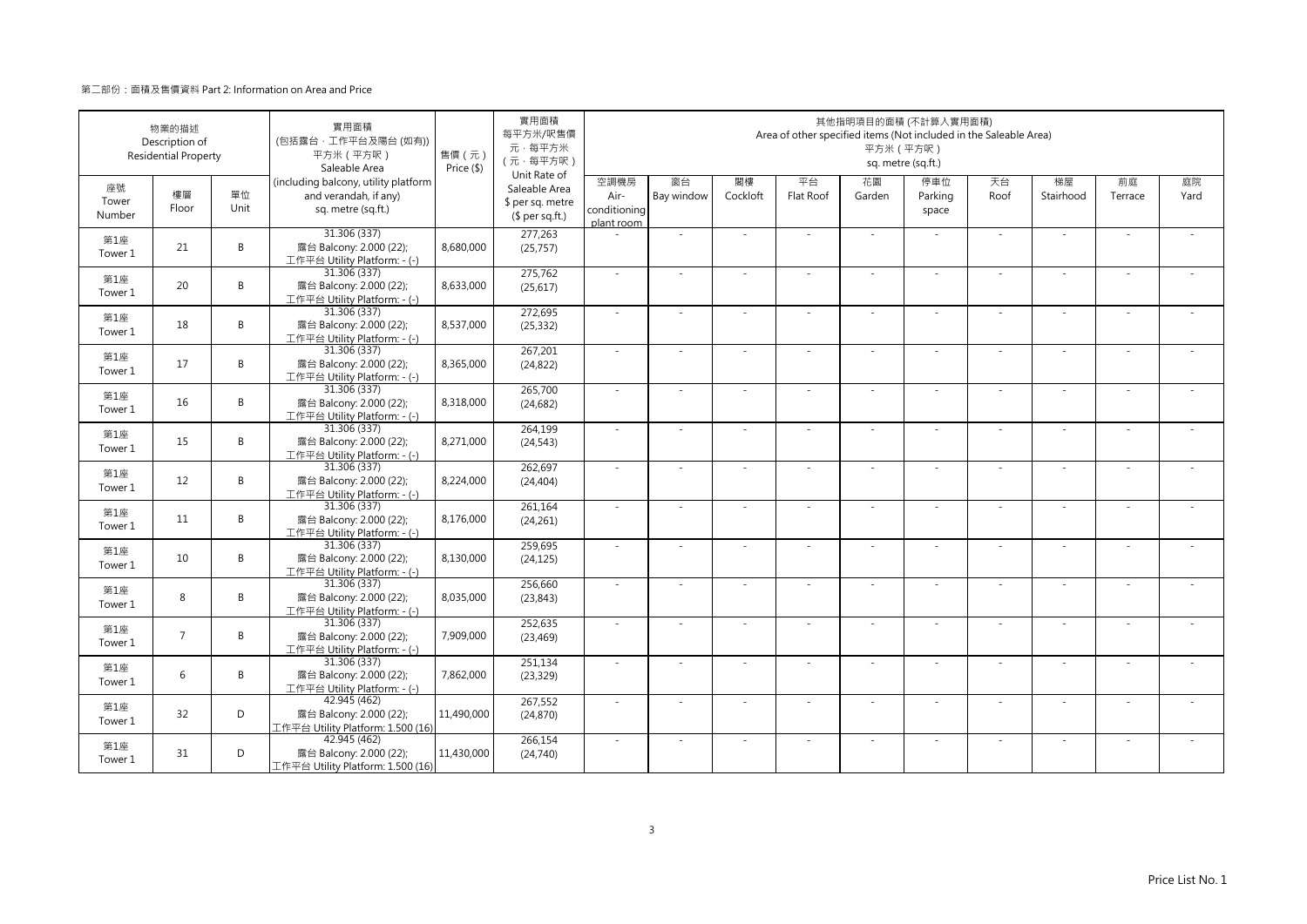|                       | 物業的描述<br>Description of<br><b>Residential Property</b> |            | 實用面積<br>(包括露台·工作平台及陽台(如有))<br>平方米 (平方呎)<br>Saleable Area                            | 售價(元)<br>Price (\$) | 實用面積<br>每平方米/呎售價<br>元·每平方米<br>(元·每平方呎)                               |                                            |                  |                | Area of other specified items (Not included in the Saleable Area) |              | 其他指明項目的面積 (不計算入實用面積)<br>平方米 (平方呎)<br>sq. metre (sq.ft.) |            |                 |                          |            |
|-----------------------|--------------------------------------------------------|------------|-------------------------------------------------------------------------------------|---------------------|----------------------------------------------------------------------|--------------------------------------------|------------------|----------------|-------------------------------------------------------------------|--------------|---------------------------------------------------------|------------|-----------------|--------------------------|------------|
| 座號<br>Tower<br>Number | 樓層<br>Floor                                            | 單位<br>Unit | (including balcony, utility platform<br>and verandah, if any)<br>sq. metre (sq.ft.) |                     | Unit Rate of<br>Saleable Area<br>\$ per sq. metre<br>$$$ per sq.ft.) | 空調機房<br>Air-<br>conditioning<br>plant room | 窗台<br>Bay window | 閣樓<br>Cockloft | 平台<br>Flat Roof                                                   | 花園<br>Garden | 停車位<br>Parking<br>space                                 | 天台<br>Roof | 梯屋<br>Stairhood | 前庭<br>Terrace            | 庭院<br>Yard |
| 第1座<br>Tower 1        | 30                                                     | D          | 42.945 (462)<br>露台 Balcony: 2.000 (22);<br>[作平台 Utility Platform: 1.500 (16)        | 11,371,000          | 264,781<br>(24, 613)                                                 |                                            | $\sim$           |                |                                                                   | ÷.           | $\sim$                                                  | $\sim$     | ×.              | ÷.                       |            |
| 第1座<br>Tower 1        | 29                                                     | D          | 42.945 (462)<br>露台 Balcony: 2.000 (22);<br>工作平台 Utility Platform: 1.500 (16)        | 11,311,000          | 263,383<br>(24, 483)                                                 | $\sim$                                     | $\sim$           | $\sim$         | ÷.                                                                | $\sim$       | ×.                                                      | $\sim$     | ×.              | $\sim$                   | ÷.         |
| 第1座<br>Tower 1        | 28                                                     | D          | 42.945 (462)<br>露台 Balcony: 2.000 (22);<br>工作平台 Utility Platform: 1.500 (16)        | 11,251,000          | 261,986<br>(24, 353)                                                 | ×.                                         | i.               |                |                                                                   |              |                                                         | $\sim$     |                 |                          |            |
| 第1座<br>Tower 1        | 27                                                     | D          | 42.945 (462)<br>露台 Balcony: 2.000 (22);<br>工作平台 Utility Platform: 1.500 (16)        | 11,191,000          | 260,589<br>(24, 223)                                                 | ×.                                         | $\overline{a}$   |                |                                                                   |              |                                                         | ä,         |                 |                          |            |
| 第1座<br>Tower 1        | 26                                                     | D          | 42.945 (462)<br>露台 Balcony: 2.000 (22);<br>工作平台 Utility Platform: 1.500 (16)        | 11,131,000          | 259,192<br>(24,093)                                                  | ×.                                         | $\sim$           |                |                                                                   | $\sim$       | $\sim$                                                  | ×.         | $\sim$          | $\sim$                   |            |
| 第1座<br>Tower 1        | 23                                                     | D          | 42.945 (462)<br>露台 Balcony: 2.000 (22);<br>工作平台 Utility Platform: 1.500 (16)        | 11,071,000          | 257,795<br>(23, 963)                                                 | ×.                                         | i.               |                | ×.                                                                |              |                                                         | $\sim$     |                 | $\sim$                   |            |
| 第1座<br>Tower 1        | 22                                                     | D          | 42.945 (462)<br>露台 Balcony: 2.000 (22);<br>工作平台 Utility Platform: 1.500 (16)        | 11,012,000          | 256,421<br>(23, 835)                                                 |                                            | i.               |                |                                                                   |              |                                                         | $\sim$     |                 |                          |            |
| 第1座<br>Tower 1        | 21                                                     | D          | 42.945 (462)<br>露台 Balcony: 2.000 (22);<br>工作平台 Utility Platform: 1.500 (16)        | 10,952,000          | 255,024<br>(23,706)                                                  | $\sim$                                     | $\sim$           |                | ÷.                                                                |              |                                                         | $\sim$     | $\sim$          | ÷.                       |            |
| 第1座<br>Tower 1        | 20                                                     | D          | 42.945 (462)<br>露台 Balcony: 2.000 (22);<br>工作平台 Utility Platform: 1.500 (16)        | 10,892,000          | 253,627<br>(23, 576)                                                 | $\sim$                                     | ÷.               |                |                                                                   |              |                                                         | ä,         | ×.              | ÷.                       |            |
| 第1座<br>Tower 1        | 19                                                     | D          | 42.945 (462)<br>露台 Balcony: 2.000 (22);<br>工作平台 Utility Platform: 1.500 (16)        | 10,832,000          | 252,230<br>(23, 446)                                                 | $\sim$                                     | ×.               | ×.             | ÷.                                                                | ÷.           | ×.                                                      | $\sim$     | ×.              | $\sim$                   |            |
| 第1座<br>Tower 1        | 18                                                     | D          | 42.945 (462)<br>露台 Balcony: 2.000 (22);<br>工作平台 Utility Platform: 1.500 (16)        | 10,772,000          | 250,832<br>(23, 316)                                                 | $\sim$                                     | ÷.               | $\overline{a}$ | $\overline{\phantom{a}}$                                          | $\sim$       | $\sim$                                                  | ×.         | $\sim$          | $\sim$                   |            |
| 第1座<br>Tower 1        | 17                                                     | D          | 42.945 (462)<br>露台 Balcony: 2.000 (22);<br>工作平台 Utility Platform: 1.500 (16)        | 10,713,000          | 249,459<br>(23, 188)                                                 | $\sim$                                     | $\sim$           |                |                                                                   |              |                                                         | $\sim$     |                 | $\overline{\phantom{a}}$ |            |
| 第1座<br>Tower 1        | 16                                                     | D          | 42.945 (462)<br>露台 Balcony: 2.000 (22);<br>工作平台 Utility Platform: 1.500 (16)        | 10,653,000          | 248,061<br>(23,058)                                                  | $\sim$                                     | $\sim$           | $\sim$         | $\sim$                                                            | ÷.           | $\sim$                                                  | $\sim$     | $\sim$          | $\sim$                   |            |
| 第1座<br>Tower 1        | 15                                                     | D          | 42.945 (462)<br>露台 Balcony: 2.000 (22);<br>工作平台 Utility Platform: 1.500 (16)        | 10,593,000          | 246,664<br>(22, 929)                                                 | $\sim$                                     | ×,               | ×.             |                                                                   | ÷.           | ×.                                                      | ä,         | ×.              | ÷.                       |            |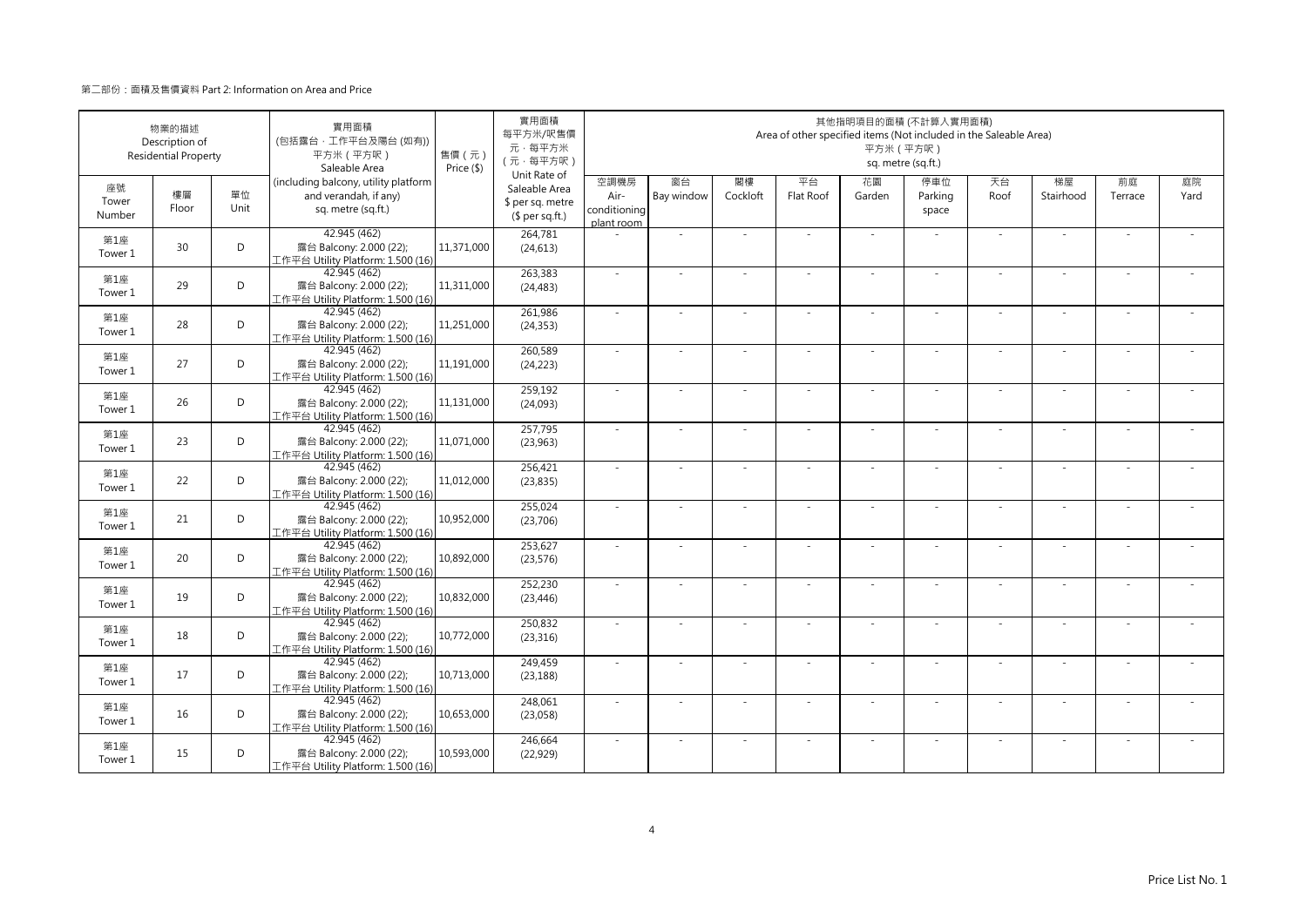|                       | 物業的描述<br>Description of<br><b>Residential Property</b> |            | 實用面積<br>(包括露台·工作平台及陽台(如有))<br>平方米 (平方呎)<br>Saleable Area                            | 售價(元)<br>Price (\$) | 實用面積<br>每平方米/呎售價<br>元·每平方米<br>(元·每平方呎)                               |                                            |                  |                | Area of other specified items (Not included in the Saleable Area) | 其他指明項目的面積 (不計算入實用面積)<br>平方米 (平方呎) | sq. metre (sq.ft.)      |            |                          |               |            |
|-----------------------|--------------------------------------------------------|------------|-------------------------------------------------------------------------------------|---------------------|----------------------------------------------------------------------|--------------------------------------------|------------------|----------------|-------------------------------------------------------------------|-----------------------------------|-------------------------|------------|--------------------------|---------------|------------|
| 座號<br>Tower<br>Number | 樓層<br>Floor                                            | 單位<br>Unit | (including balcony, utility platform<br>and verandah, if any)<br>sq. metre (sq.ft.) |                     | Unit Rate of<br>Saleable Area<br>\$ per sq. metre<br>$$$ per sq.ft.) | 空調機房<br>Air-<br>conditioning<br>plant room | 窗台<br>Bay window | 閣樓<br>Cockloft | 平台<br>Flat Roof                                                   | 花園<br>Garden                      | 停車位<br>Parking<br>space | 天台<br>Roof | 梯屋<br>Stairhood          | 前庭<br>Terrace | 庭院<br>Yard |
| 第1座<br>Tower 1        | 12                                                     | D          | 42.945 (462)<br>露台 Balcony: 2.000 (22);<br>工作平台 Utility Platform: 1.500 (16)        | 10,533,000          | 245,267<br>(22,799)                                                  |                                            | ÷,               |                |                                                                   | $\sim$                            |                         | $\sim$     | ä,                       |               |            |
| 第1座<br>Tower 1        | 11                                                     | D          | 42.945 (462)<br>露台 Balcony: 2.000 (22);<br>工作平台 Utility Platform: 1.500 (16)        | 10,473,000          | 243.870<br>(22, 669)                                                 | $\sim$                                     | $\sim$           | $\sim$         | ×                                                                 | $\overline{\phantom{a}}$          | $\sim$                  | $\sim$     | $\overline{\phantom{a}}$ | $\sim$        |            |
| 第1座<br>Tower 1        | 10                                                     | D          | 42.945 (462)<br>露台 Balcony: 2.000 (22);<br>工作平台 Utility Platform: 1.500 (16)        | 10,413,000          | 242,473<br>(22, 539)                                                 | $\sim$                                     | i.               |                |                                                                   | ٠                                 |                         | $\sim$     | ÷                        |               |            |
| 第1座<br>Tower 1        | 8                                                      | D          | 42.945 (462)<br>露台 Balcony: 2.000 (22);<br>工作平台 Utility Platform: 1.500 (16)        | 10,324,000          | 240,401<br>(22, 346)                                                 | ×.                                         | ÷,               |                |                                                                   |                                   |                         | $\sim$     | ä,                       |               |            |
| 第1座<br>Tower 1        | $\overline{7}$                                         | D          | 42.945 (462)<br>露台 Balcony: 2.000 (22);<br>L作平台 Utility Platform: 1.500 (16)        | 10,235,000          | 238,328<br>(22, 154)                                                 | $\sim$                                     | $\sim$           |                | ÷.                                                                | $\sim$                            | $\sim$                  | $\sim$     | $\sim$                   |               |            |
| 第1座<br>Tower 1        | 6                                                      | D          | 42.945 (462)<br>露台 Balcony: 2.000 (22);<br>C作平台 Utility Platform: 1.500 (16)        | 10,175,000          | 236,931<br>(22, 024)                                                 | ÷.                                         | ÷,               |                | ÷,                                                                | ÷,                                |                         | ×.         | $\overline{\phantom{a}}$ |               |            |
| 第1座<br>Tower 1        | 32                                                     | E          | 53.258 (573)<br>露台 Balcony: 2.000 (22);<br>工作平台 Utility Platform: 1.500 (16)        | 13,355,000          | 250,760<br>(23, 307)                                                 | $\sim$                                     | $\sim$           |                | ÷.                                                                | ×.                                | $\sim$                  | $\sim$     | $\sim$                   |               |            |
| 第1座<br>Tower 1        | 31                                                     | E.         | 53.258 (573)<br>露台 Balcony: 2.000 (22);<br>工作平台 Utility Platform: 1.500 (16)        | 13,290,000          | 249,540<br>(23, 194)                                                 | ×.                                         |                  |                |                                                                   |                                   |                         | $\sim$     |                          |               |            |
| 第1座<br>Tower 1        | 30                                                     | E          | 53.258 (573)<br>露台 Balcony: 2.000 (22);<br>工作平台 Utility Platform: 1.500 (16)        | 13,225,000          | 248,320<br>(23,080)                                                  | ×.                                         | ×.               |                | ÷.                                                                | $\sim$                            |                         | ×.         | ×.                       |               |            |
| 第1座<br>Tower 1        | 29                                                     | E.         | 53.258(573)<br>露台 Balcony: 2.000 (22);<br>工作平台 Utility Platform: 1.500 (16)         | 13,160,000          | 247,099<br>(22,967)                                                  | $\sim$                                     | $\sim$           |                | ÷.                                                                | ×.                                | $\sim$                  | $\sim$     | $\sim$                   |               |            |
| 第1座<br>Tower 1        | 28                                                     | E.         | 53.258 (573)<br>露台 Balcony: 2.000 (22);<br>工作平台 Utility Platform: 1.500 (16)        | 13,097,000          | 245,916<br>(22, 857)                                                 | ×.                                         | i.               |                | ÷.                                                                | $\overline{\phantom{a}}$          |                         | $\sim$     | ÷,                       |               |            |
| 第1座<br>Tower 1        | 27                                                     | E          | 53.258 (573)<br>露台 Balcony: 2.000 (22);<br>工作平台 Utility Platform: 1.500 (16)        | 12.844.000          | 241,166<br>(22, 415)                                                 | $\sim$                                     | ×.               |                |                                                                   | ä,                                |                         | $\sim$     | ٠                        |               |            |
| 第1座<br>Tower 1        | 26                                                     | E          | 53.258 (573)<br>露台 Balcony: 2.000 (22);<br>工作平台 Utility Platform: 1.500 (16)        | 12,779,000          | 239,945<br>(22, 302)                                                 | ×.                                         | $\sim$           |                |                                                                   | ٠                                 |                         | $\sim$     | ٠                        |               |            |
| 第1座<br>Tower 1        | 23                                                     | E          | 53.258 (573)<br>露台 Balcony: 2.000 (22);<br>工作平台 Utility Platform: 1.500 (16)        | 12,717,000          | 238,781<br>(22, 194)                                                 | ×.                                         | ×.               |                |                                                                   | ×.                                |                         | $\sim$     | ٠                        |               |            |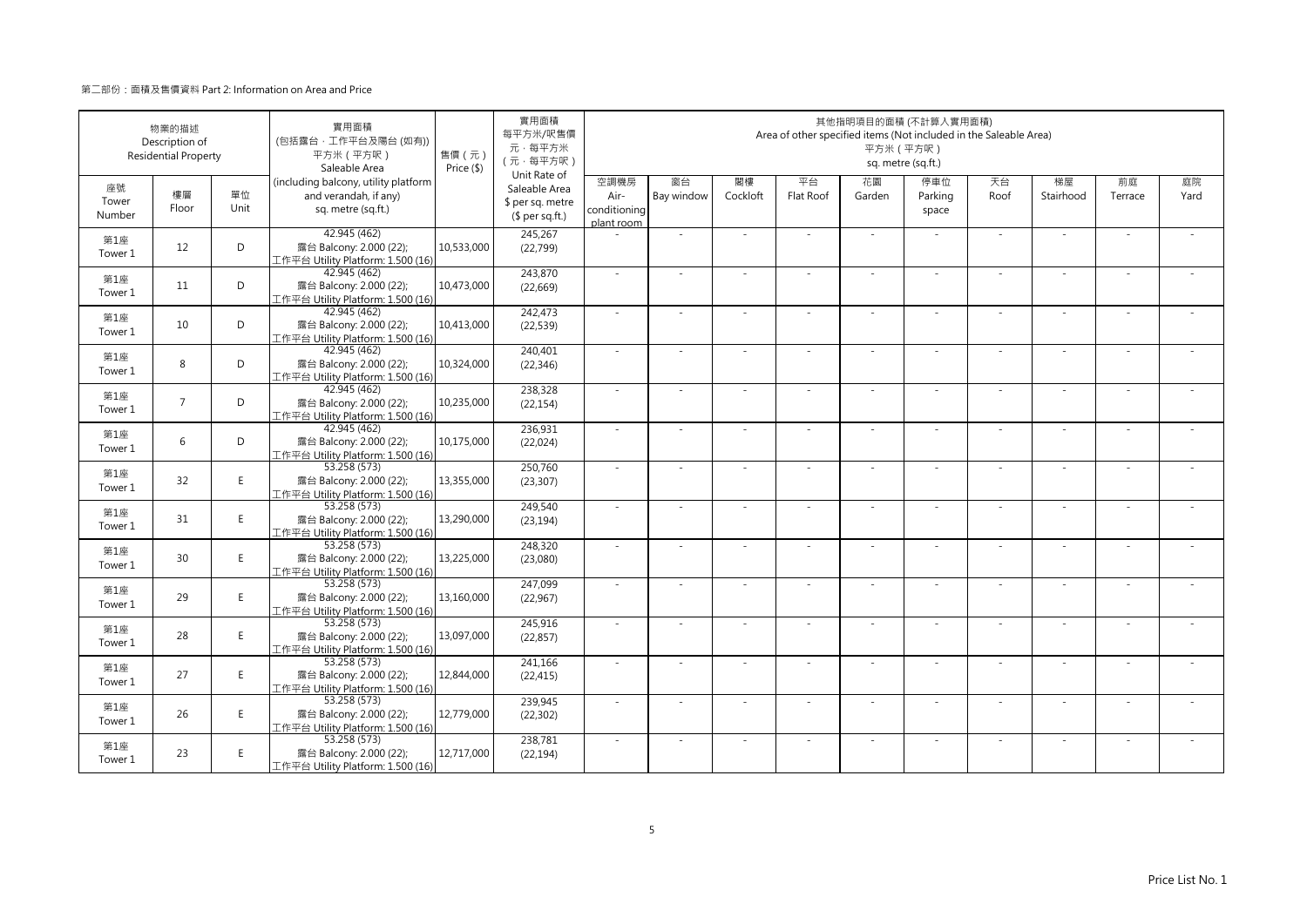|                       | 物業的描述<br>Description of<br><b>Residential Property</b> |            | 實用面積<br>(包括露台·工作平台及陽台(如有))<br>平方米 (平方呎)<br>Saleable Area                            | 售價 (元)<br>Price (\$) | 實用面積<br>每平方米/呎售價<br>元·每平方米<br>(元·每平方呎)<br>Unit Rate of |                                            |                  |                | Area of other specified items (Not included in the Saleable Area) | 平方米 (平方呎)    | 其他指明項目的面積 (不計算入實用面積)<br>sq. metre (sq.ft.) |            |                          |               |            |
|-----------------------|--------------------------------------------------------|------------|-------------------------------------------------------------------------------------|----------------------|--------------------------------------------------------|--------------------------------------------|------------------|----------------|-------------------------------------------------------------------|--------------|--------------------------------------------|------------|--------------------------|---------------|------------|
| 座號<br>Tower<br>Number | 樓層<br>Floor                                            | 單位<br>Unit | (including balcony, utility platform<br>and verandah, if any)<br>sq. metre (sq.ft.) |                      | Saleable Area<br>\$ per sq. metre<br>$$$ per sq.ft.)   | 空調機房<br>Air-<br>conditioning<br>plant room | 窗台<br>Bay window | 閣樓<br>Cockloft | 平台<br>Flat Roof                                                   | 花園<br>Garden | 停車位<br>Parking<br>space                    | 天台<br>Roof | 梯屋<br>Stairhood          | 前庭<br>Terrace | 庭院<br>Yard |
| 第1座<br>Tower 1        | 22                                                     | E          | 53.258 (573)<br>露台 Balcony: 2.000 (22);<br>工作平台 Utility Platform: 1.500 (16)        | 12,653,000           | 237,579<br>(22,082)                                    |                                            | $\sim$           |                |                                                                   | ÷.           |                                            | ×.         | ×.                       |               |            |
| 第1座<br>Tower 1        | 21                                                     | E          | 53.258 (573)<br>露台 Balcony: 2.000 (22);<br>工作平台 Utility Platform: 1.500 (16)        | 12,589,000           | 236,378<br>(21,970)                                    | $\sim$                                     | ×.               | $\sim$         | ÷.                                                                | ÷.           | $\sim$                                     | ×.         | ×.                       |               |            |
| 第1座<br>Tower 1        | 20                                                     | E          | 53.258 (573)<br>露台 Balcony: 2.000 (22);<br>工作平台 Utility Platform: 1.500 (16)        | 12,525,000           | 235,176<br>(21, 859)                                   | $\sim$                                     | ÷,               |                |                                                                   | ÷            |                                            | $\sim$     | ÷                        |               |            |
| 第1座<br>Tower 1        | 19                                                     | E.         | 53.258 (573)<br>露台 Balcony: 2.000 (22);<br>工作平台 Utility Platform: 1.500 (16)        | 12,463,000           | 234,012<br>(21,750)                                    | $\sim$                                     | $\sim$           |                |                                                                   | ÷,           |                                            | $\sim$     | $\sim$                   |               |            |
| 第1座<br>Tower 1        | 18                                                     | E          | 53.258 (573)<br>露台 Balcony: 2.000 (22);<br>L作平台 Utility Platform: 1.500 (16)        | 12,399,000           | 232,810<br>(21, 639)                                   | $\sim$                                     | $\sim$           |                | $\overline{\phantom{a}}$                                          | $\sim$       | $\sim$                                     | $\sim$     | $\sim$                   |               |            |
| 第1座<br>Tower 1        | 17                                                     | E          | 53.258 (573)<br>露台 Balcony: 2.000 (22);<br>工作平台 Utility Platform: 1.500 (16)        | 12,155,000           | 228,229<br>(21, 213)                                   | $\sim$                                     | ÷.               |                | ÷                                                                 | ä,           |                                            | $\sim$     | ÷,                       |               |            |
| 第1座<br>Tower 1        | 16                                                     | E          | 53.258 (573)<br>露台 Balcony: 2.000 (22);<br>工作平台 Utility Platform: 1.500 (16)        | 12,092,000           | 227,046<br>(21, 103)                                   | ×.                                         | ×.               |                | ÷.                                                                | ä,           |                                            | ×.         | ×.                       |               |            |
| 第1座<br>Tower 1        | 15                                                     | E          | 53.258 (573)<br>露台 Balcony: 2.000 (22);<br>工作平台 Utility Platform: 1.500 (16)        | 12,030,000           | 225,882<br>(20, 995)                                   | $\sim$                                     | ä,               |                |                                                                   |              |                                            | ×.         | ä,                       |               |            |
| 第1座<br>Tower 1        | 12                                                     | E          | 53.258 (573)<br>露台 Balcony: 2.000 (22);<br>工作平台 Utility Platform: 1.500 (16)        | 11,966,000           | 224,680<br>(20, 883)                                   | $\sim$                                     | $\sim$           |                | ÷.                                                                | ÷,           |                                            | $\sim$     | $\sim$                   |               |            |
| 第1座<br>Tower 1        | 11                                                     | E.         | 53.258 (573)<br>露台 Balcony: 2.000 (22);<br>工作平台 Utility Platform: 1.500 (16)        | 11,904,000           | 223.516<br>(20, 775)                                   | $\omega$                                   | ×.               |                | ÷.                                                                | ÷.           | $\sim$                                     | $\sim$     | $\bar{a}$                |               |            |
| 第1座<br>Tower 1        | 10                                                     | E          | 53.258 (573)<br>露台 Balcony: 2.000 (22);<br>工作平台 Utility Platform: 1.500 (16)        | 11,842,000           | 222,352<br>(20, 667)                                   | $\sim$                                     | ٠                |                | ٠                                                                 | ÷            |                                            | $\sim$     | $\overline{\phantom{a}}$ |               |            |
| 第1座<br>Tower 1        | 8                                                      | E          | 53.258 (573)<br>露台 Balcony: 2.000 (22);<br>工作平台 Utility Platform: 1.500 (16)        | 11,745,000           | 220,530<br>(20, 497)                                   | $\sim$                                     |                  |                |                                                                   |              |                                            | $\sim$     | ä,                       |               |            |
| 第1座<br>Tower 1        | $\overline{7}$                                         | E          | 53.258 (573)<br>露台 Balcony: 2.000 (22);<br>工作平台 Utility Platform: 1.500 (16)        | 11,537,000           | 216,625<br>(20, 134)                                   | $\sim$                                     | ×.               | - 1            | $\sim$                                                            | ÷.           | $\sim$                                     | $\sim$     | ×.                       | - 1           |            |
| 第1座<br>Tower 1        | 6                                                      | E          | 53.258 (573)<br>露台 Balcony: 2.000 (22);<br>工作平台 Utility Platform: 1.500 (16)        | 11,476,000           | 215,479<br>(20,028)                                    | $\sim$                                     | ä,               |                | ÷.                                                                | ÷.           |                                            | ×.         | ä,                       |               |            |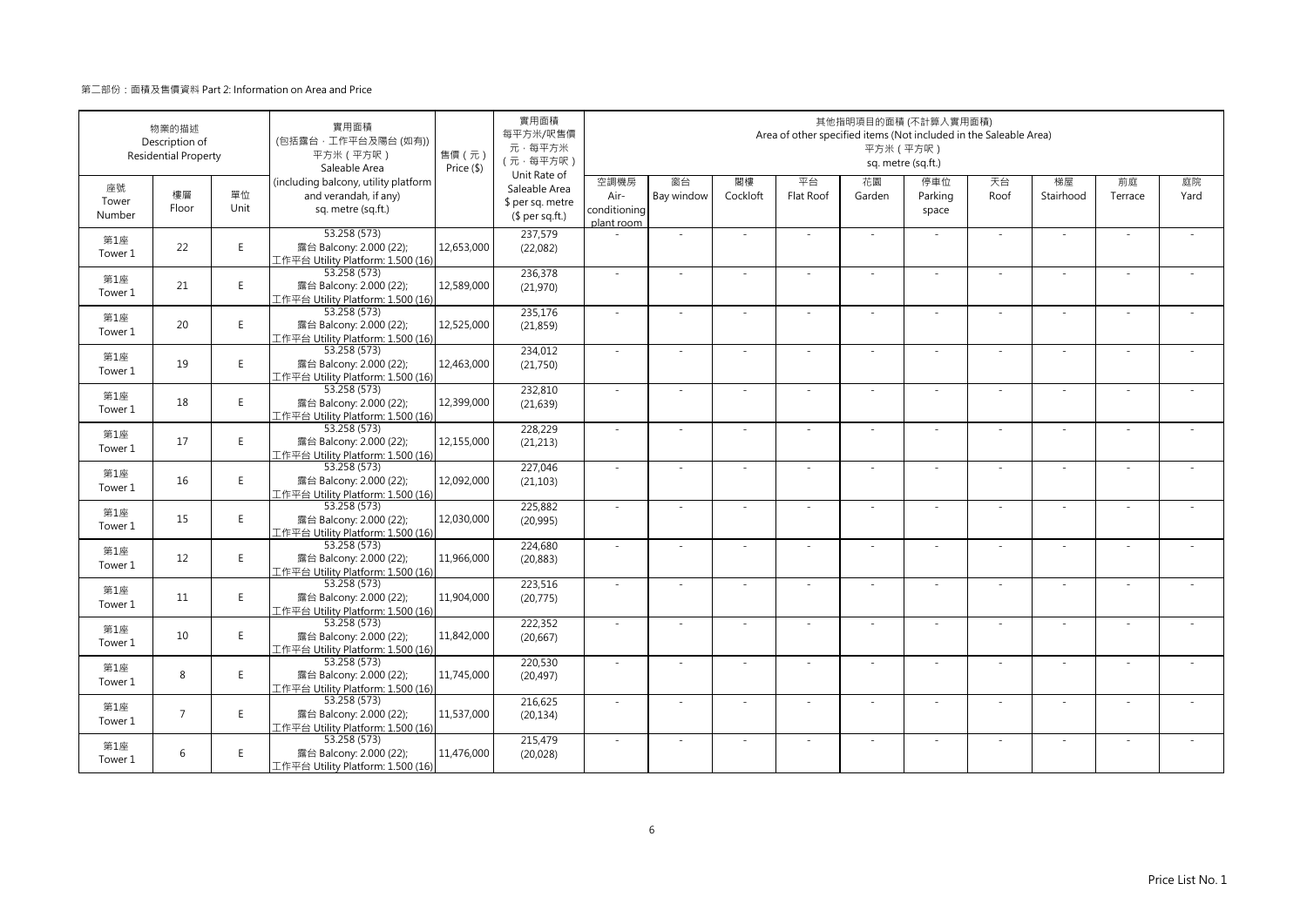|                       | 物業的描述<br>Description of<br><b>Residential Property</b> |            | 實用面積<br>(包括露台·工作平台及陽台(如有))<br>平方米 (平方呎)<br>Saleable Area                            | 售價 (元)<br>Price (\$) | 實用面積<br>每平方米/呎售價<br>元·每平方米<br>(元·每平方呎)<br>Unit Rate of |                                            |                  |                | Area of other specified items (Not included in the Saleable Area) | 平方米 (平方呎)                | 其他指明項目的面積 (不計算入實用面積)<br>sq. metre (sq.ft.) |            |                          |               |            |
|-----------------------|--------------------------------------------------------|------------|-------------------------------------------------------------------------------------|----------------------|--------------------------------------------------------|--------------------------------------------|------------------|----------------|-------------------------------------------------------------------|--------------------------|--------------------------------------------|------------|--------------------------|---------------|------------|
| 座號<br>Tower<br>Number | 樓層<br>Floor                                            | 單位<br>Unit | (including balcony, utility platform<br>and verandah, if any)<br>sq. metre (sq.ft.) |                      | Saleable Area<br>\$ per sq. metre<br>$$$ per sq.ft.)   | 空調機房<br>Air-<br>conditioning<br>plant room | 窗台<br>Bay window | 閣樓<br>Cockloft | 平台<br>Flat Roof                                                   | 花園<br>Garden             | 停車位<br>Parking<br>space                    | 天台<br>Roof | 梯屋<br>Stairhood          | 前庭<br>Terrace | 庭院<br>Yard |
| 第1座<br>Tower 1        | 21                                                     | F.         | 30.779 (331)<br>露台 Balcony: 2.000 (22);<br>工作平台 Utility Platform: - (-)             | 8,472,000            | 275,253<br>(25, 595)                                   |                                            | $\sim$           |                | ÷.                                                                | ÷.                       | $\sim$                                     | ×.         | ×.                       |               |            |
| 第1座<br>Tower 1        | 20                                                     | F.         | 30.779 (331)<br>露台 Balcony: 2.000 (22);<br>工作平台 Utility Platform: - (-)             | 8,411,000            | 273,271<br>(25, 411)                                   | $\sim$                                     | ×.               | $\sim$         | ÷.                                                                | ÷.                       | $\sim$                                     | ×.         | ×.                       | $\sim$        |            |
| 第1座<br>Tower 1        | 18                                                     | F          | 30.779 (331)<br>露台 Balcony: 2.000 (22);<br>工作平台 Utility Platform: - (-)             | 8,078,000            | 262,452<br>(24, 405)                                   | $\sim$                                     | ×                |                |                                                                   | ۰                        |                                            | $\sim$     | ÷                        |               |            |
| 第1座<br>Tower 1        | 17                                                     | F.         | 30.779 (331)<br>露台 Balcony: 2.000 (22);<br>工作平台 Utility Platform: - (-)             | 7,880,000            | 256,019<br>(23, 807)                                   | $\sim$                                     | $\sim$           |                | ÷,                                                                | ÷,                       |                                            | $\sim$     | $\sim$                   |               |            |
| 第1座<br>Tower 1        | 16                                                     | F.         | 30.779 (331)<br>露台 Balcony: 2.000 (22);<br>工作平台 Utility Platform: - (-)             | 7,813,000            | 253,842<br>(23, 604)                                   | $\sim$                                     | $\sim$           |                | $\overline{\phantom{a}}$                                          | $\sim$                   | $\sim$                                     | $\sim$     | $\sim$                   |               |            |
| 第1座<br>Tower 1        | 15                                                     | F.         | 30.779 (331)<br>露台 Balcony: 2.000 (22);<br>工作平台 Utility Platform: - (-)             | 7,753,000            | 251,893<br>(23, 423)                                   | $\sim$                                     | ÷,               |                | ÷                                                                 | ÷.                       |                                            | $\sim$     | ÷,                       |               |            |
| 第1座<br>Tower 1        | 12                                                     | F.         | 30.779 (331)<br>露台 Balcony: 2.000 (22);<br>工作平台 Utility Platform: - (-)             | 7,693,000            | 249,943<br>(23, 242)                                   | ×.                                         | ×.               |                | ÷.                                                                | ä,                       | $\sim$                                     | ×.         | ×.                       |               |            |
| 第1座<br>Tower 1        | 11                                                     | F.         | 30.779 (331)<br>露台 Balcony: 2.000 (22);<br>工作平台 Utility Platform: - (-)             | 7,635,000            | 248,059<br>(23,066)                                    | $\sim$                                     | ä,               |                |                                                                   |                          |                                            | ×.         | ä,                       |               |            |
| 第1座<br>Tower 1        | 10                                                     | F.         | 30.779 (331)<br>露台 Balcony: 2.000 (22);<br>工作平台 Utility Platform: - (-)             | 7,576,000            | 246,142<br>(22, 888)                                   | $\sim$                                     | $\sim$           |                | ÷.                                                                | ÷,                       | $\sim$                                     | $\sim$     | $\sim$                   |               |            |
| 第1座<br>Tower 1        | 8                                                      | F.         | 30.779 (331)<br>露台 Balcony: 2.000 (22);<br>工作平台 Utility Platform: - (-)             | 7,456,000            | 242.243<br>(22, 526)                                   | $\omega$                                   | ×.               |                | $\overline{\phantom{a}}$                                          | $\overline{\phantom{a}}$ | $\sim$                                     | $\sim$     | $\bar{a}$                |               |            |
| 第1座<br>Tower 1        | $\overline{7}$                                         | F          | 30.779 (331)<br>露台 Balcony: 2.000 (22);<br>工作平台 Utility Platform: - (-)             | 7,323,000            | 237,922<br>(22, 124)                                   | ×.                                         | $\sim$           |                | $\sim$                                                            | ٠                        |                                            | $\sim$     | $\overline{\phantom{a}}$ |               |            |
| 第1座<br>Tower 1        | 6                                                      | F.         | 30.779 (331)<br>露台 Balcony: 2.000 (22);<br>工作平台 Utility Platform: - (-)             | 7,264,000            | 236,005<br>(21, 946)                                   | $\sim$                                     |                  |                |                                                                   |                          |                                            | $\sim$     | ٠                        |               |            |
| 第1座<br>Tower 1        | 32                                                     | G          | 50.351 (542)<br>露台 Balcony: 2.000 (22);<br>工作平台 Utility Platform: 1.500 (16)        | 12,106,000           | 240,432<br>(22, 336)                                   | $\sim$                                     | ×.               | - 1            | $\sim$                                                            | ÷.                       | $\sim$                                     | $\sim$     | ×.                       | - 1           |            |
| 第1座<br>Tower 1        | 31                                                     | G          | 50.351 (542)<br>露台 Balcony: 2.000 (22);<br>工作平台 Utility Platform: 1.500 (16)        | 12,039,000           | 239,102<br>(22, 212)                                   | $\sim$                                     | ä,               |                | ÷.                                                                | ÷.                       | $\sim$                                     | ×.         | ×.                       |               |            |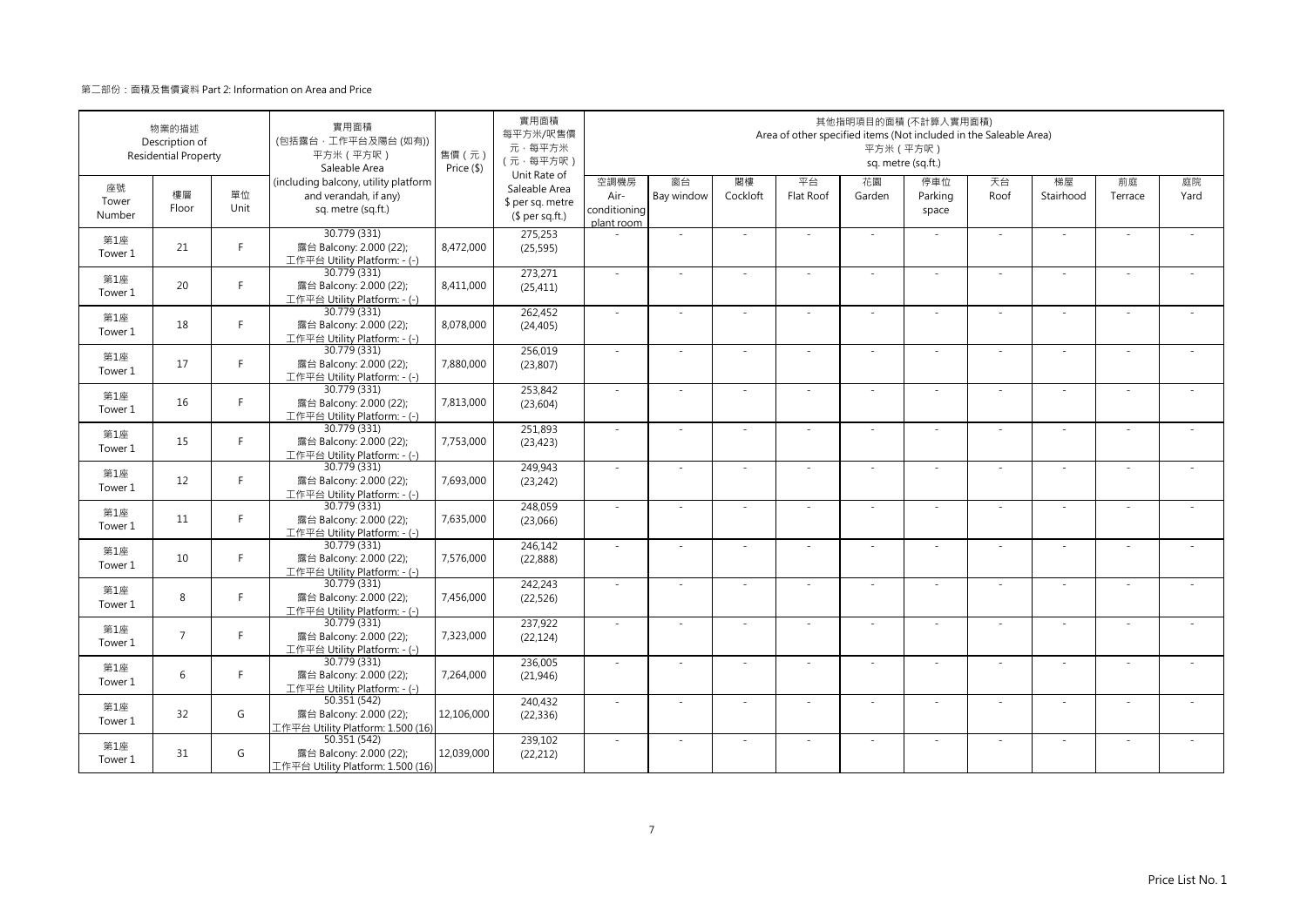|                       | 物業的描述<br>Description of<br><b>Residential Property</b> |            | 實用面積<br>(包括露台·工作平台及陽台(如有))<br>平方米 (平方呎)<br>Saleable Area                            | 售價 (元)<br>Price (\$) | 實用面積<br>每平方米/呎售價<br>元·每平方米<br>(元·每平方呎)<br>Unit Rate of |                                            |                  |                | Area of other specified items (Not included in the Saleable Area) | 平方米 (平方呎)    | 其他指明項目的面積 (不計算入實用面積)<br>sq. metre (sq.ft.) |            |                          |               |            |
|-----------------------|--------------------------------------------------------|------------|-------------------------------------------------------------------------------------|----------------------|--------------------------------------------------------|--------------------------------------------|------------------|----------------|-------------------------------------------------------------------|--------------|--------------------------------------------|------------|--------------------------|---------------|------------|
| 座號<br>Tower<br>Number | 樓層<br>Floor                                            | 單位<br>Unit | (including balcony, utility platform<br>and verandah, if any)<br>sq. metre (sq.ft.) |                      | Saleable Area<br>\$ per sq. metre<br>$$$ per sq.ft.)   | 空調機房<br>Air-<br>conditioning<br>plant room | 窗台<br>Bay window | 閣樓<br>Cockloft | 平台<br>Flat Roof                                                   | 花園<br>Garden | 停車位<br>Parking<br>space                    | 天台<br>Roof | 梯屋<br>Stairhood          | 前庭<br>Terrace | 庭院<br>Yard |
| 第1座<br>Tower 1        | 30                                                     | G          | 50.351 (542)<br>露台 Balcony: 2.000 (22);<br>工作平台 Utility Platform: 1.500 (16)        | 11,973,000           | 237,791<br>(22,090)                                    |                                            | $\sim$           |                |                                                                   | ÷.           |                                            | ×.         | ×.                       |               |            |
| 第1座<br>Tower 1        | 29                                                     | G          | 50.351 (542)<br>露台 Balcony: 2.000 (22);<br>工作平台 Utility Platform: 1.500 (16)        | 11,908,000           | 236,500<br>(21,970)                                    | $\sim$                                     | ×.               | $\sim$         | ÷.                                                                | ÷.           | $\sim$                                     | ×.         | ×.                       |               |            |
| 第1座<br>Tower 1        | 28                                                     | G          | 50.351 (542)<br>露台 Balcony: 2.000 (22);<br>工作平台 Utility Platform: 1.500 (16)        | 11,783,000           | 234,017<br>(21,740)                                    | $\sim$                                     | ÷,               |                |                                                                   | ÷            |                                            | $\sim$     | ÷                        |               |            |
| 第1座<br>Tower 1        | 27                                                     | G          | 50.351(542)<br>露台 Balcony: 2.000 (22);<br>工作平台 Utility Platform: 1.500 (16)         | 11,548,000           | 229,350<br>(21, 306)                                   | $\sim$                                     | $\sim$           |                |                                                                   | ÷,           |                                            | $\sim$     | $\sim$                   |               |            |
| 第1座<br>Tower 1        | 26                                                     | G          | 50.351 (542)<br>露台 Balcony: 2.000 (22);<br>工作平台 Utility Platform: 1.500 (16)        | 11,484,000           | 228,079<br>(21, 188)                                   | $\sim$                                     | $\sim$           |                | $\overline{\phantom{a}}$                                          | $\sim$       | $\sim$                                     | $\sim$     | $\sim$                   |               |            |
| 第1座<br>Tower 1        | 23                                                     | G          | 50.351 (542)<br>露台 Balcony: 2.000 (22);<br>工作平台 Utility Platform: 1.500 (16)        | 11,418,000           | 226,768<br>(21,066)                                    | $\sim$                                     | ÷,               |                | ÷                                                                 | ä,           |                                            | $\sim$     | ÷,                       |               |            |
| 第1座<br>Tower 1        | 22                                                     | G          | 50.351 (542)<br>露台 Balcony: 2.000 (22);<br>工作平台 Utility Platform: 1.500 (16)        | 11,353,000           | 225,477<br>(20, 946)                                   | ×.                                         | ×.               |                | ÷.                                                                | ä,           |                                            | ×.         | ×.                       |               |            |
| 第1座<br>Tower 1        | 21                                                     | G          | 50.351 (542)<br>露台 Balcony: 2.000 (22);<br>工作平台 Utility Platform: 1.500 (16)        | 11,288,000           | 224,186<br>(20, 827)                                   | $\sim$                                     | ä,               |                |                                                                   |              |                                            | ×.         | ä,                       |               |            |
| 第1座<br>Tower 1        | 20                                                     | G          | 50.351 (542)<br>露台 Balcony: 2.000 (22);<br>工作平台 Utility Platform: 1.500 (16)        | 11,224,000           | 222,915<br>(20, 708)                                   | $\sim$                                     | $\sim$           |                | ÷.                                                                | ÷,           |                                            | $\sim$     | $\sim$                   |               |            |
| 第1座<br>Tower 1        | 19                                                     | G          | 50.351 (542)<br>露台 Balcony: 2.000 (22);<br>工作平台 Utility Platform: 1.500 (16)        | 11,158,000           | 221.604<br>(20, 587)                                   | $\omega$                                   | ×.               |                | ÷.                                                                | ÷.           | $\sim$                                     | $\sim$     | $\bar{a}$                |               |            |
| 第1座<br>Tower 1        | 18                                                     | G          | 50.351 (542)<br>露台 Balcony: 2.000 (22);<br>工作平台 Utility Platform: 1.500 (16)        | 11,093,000           | 220,313<br>(20, 467)                                   | $\sim$                                     | ٠                |                | ٠                                                                 | ÷            |                                            | $\sim$     | $\overline{\phantom{a}}$ |               |            |
| 第1座<br>Tower 1        | 17                                                     | G          | 50.351 (542)<br>露台 Balcony: 2.000 (22);<br>工作平台 Utility Platform: 1.500 (16)        | 10,868,000           | 215,845<br>(20, 052)                                   | $\sim$                                     |                  |                |                                                                   |              |                                            | $\sim$     | ä,                       |               |            |
| 第1座<br>Tower 1        | 16                                                     | G          | 50.351 (542)<br>露台 Balcony: 2.000 (22);<br>工作平台 Utility Platform: 1.500 (16)        | 10,802,000           | 214,534<br>(19,930)                                    | $\sim$                                     | ×.               | - 1            | $\sim$                                                            | ÷.           | $\sim$                                     | $\sim$     | ×.                       | - 1           |            |
| 第1座<br>Tower 1        | 15                                                     | G          | 50.351 (542)<br>露台 Balcony: 2.000 (22);<br>工作平台 Utility Platform: 1.500 (16)        | 10,739,000           | 213,283<br>(19, 814)                                   | $\sim$                                     | ä,               |                | ÷.                                                                | ÷.           |                                            | ×.         | ä,                       |               |            |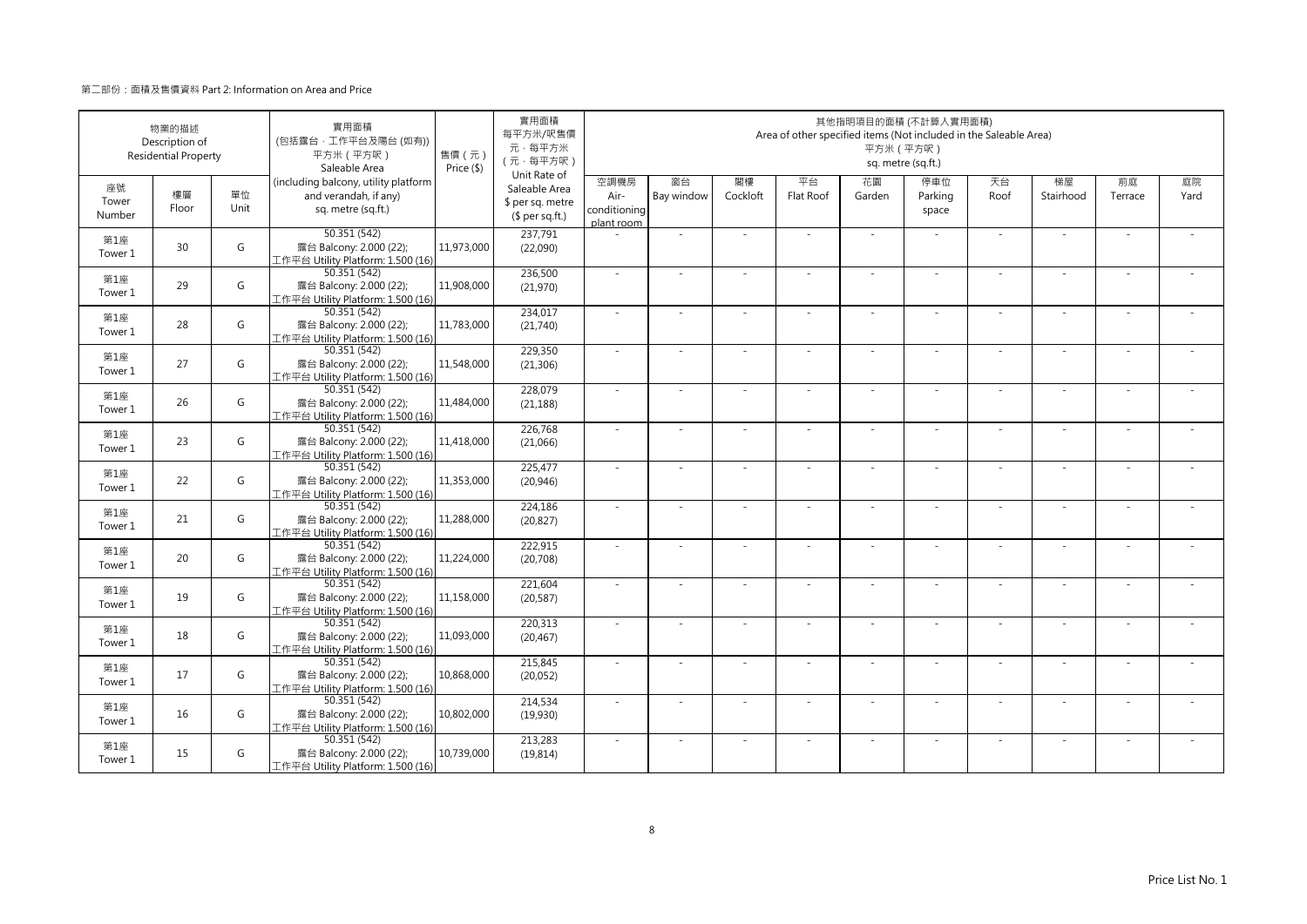|                       | 物業的描述<br>Description of<br><b>Residential Property</b> |            | 實用面積<br>(包括露台·工作平台及陽台(如有))<br>平方米 (平方呎)<br>Saleable Area                            | 售價 (元)<br>Price (\$) | 實用面積<br>每平方米/呎售價<br>元·每平方米<br>(元·每平方呎)<br>Unit Rate of |                                            |                  |                | Area of other specified items (Not included in the Saleable Area) | 平方米 (平方呎)    | 其他指明項目的面積 (不計算入實用面積)<br>sq. metre (sq.ft.) |            |                          |               |            |
|-----------------------|--------------------------------------------------------|------------|-------------------------------------------------------------------------------------|----------------------|--------------------------------------------------------|--------------------------------------------|------------------|----------------|-------------------------------------------------------------------|--------------|--------------------------------------------|------------|--------------------------|---------------|------------|
| 座號<br>Tower<br>Number | 樓層<br>Floor                                            | 單位<br>Unit | (including balcony, utility platform<br>and verandah, if any)<br>sq. metre (sq.ft.) |                      | Saleable Area<br>\$ per sq. metre<br>$$$ per sq.ft.)   | 空調機房<br>Air-<br>conditioning<br>plant room | 窗台<br>Bay window | 閣樓<br>Cockloft | 平台<br>Flat Roof                                                   | 花園<br>Garden | 停車位<br>Parking<br>space                    | 天台<br>Roof | 梯屋<br>Stairhood          | 前庭<br>Terrace | 庭院<br>Yard |
| 第1座<br>Tower 1        | 12                                                     | G          | 50.351 (542)<br>露台 Balcony: 2.000 (22);<br>工作平台 Utility Platform: 1.500 (16)        | 10,675,000           | 212,012<br>(19,696)                                    |                                            | $\sim$           |                |                                                                   | ÷.           |                                            | ×.         | ×.                       |               |            |
| 第1座<br>Tower 1        | 11                                                     | G          | 50.351 (542)<br>露台 Balcony: 2.000 (22);<br>工作平台 Utility Platform: 1.500 (16)        | 10,612,000           | 210,760<br>(19, 579)                                   | $\sim$                                     | ×.               | $\sim$         | ÷.                                                                | ÷.           | $\sim$                                     | ×.         | ×.                       |               |            |
| 第1座<br>Tower 1        | 10                                                     | G          | 50.351 (542)<br>露台 Balcony: 2.000 (22);<br>工作平台 Utility Platform: 1.500 (16)        | 10,546,000           | 209,450<br>(19, 458)                                   | $\sim$                                     | ÷,               |                |                                                                   | ÷            |                                            | $\sim$     | ÷                        |               |            |
| 第1座<br>Tower 1        | 8                                                      | G          | 50.351(542)<br>露台 Balcony: 2.000 (22);<br>工作平台 Utility Platform: 1.500 (16)         | 10,449,000           | 207,523<br>(19,279)                                    | $\sim$                                     | $\sim$           |                |                                                                   | ÷,           |                                            | $\sim$     | $\sim$                   |               |            |
| 第1座<br>Tower 1        | $\overline{7}$                                         | G          | 50.351 (542)<br>露台 Balcony: 2.000 (22);<br>工作平台 Utility Platform: 1.500 (16)        | 10,252,000           | 203,611<br>(18, 915)                                   | $\sim$                                     | $\sim$           |                | $\overline{\phantom{a}}$                                          | $\sim$       | $\sim$                                     | $\sim$     | $\sim$                   |               |            |
| 第1座<br>Tower 1        | 6                                                      | G          | 50.351 (542)<br>露台 Balcony: 2.000 (22);<br>工作平台 Utility Platform: 1.500 (16)        | 10,189,000           | 202,359<br>(18,799)                                    | $\sim$                                     | ÷                |                | ÷                                                                 | ä,           |                                            | $\sim$     | ÷,                       |               |            |
| 第1座<br>Tower 1        | 32                                                     | H          | 52.803 (568)<br>露台 Balcony: 2.000 (22);<br>工作平台 Utility Platform: 1.500 (16)        | 12,590,000           | 238,433<br>(22, 165)                                   | ×.                                         | ×.               |                | ÷.                                                                | ä,           |                                            | ×.         | ×.                       |               |            |
| 第1座<br>Tower 1        | 31                                                     | H          | 52.803 (568)<br>露台 Balcony: 2.000 (22);<br>工作平台 Utility Platform: 1.500 (16)        | 12,513,000           | 236,975<br>(22,030)                                    | $\sim$                                     | ä,               |                |                                                                   |              |                                            | ×.         | ä,                       |               |            |
| 第1座<br>Tower 1        | 30                                                     | H          | 52.803 (568)<br>露台 Balcony: 2.000 (22);<br>工作平台 Utility Platform: 1.500 (16)        | 12,437,000           | 235,536<br>(21, 896)                                   | $\sim$                                     | $\sim$           |                | ÷.                                                                | ÷,           |                                            | $\sim$     | $\sim$                   |               |            |
| 第1座<br>Tower 1        | 29                                                     | H          | 52.803 (568)<br>露台 Balcony: 2.000 (22);<br>工作平台 Utility Platform: 1.500 (16)        | 12,360,000           | 234,078<br>(21,761)                                    | $\omega$                                   | ×.               |                | ÷.                                                                | ÷.           | $\sim$                                     | $\sim$     | $\bar{a}$                |               |            |
| 第1座<br>Tower 1        | 28                                                     | H          | 52.803 (568)<br>露台 Balcony: 2.000 (22);<br>工作平台 Utility Platform: 1.500 (16)        | 12,284,000           | 232,638<br>(21, 627)                                   | $\sim$                                     | ٠                |                | ٠                                                                 | ÷            |                                            | $\sim$     | $\overline{\phantom{a}}$ |               |            |
| 第1座<br>Tower 1        | 27                                                     | H          | 52.803 (568)<br>露台 Balcony: 2.000 (22);<br>工作平台 Utility Platform: 1.500 (16)        | 12,026,000           | 227,752<br>(21, 173)                                   | $\sim$                                     |                  |                |                                                                   |              |                                            | $\sim$     | ä,                       |               |            |
| 第1座<br>Tower 1        | 26                                                     | H          | 52.803 (568)<br>露台 Balcony: 2.000 (22);<br>工作平台 Utility Platform: 1.500 (16)        | 12,003,000           | 227,317<br>(21, 132)                                   | $\sim$                                     | ×.               | - 1            | $\sim$                                                            | ÷.           | $\sim$                                     | $\sim$     | ×.                       | - 1           |            |
| 第1座<br>Tower 1        | 23                                                     | H          | 52.803 (568)<br>露台 Balcony: 2.000 (22);<br>工作平台 Utility Platform: 1.500 (16)        | 11,908,000           | 225,517<br>(20, 965)                                   | $\sim$                                     | ä,               |                | ÷.                                                                | ÷.           |                                            | ×.         | ä,                       |               |            |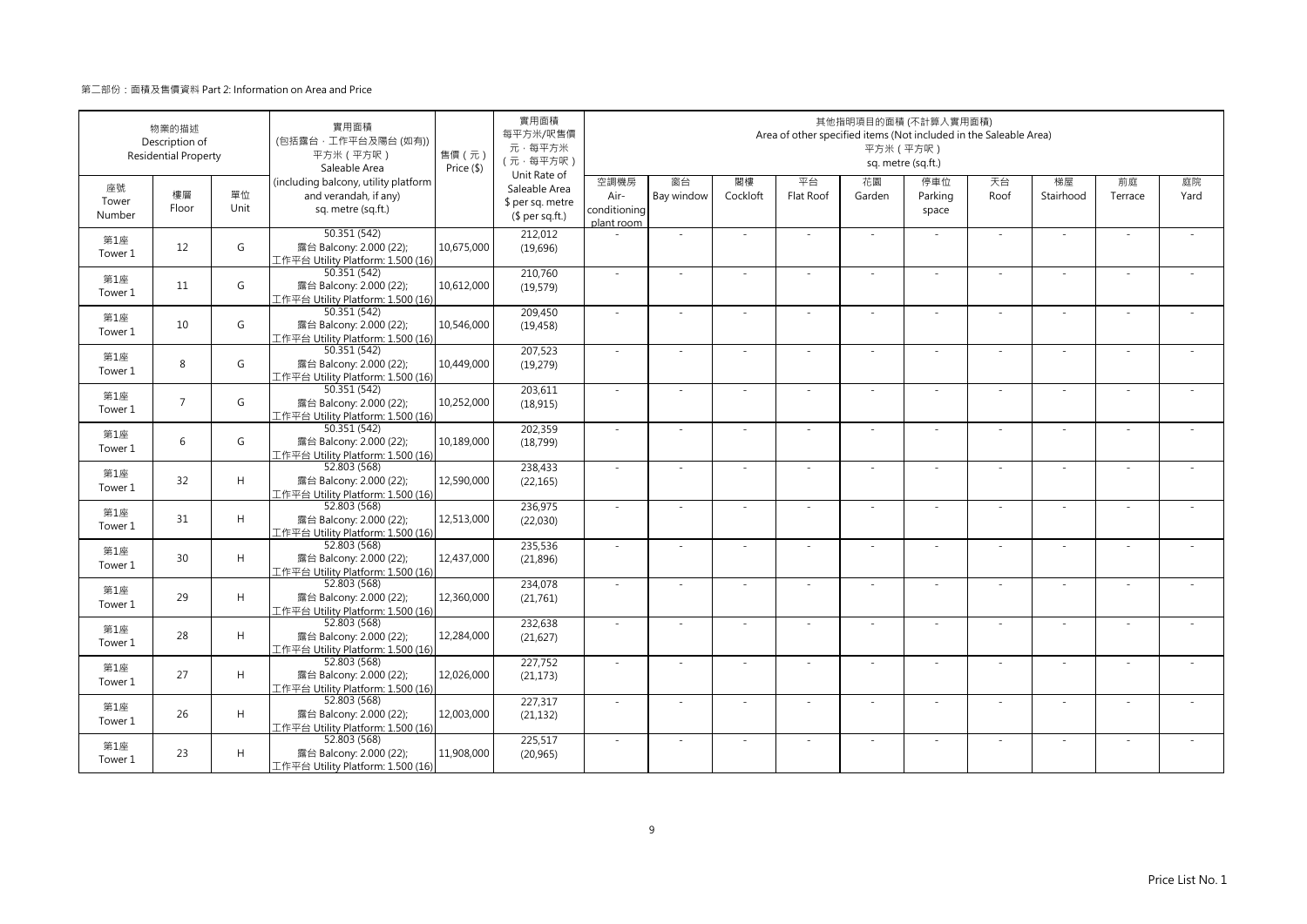|                       | 物業的描述<br>Description of<br><b>Residential Property</b> |            | 實用面積<br>(包括露台·工作平台及陽台(如有))<br>平方米 (平方呎)<br>Saleable Area                            | 售價 (元)<br>Price (\$) | 實用面積<br>每平方米/呎售價<br>元·每平方米<br>(元·每平方呎)<br>Unit Rate of |                                            |                  |                | Area of other specified items (Not included in the Saleable Area) | 平方米 (平方呎)    | 其他指明項目的面積 (不計算入實用面積)<br>sq. metre (sq.ft.) |            |                 |               |            |
|-----------------------|--------------------------------------------------------|------------|-------------------------------------------------------------------------------------|----------------------|--------------------------------------------------------|--------------------------------------------|------------------|----------------|-------------------------------------------------------------------|--------------|--------------------------------------------|------------|-----------------|---------------|------------|
| 座號<br>Tower<br>Number | 樓層<br>Floor                                            | 單位<br>Unit | (including balcony, utility platform<br>and verandah, if any)<br>sq. metre (sq.ft.) |                      | Saleable Area<br>\$ per sq. metre<br>$$$ per sq.ft.)   | 空調機房<br>Air-<br>conditioning<br>plant room | 窗台<br>Bay window | 閣樓<br>Cockloft | 平台<br>Flat Roof                                                   | 花園<br>Garden | 停車位<br>Parking<br>space                    | 天台<br>Roof | 梯屋<br>Stairhood | 前庭<br>Terrace | 庭院<br>Yard |
| 第1座<br>Tower 1        | 22                                                     | H          | 52.803 (568)<br>露台 Balcony: 2.000 (22);<br>工作平台 Utility Platform: 1.500 (16)        | 11.798.000           | 223,434<br>(20,771)                                    |                                            | $\sim$           |                |                                                                   | ÷,           |                                            | $\sim$     | $\sim$          |               |            |
| 第1座<br>Tower 1        | 21                                                     | H          | 52.803 (568)<br>露台 Balcony: 2.000 (22);<br>工作平台 Utility Platform: 1.500 (16)        | 11,675,000           | 221.105<br>(20, 555)                                   | $\sim$                                     | ×.               | $\sim$         | ×                                                                 | ÷.           | $\sim$                                     | ×.         | ×.              | $\sim$        |            |
| 第1座<br>Tower 1        | 20                                                     | H          | 52.803 (568)<br>露台 Balcony: 2.000 (22);<br>工作平台 Utility Platform: 1.500 (16)        | 11,552,000           | 218,775<br>(20, 338)                                   | $\sim$                                     | ×.               |                | ÷.                                                                | ä,           |                                            | $\sim$     | J.              |               |            |
| 第1座<br>Tower 1        | 19                                                     | H          | 52.803 (568)<br>露台 Balcony: 2.000 (22);<br>工作平台 Utility Platform: 1.500 (16)        | 11,442,000           | 216,692<br>(20, 144)                                   | $\sim$                                     |                  |                |                                                                   |              |                                            | ×.         | ä,              |               |            |
| 第1座<br>Tower 1        | 18                                                     | H          | 52.803 (568)<br>露台 Balcony: 2.000 (22);<br>工作平台 Utility Platform: 1.500 (16)        | 11,346,000           | 214,874<br>(19, 975)                                   | $\sim$                                     | $\sim$           | $\sim$         | ×                                                                 | ÷,           | $\sim$                                     | $\sim$     | $\sim$          | $\sim$        |            |
| 第1座<br>Tower 1        | 17                                                     | H          | 52.803 (568)<br>露台 Balcony: 2.000 (22);<br>工作平台 Utility Platform: 1.500 (16)        | 11,108,000           | 210,367<br>(19, 556)                                   |                                            |                  |                |                                                                   |              |                                            |            | ä,              |               |            |
| 第1座<br>Tower 1        | 16                                                     | H          | 52.803 (568)<br>露台 Balcony: 2.000 (22);<br>工作平台 Utility Platform: 1.500 (16)        | 11,038,000           | 209,041<br>(19, 433)                                   | $\sim$                                     | $\sim$           |                | ÷.                                                                | ÷.           |                                            | ×.         | $\sim$          |               |            |
| 第1座<br>Tower 1        | 15                                                     | H          | 52.803 (568)<br>露台 Balcony: 2.000 (22);<br>工作平台 Utility Platform: 1.500 (16)        | 10.977.000           | 207,886<br>(19, 326)                                   | ×.                                         |                  |                |                                                                   |              |                                            | $\sim$     |                 |               |            |
| 第1座<br>Tower 1        | 12                                                     | H          | 52.803 (568)<br>露台 Balcony: 2.000 (22);<br>工作平台 Utility Platform: 1.500 (16)        | 10,915,000           | 206,712<br>(19,217)                                    | $\sim$                                     | ×.               |                |                                                                   | ÷,           |                                            | $\sim$     | ×.              |               |            |
| 第1座<br>Tower 1        | 11                                                     | H          | 52.803 (568)<br>露台 Balcony: 2.000 (22);<br>工作平台 Utility Platform: 1.500 (16)        | 10,851,000           | 205,500<br>(19, 104)                                   | $\sim$                                     | $\sim$           |                | $\sim$                                                            | $\sim$       | $\sim$                                     | $\sim$     | ×.              |               |            |
| 第1座<br>Tower 1        | 10                                                     | H          | 52.803 (568)<br>露台 Balcony: 2.000 (22);<br>工作平台 Utility Platform: 1.500 (16)        | 10,790,000           | 204,344<br>(18,996)                                    | $\sim$                                     | ×.               |                | J.                                                                | ä,           |                                            | ×.         | ×.              |               |            |
| 第1座<br>Tower 1        | 8                                                      | H          | 52.803 (568)<br>露台 Balcony: 2.000 (22);<br>工作平台 Utility Platform: 1.500 (16)        | 10,693,000           | 202,507<br>(18, 826)                                   | $\sim$                                     | $\sim$           | $\sim$         | ÷.                                                                | ÷.           | $\sim$                                     | $\sim$     | $\bar{a}$       |               |            |
| 第1座<br>Tower 1        | $\overline{7}$                                         | H          | 52.803 (568)<br>露台 Balcony: 2.000 (22);<br>工作平台 Utility Platform: 1.500 (16)        | 10,625,000           | 201,220<br>(18, 706)                                   | ×.                                         |                  |                |                                                                   |              |                                            | $\sim$     |                 |               |            |
| 第1座<br>Tower 1        | 6                                                      | H          | 52.803 (568)<br>露台 Balcony: 2.000 (22);<br>工作平台 Utility Platform: 1.500 (16)        | 10,552,000           | 199,837<br>(18, 577)                                   | $\sim$                                     | $\sim$           |                | ÷.                                                                | $\sim$       | $\sim$                                     | $\sim$     | $\sim$          |               |            |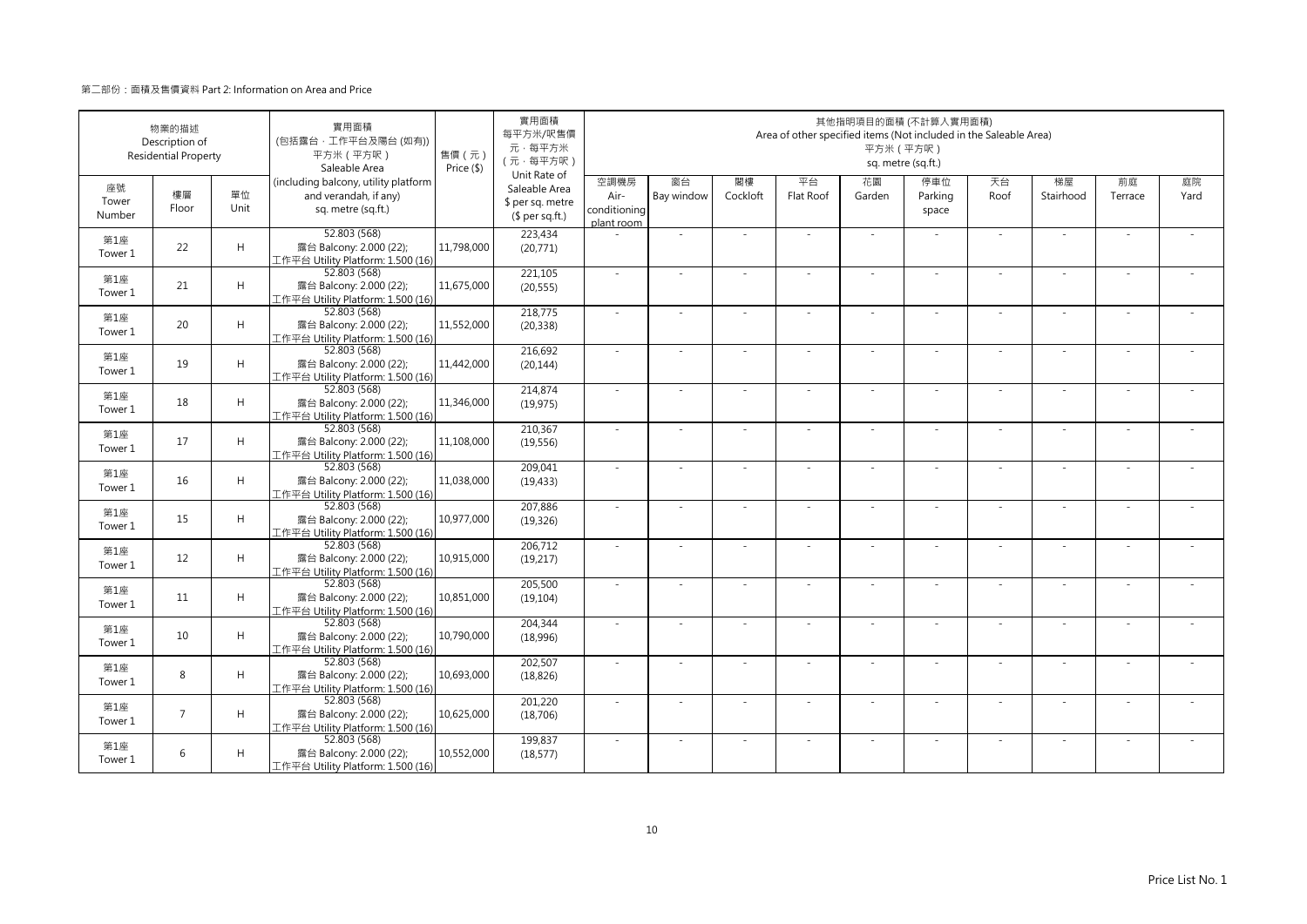|                       | 物業的描述<br>Description of<br><b>Residential Property</b> |                | 實用面積<br>(包括露台·工作平台及陽台(如有))<br>平方米 (平方呎)<br>Saleable Area                            | 售價(元)<br>Price (\$) | 實用面積<br>每平方米/呎售價<br>元·每平方米<br>(元·每平方呎)<br>Unit Rate of |                                            |                          |                | Area of other specified items (Not included in the Saleable Area) | 平方米 (平方呎)                | 其他指明項目的面積 (不計算入實用面積)<br>sq. metre (sq.ft.) |            |                          |               |            |
|-----------------------|--------------------------------------------------------|----------------|-------------------------------------------------------------------------------------|---------------------|--------------------------------------------------------|--------------------------------------------|--------------------------|----------------|-------------------------------------------------------------------|--------------------------|--------------------------------------------|------------|--------------------------|---------------|------------|
| 座號<br>Tower<br>Number | 樓層<br>Floor                                            | 單位<br>Unit     | (including balcony, utility platform<br>and verandah, if any)<br>sq. metre (sq.ft.) |                     | Saleable Area<br>\$ per sq. metre<br>$$$ per sq.ft.)   | 空調機房<br>Air-<br>conditioning<br>plant room | 窗台<br>Bay window         | 閣樓<br>Cockloft | 平台<br>Flat Roof                                                   | 花園<br>Garden             | 停車位<br>Parking<br>space                    | 天台<br>Roof | 梯屋<br>Stairhood          | 前庭<br>Terrace | 庭院<br>Yard |
| 第3座<br>Tower 3        | 32                                                     | $\overline{A}$ | 62.541 (673)<br>露台 Balcony: 2.204 (24);<br>工作平台 Utility Platform: 1.500 (16)        | 15,297,000          | 244,592<br>(22, 730)                                   |                                            | ÷,                       |                |                                                                   | ×.                       |                                            | ×.         | ٠                        |               |            |
| 第3座<br>Tower 3        | 31                                                     | $\overline{A}$ | 62.541 (673)<br>露台 Balcony: 2.204 (24);<br>工作平台 Utility Platform: 1.500 (16)        | 15,200,000          | 243,041<br>(22, 585)                                   | $\sim$                                     | ×.                       | $\sim$         | ÷.                                                                | ×.                       | $\sim$                                     | ×.         | ×.                       | $\sim$        |            |
| 第3座<br>Tower 3        | 30                                                     | $\overline{A}$ | 62.541 (673)<br>露台 Balcony: 2.204 (24);<br>工作平台 Utility Platform: 1.500 (16)        | 15,104,000          | 241,506<br>(22, 443)                                   | ×.                                         | $\sim$                   |                |                                                                   | ÷                        |                                            | $\sim$     | ä,                       |               |            |
| 第3座<br>Tower 3        | 29                                                     | $\overline{A}$ | 62.541 (673)<br>露台 Balcony: 2.204 (24);<br>工作平台 Utility Platform: 1.500 (16)        | 15,009,000          | 239,987<br>(22, 302)                                   | $\sim$                                     | $\overline{\phantom{a}}$ |                |                                                                   | $\overline{\phantom{a}}$ |                                            | $\sim$     | $\overline{\phantom{a}}$ |               |            |
| 第3座<br>Tower 3        | 28                                                     | $\overline{A}$ | 62.541 (673)<br>露台 Balcony: 2.204 (24);<br>L作平台 Utility Platform: 1.500 (16)        | 14,912,000          | 238,436<br>(22, 158)                                   | ×.                                         | $\sim$                   |                | ÷.                                                                | $\sim$                   | $\sim$                                     | $\sim$     | ×.                       |               |            |
| 第3座<br>Tower 3        | 27                                                     | $\overline{A}$ | 62.541 (673)<br>露台 Balcony: 2.204 (24);<br>工作平台 Utility Platform: 1.500 (16)        | 14,602,000          | 233,479<br>(21, 697)                                   | $\sim$                                     | i.                       |                | ÷.                                                                | $\sim$                   |                                            | $\sim$     | ÷.                       |               |            |
| 第3座<br>Tower 3        | 26                                                     | $\overline{A}$ | 62.541 (673)<br>露台 Balcony: 2.204 (24);<br>工作平台 Utility Platform: 1.500 (16)        | 14,508,000          | 231,976<br>(21, 557)                                   | ×.                                         | ×.                       |                | ÷.                                                                | ×.                       |                                            | ×.         | ä,                       |               |            |
| 第3座<br>Tower 3        | 23                                                     | $\overline{A}$ | 62.541 (673)<br>露台 Balcony: 2.204 (24);<br>工作平台 Utility Platform: 1.500 (16)        | 14,412,000          | 230,441<br>(21, 415)                                   | ÷.                                         | ×.                       |                |                                                                   | ä,                       |                                            | ×.         | ×,                       |               |            |
| 第3座<br>Tower 3        | 22                                                     | $\overline{A}$ | 62.541 (673)<br>露台 Balcony: 2.204 (24);<br>工作平台 Utility Platform: 1.500 (16)        | 14,317,000          | 228,922<br>(21, 273)                                   | ÷.                                         | $\sim$                   |                |                                                                   | $\sim$                   |                                            | $\sim$     | $\sim$                   |               |            |
| 第3座<br>Tower 3        | 21                                                     | $\overline{A}$ | 62.541 (673)<br>露台 Balcony: 2.204 (24);<br>工作平台 Utility Platform: 1.500 (16)        | 14,223,000          | 227,419<br>(21, 134)                                   | $\sim$                                     | $\sim$                   |                | ÷.                                                                | $\overline{\phantom{a}}$ | $\sim$                                     | $\sim$     | $\sim$                   |               |            |
| 第3座<br>Tower 3        | 20                                                     | $\overline{A}$ | 62.541 (673)<br>露台 Balcony: 2.204 (24);<br>工作平台 Utility Platform: 1.500 (16)        | 14,128,000          | 225,900<br>(20,993)                                    | ×.                                         | $\sim$                   |                | ٠                                                                 | ٠                        |                                            | $\sim$     | ÷,                       |               |            |
| 第3座<br>Tower 3        | 19                                                     | $\overline{A}$ | 62.541(673)<br>露台 Balcony: 2.204 (24);<br>工作平台 Utility Platform: 1.500 (16)         | 14,033,000          | 224,381<br>(20, 851)                                   | $\sim$                                     | ä,                       |                |                                                                   |                          |                                            | $\sim$     | ÷,                       |               |            |
| 第3座<br>Tower 3        | 18                                                     | $\overline{A}$ | 62.541 (673)<br>露台 Balcony: 2.204 (24);<br>工作平台 Utility Platform: 1.500 (16)        | 13,938,000          | 222,862<br>(20, 710)                                   | $\sim$                                     | ×.                       | $\sim$         | ÷.                                                                | ×.                       | $\sim$                                     | $\sim$     | ×,                       | $\sim$        |            |
| 第3座<br>Tower 3        | 17                                                     | $\mathsf{A}$   | 62.541 (673)<br>露台 Balcony: 2.204 (24);<br>工作平台 Utility Platform: 1.500 (16)        | 13,640,000          | 218,097<br>(20, 267)                                   | ÷.                                         | ×.                       |                | ÷.                                                                | ×.                       |                                            | $\sim$     | ×,                       |               |            |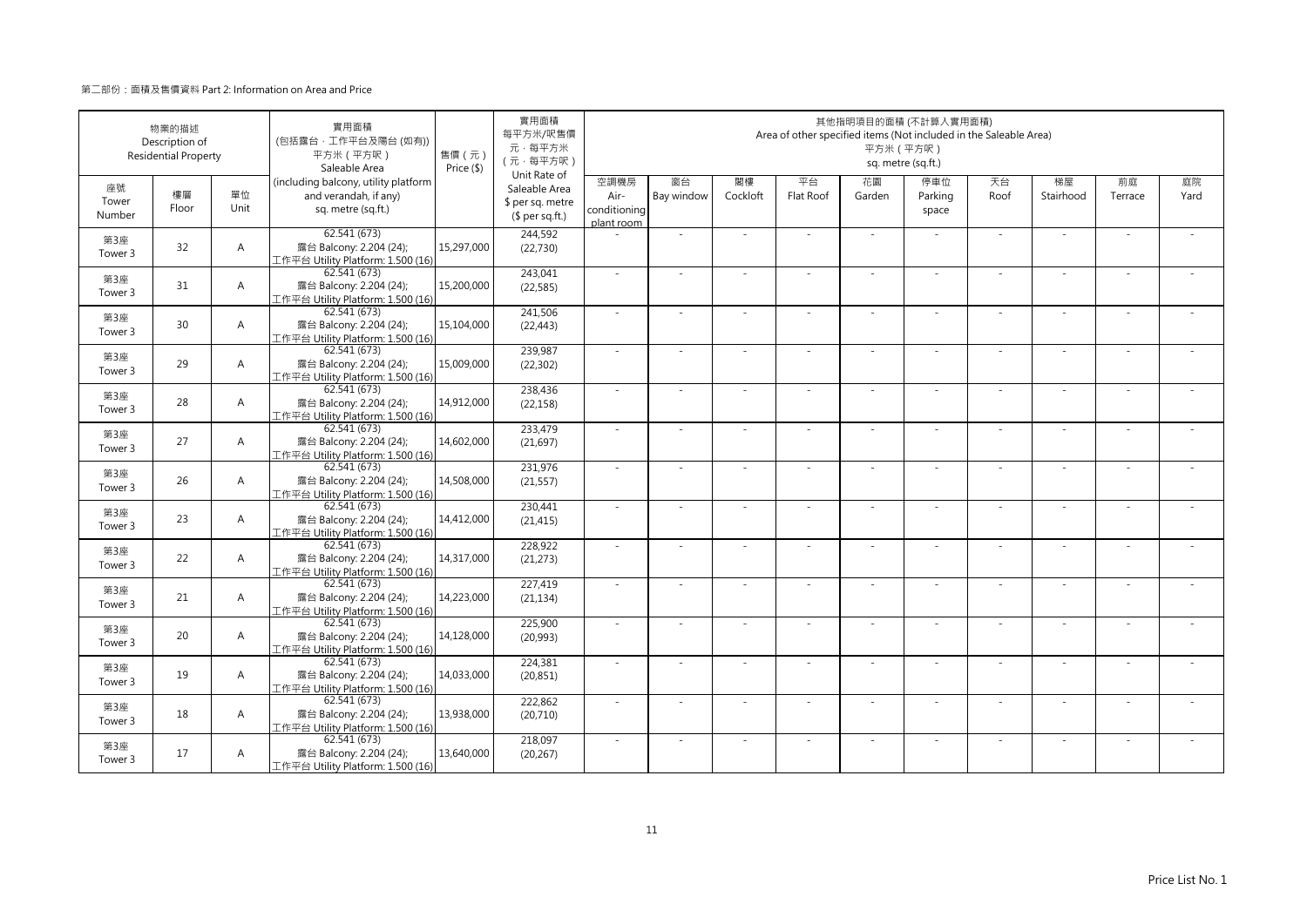|                       | 物業的描述<br>Description of<br><b>Residential Property</b> |                | 實用面積<br>(包括露台·工作平台及陽台(如有))<br>平方米 (平方呎)<br>Saleable Area                            | 售價(元)<br>Price (\$) | 實用面積<br>每平方米/呎售價<br>元·每平方米<br>(元·每平方呎)<br>Unit Rate of |                                            |                          |                | Area of other specified items (Not included in the Saleable Area) | 平方米 (平方呎)                | 其他指明項目的面積 (不計算入實用面積)<br>sq. metre (sq.ft.) |            |                          |               |            |
|-----------------------|--------------------------------------------------------|----------------|-------------------------------------------------------------------------------------|---------------------|--------------------------------------------------------|--------------------------------------------|--------------------------|----------------|-------------------------------------------------------------------|--------------------------|--------------------------------------------|------------|--------------------------|---------------|------------|
| 座號<br>Tower<br>Number | 樓層<br>Floor                                            | 單位<br>Unit     | (including balcony, utility platform<br>and verandah, if any)<br>sq. metre (sq.ft.) |                     | Saleable Area<br>\$ per sq. metre<br>$$$ per sq.ft.)   | 空調機房<br>Air-<br>conditioning<br>plant room | 窗台<br>Bay window         | 閣樓<br>Cockloft | 平台<br>Flat Roof                                                   | 花園<br>Garden             | 停車位<br>Parking<br>space                    | 天台<br>Roof | 梯屋<br>Stairhood          | 前庭<br>Terrace | 庭院<br>Yard |
| 第3座<br>Tower 3        | 16                                                     | $\overline{A}$ | 62.541 (673)<br>露台 Balcony: 2.204 (24);<br>工作平台 Utility Platform: 1.500 (16)        | 13,549,000          | 216,642<br>(20, 132)                                   |                                            | ÷,                       |                |                                                                   | ×.                       |                                            | ×.         | ×,                       |               |            |
| 第3座<br>Tower 3        | 15                                                     | $\overline{A}$ | 62.541 (673)<br>露台 Balcony: 2.204 (24);<br>工作平台 Utility Platform: 1.500 (16)        | 13,455,000          | 215,139<br>(19,993)                                    | $\sim$                                     | ×.                       | $\sim$         | ÷.                                                                | ×.                       | $\sim$                                     | ×.         | ×.                       | $\sim$        |            |
| 第3座<br>Tower 3        | 12                                                     | $\overline{A}$ | 62.541 (673)<br>露台 Balcony: 2.204 (24);<br>工作平台 Utility Platform: 1.500 (16)        | 13,362,000          | 213,652<br>(19, 854)                                   | ×.                                         | ä,                       |                |                                                                   | ÷                        |                                            | $\sim$     | ä,                       |               |            |
| 第3座<br>Tower 3        | 11                                                     | $\overline{A}$ | 62.541 (673)<br>露台 Balcony: 2.204 (24);<br>工作平台 Utility Platform: 1.500 (16)        | 13,268,000          | 212,149<br>(19, 715)                                   | $\sim$                                     | $\overline{\phantom{a}}$ |                |                                                                   | $\overline{\phantom{a}}$ |                                            | $\sim$     | $\overline{\phantom{a}}$ |               |            |
| 第3座<br>Tower 3        | 10                                                     | $\overline{A}$ | 62.541 (673)<br>露台 Balcony: 2.204 (24);<br>L作平台 Utility Platform: 1.500 (16)        | 13,173,000          | 210,630<br>(19, 754)                                   | ×.                                         | $\sim$                   |                | ÷.                                                                | $\sim$                   | $\sim$                                     | $\sim$     | ×.                       |               |            |
| 第3座<br>Tower 3        | 8                                                      | $\overline{A}$ | 62.541 (673)<br>露台 Balcony: 2.204 (24);<br>工作平台 Utility Platform: 1.500 (16)        | 13,023,000          | 208,231<br>(19, 351)                                   | ×.                                         | i.                       |                | ÷.                                                                | $\sim$                   |                                            | $\sim$     | ÷.                       |               |            |
| 第3座<br>Tower 3        | $\overline{7}$                                         | $\overline{A}$ | 62.541 (673)<br>露台 Balcony: 2.204 (24);<br>工作平台 Utility Platform: 1.500 (16)        | 12,766,000          | 204,122<br>(18,969)                                    | ×.                                         | ×.                       |                | ÷.                                                                | ×.                       |                                            | ×.         | ä,                       |               |            |
| 第3座<br>Tower 3        | 6                                                      | $\overline{A}$ | 62.541 (673)<br>露台 Balcony: 2.204 (24);<br>工作平台 Utility Platform: 1.500 (16)        | 12,673,000          | 202,635<br>(18, 831)                                   | ÷.                                         | ×.                       |                |                                                                   | ä,                       |                                            | ×.         | ×,                       |               |            |
| 第3座<br>Tower 3        | 32                                                     | B              | 47.604 (512)<br>露台 Balcony: 2.000 (22);<br>工作平台 Utility Platform: 1.500 (16)        | 12,296,000          | 258,298<br>(24, 016)                                   | ÷.                                         | $\sim$                   |                | ÷.                                                                | $\sim$                   |                                            | $\sim$     | $\sim$                   |               |            |
| 第3座<br>Tower 3        | 31                                                     | B              | 47.604 (512)<br>露台 Balcony: 2.000 (22);<br>工作平台 Utility Platform: 1.500 (16)        | 12,220,000          | 256.701<br>(23, 867)                                   | $\sim$                                     | $\sim$                   |                | ÷.                                                                | $\overline{\phantom{a}}$ | $\sim$                                     | $\sim$     | $\sim$                   |               |            |
| 第3座<br>Tower 3        | 30                                                     | B              | 47.604 (512)<br>露台 Balcony: 2.000 (22);<br>工作平台 Utility Platform: 1.500 (16)        | 12,145,000          | 255,126<br>(23, 721)                                   | ×.                                         | $\sim$                   |                | ٠                                                                 | ٠                        |                                            | $\sim$     | ÷,                       |               |            |
| 第3座<br>Tower 3        | 29                                                     | B              | 47.604 (512)<br>露台 Balcony: 2.000 (22);<br>工作平台 Utility Platform: 1.500 (16)        | 12,070,000          | 253,550<br>(23, 574)                                   | ×,                                         | ä,                       |                |                                                                   |                          |                                            | $\sim$     | ÷,                       |               |            |
| 第3座<br>Tower 3        | 28                                                     | B              | 47,604 (512)<br>露台 Balcony: 2.000 (22);<br>工作平台 Utility Platform: 1.500 (16)        | 11,995,000          | 251,975<br>(23, 428)                                   | $\sim$                                     | ×,                       | $\sim$         | $\sim$                                                            | ×.                       | $\sim$                                     | $\sim$     | ٠                        | - 1           |            |
| 第3座<br>Tower 3        | 27                                                     | B              | 47.604 (512)<br>露台 Balcony: 2.000 (22);<br>工作平台 Utility Platform: 1.500 (16)        | 11,919,000          | 250,378<br>(23, 279)                                   | ÷.                                         | ×,                       |                | ÷.                                                                | ×.                       |                                            | ×.         | ٠                        |               |            |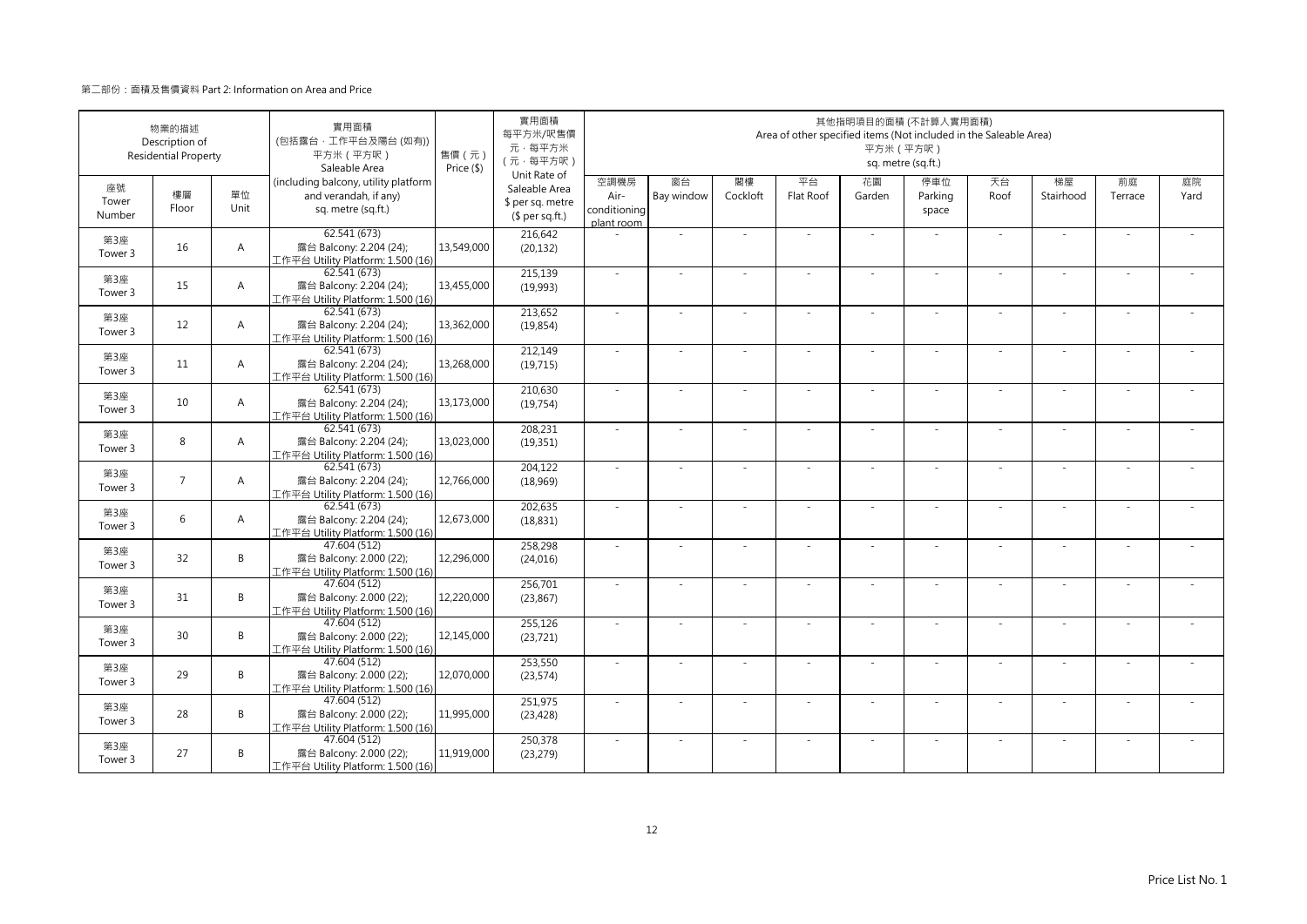|                       | 物業的描述<br>Description of<br><b>Residential Property</b> |            | 實用面積<br>(包括露台·工作平台及陽台(如有))<br>平方米 (平方呎)<br>Saleable Area                            | 售價 (元)<br>Price (\$) | 實用面積<br>每平方米/呎售價<br>元·每平方米<br>(元·每平方呎)<br>Unit Rate of |                                            |                  |                | Area of other specified items (Not included in the Saleable Area) | 平方米 (平方呎)    | 其他指明項目的面積 (不計算入實用面積)<br>sq. metre (sq.ft.) |            |                          |               |            |
|-----------------------|--------------------------------------------------------|------------|-------------------------------------------------------------------------------------|----------------------|--------------------------------------------------------|--------------------------------------------|------------------|----------------|-------------------------------------------------------------------|--------------|--------------------------------------------|------------|--------------------------|---------------|------------|
| 座號<br>Tower<br>Number | 樓層<br>Floor                                            | 單位<br>Unit | (including balcony, utility platform<br>and verandah, if any)<br>sq. metre (sq.ft.) |                      | Saleable Area<br>\$ per sq. metre<br>$$$ per sq.ft.)   | 空調機房<br>Air-<br>conditioning<br>plant room | 窗台<br>Bay window | 閣樓<br>Cockloft | 平台<br>Flat Roof                                                   | 花園<br>Garden | 停車位<br>Parking<br>space                    | 天台<br>Roof | 梯屋<br>Stairhood          | 前庭<br>Terrace | 庭院<br>Yard |
| 第3座<br>Tower 3        | 26                                                     | B          | 47.604 (512)<br>露台 Balcony: 2.000 (22);<br>工作平台 Utility Platform: 1.500 (16)        | 11,844,000           | 248,803<br>(23, 133)                                   |                                            | $\sim$           |                |                                                                   | ÷.           |                                            | ×.         | ×.                       |               |            |
| 第3座<br>Tower 3        | 23                                                     | B          | 47.604 (512)<br>露台 Balcony: 2.000 (22);<br>工作平台 Utility Platform: 1.500 (16)        | 11,769,000           | 247,227<br>(22,986)                                    | $\sim$                                     | ×.               | $\sim$         | ÷.                                                                | ÷.           | $\sim$                                     | ×.         | ×.                       |               |            |
| 第3座<br>Tower 3        | 22                                                     | B          | 47.604 (512)<br>露台 Balcony: 2.000 (22);<br>工作平台 Utility Platform: 1.500 (16)        | 11,693,000           | 245,631<br>(22, 838)                                   | $\sim$                                     | ÷,               |                |                                                                   | ÷            |                                            | $\sim$     | ÷                        |               |            |
| 第3座<br>Tower 3        | 21                                                     | B          | 47.604 (512)<br>露台 Balcony: 2.000 (22);<br>工作平台 Utility Platform: 1.500 (16)        | 11,618,000           | 244,055<br>(22, 691)                                   | $\sim$                                     | $\sim$           |                |                                                                   | ÷,           |                                            | $\sim$     | $\sim$                   |               |            |
| 第3座<br>Tower 3        | 20                                                     | B          | 47.604 (512)<br>露台 Balcony: 2.000 (22);<br>工作平台 Utility Platform: 1.500 (16)        | 11,543,000           | 242,480<br>(22, 545)                                   | $\sim$                                     | $\sim$           |                | $\overline{\phantom{a}}$                                          | $\sim$       | $\sim$                                     | $\sim$     | $\sim$                   |               |            |
| 第3座<br>Tower 3        | 19                                                     | B          | 47.604 (512)<br>露台 Balcony: 2.000 (22);<br>工作平台 Utility Platform: 1.500 (16)        | 11,468,000           | 240,904<br>(22, 398)                                   | $\sim$                                     | ÷,               |                | ÷                                                                 | ä,           |                                            | $\sim$     | ÷,                       |               |            |
| 第3座<br>Tower 3        | 18                                                     | B          | 47.604 (512)<br>露台 Balcony: 2.000 (22);<br>工作平台 Utility Platform: 1.500 (16)        | 11,392,000           | 239,308<br>(22, 250)                                   | ×.                                         | ×.               |                | ÷.                                                                | ä,           |                                            | ×.         | ×.                       |               |            |
| 第3座<br>Tower 3        | 17                                                     | B          | 47.604 (512)<br>露台 Balcony: 2.000 (22);<br>工作平台 Utility Platform: 1.500 (16)        | 11,317,000           | 237,732<br>(22, 104)                                   | $\sim$                                     | ä,               |                |                                                                   |              |                                            | ×.         | ä,                       |               |            |
| 第3座<br>Tower 3        | 16                                                     | B          | 47.604 (512)<br>露台 Balcony: 2.000 (22);<br>工作平台 Utility Platform: 1.500 (16)        | 11,242,000           | 236,157<br>(21, 957)                                   | $\sim$                                     | $\sim$           |                | ÷.                                                                | ÷,           |                                            | $\sim$     | $\sim$                   |               |            |
| 第3座<br>Tower 3        | 15                                                     | B          | 47.604 (512)<br>露台 Balcony: 2.000 (22);<br>工作平台 Utility Platform: 1.500 (16)        | 11,166,000           | 234,560<br>(21, 809)                                   | $\sim$                                     | ×.               |                | ÷.                                                                | ÷.           | $\sim$                                     | $\sim$     | $\bar{a}$                |               |            |
| 第3座<br>Tower 3        | 12                                                     | B          | 47.604 (512)<br>露台 Balcony: 2.000 (22);<br>工作平台 Utility Platform: 1.500 (16)        | 11,091,000           | 232,985<br>(21, 662)                                   | $\sim$                                     | ٠                |                | ٠                                                                 | ÷            |                                            | $\sim$     | $\overline{\phantom{a}}$ |               |            |
| 第3座<br>Tower 3        | 11                                                     | B          | 47.604 (512)<br>露台 Balcony: 2.000 (22);<br>工作平台 Utility Platform: 1.500 (16)        | 11,016,000           | 231,409<br>(21, 516)                                   | $\sim$                                     |                  |                |                                                                   |              |                                            | $\sim$     | ä,                       |               |            |
| 第3座<br>Tower 3        | 10                                                     | B          | 47.604 (512)<br>露台 Balcony: 2.000 (22);<br>工作平台 Utility Platform: 1.500 (16)        | 10,940,000           | 229,813<br>(21, 367)                                   | $\sim$                                     | ×.               | - 1            | $\sim$                                                            | ÷.           | $\sim$                                     | $\sim$     | ×.                       | - 1           |            |
| 第3座<br>Tower 3        | 8                                                      | B          | 47.604 (512)<br>露台 Balcony: 2.000 (22);<br>工作平台 Utility Platform: 1.500 (16)        | 10,729,000           | 225,380<br>(20, 955)                                   | $\sim$                                     | ä,               |                | ÷.                                                                | ÷.           |                                            | ×.         | ä,                       |               |            |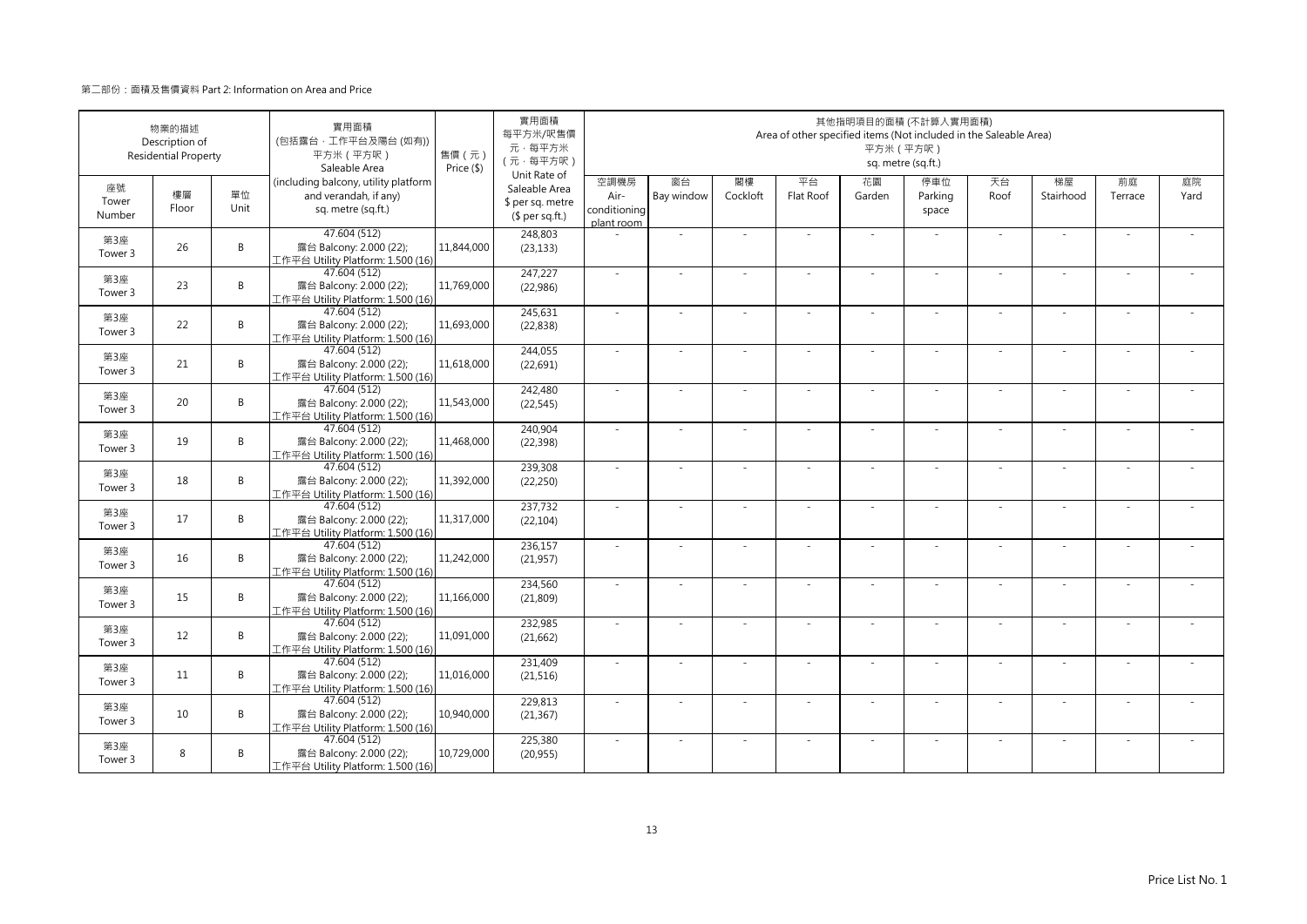|                       | 物業的描述<br>Description of<br><b>Residential Property</b> |              | 實用面積<br>(包括露台·工作平台及陽台(如有))<br>平方米 (平方呎)<br>Saleable Area                            | 售價 (元)<br>Price (\$) | 實用面積<br>每平方米/呎售價<br>元·每平方米<br>(元·每平方呎)<br>Unit Rate of |                                            |                  |                | Area of other specified items (Not included in the Saleable Area) | 平方米 (平方呎)    | 其他指明項目的面積 (不計算入實用面積)<br>sq. metre (sq.ft.) |            |                          |               |            |
|-----------------------|--------------------------------------------------------|--------------|-------------------------------------------------------------------------------------|----------------------|--------------------------------------------------------|--------------------------------------------|------------------|----------------|-------------------------------------------------------------------|--------------|--------------------------------------------|------------|--------------------------|---------------|------------|
| 座號<br>Tower<br>Number | 樓層<br>Floor                                            | 單位<br>Unit   | (including balcony, utility platform<br>and verandah, if any)<br>sq. metre (sq.ft.) |                      | Saleable Area<br>\$ per sq. metre<br>$$$ per sq.ft.)   | 空調機房<br>Air-<br>conditioning<br>plant room | 窗台<br>Bay window | 閣樓<br>Cockloft | 平台<br>Flat Roof                                                   | 花園<br>Garden | 停車位<br>Parking<br>space                    | 天台<br>Roof | 梯屋<br>Stairhood          | 前庭<br>Terrace | 庭院<br>Yard |
| 第3座<br>Tower 3        | $\overline{7}$                                         | B            | 47.604 (512)<br>露台 Balcony: 2.000 (22);<br>工作平台 Utility Platform: 1.500 (16)        | 10,564,000           | 221,914<br>(20, 633)                                   |                                            | $\sim$           |                |                                                                   | ÷.           |                                            | ×.         | ×.                       |               |            |
| 第3座<br>Tower 3        | 6                                                      | B            | 47.604 (512)<br>露台 Balcony: 2.000 (22);<br>工作平台 Utility Platform: 1.500 (16)        | 10,338,000           | 217,167<br>(20, 191)                                   | $\sim$                                     | ×.               | $\sim$         | ÷.                                                                | ÷.           | $\sim$                                     | ×.         | ×.                       |               |            |
| 第3座<br>Tower 3        | 26                                                     | $C^{\wedge}$ | 87.828 (945)<br>露台 Balcony: 3.105 (33);<br>工作平台 Utility Platform: 1.500 (16)        | 23,993,000           | 273,182<br>(25, 389)                                   | $\sim$                                     | ÷,               |                |                                                                   | ÷            |                                            | $\sim$     | ÷                        |               |            |
| 第3座<br>Tower 3        | 22                                                     | $C^{\wedge}$ | 87.828 (945)<br>露台 Balcony: 3.105 (33);<br>工作平台 Utility Platform: 1.500 (16)        | 23,632,000           | 269,071<br>(25,007)                                    | $\sim$                                     | $\sim$           |                |                                                                   | ÷,           |                                            | $\sim$     | $\sim$                   |               |            |
| 第3座<br>Tower 3        | 21                                                     | $C^{\wedge}$ | 87.828 (945)<br>露台 Balcony: 3.105 (33);<br>工作平台 Utility Platform: 1.500 (16)        | 23,450,000           | 266,999<br>(24, 815)                                   | $\sim$                                     | $\sim$           |                | $\overline{\phantom{a}}$                                          | $\sim$       | $\sim$                                     | $\sim$     | $\sim$                   |               |            |
| 第3座<br>Tower 3        | 20                                                     | $C^{\wedge}$ | 87.828 (945)<br>露台 Balcony: 3.105 (33);<br>工作平台 Utility Platform: 1.500 (16)        | 23,269,000           | 264,938<br>(24, 623)                                   | $\sim$                                     | ÷,               |                | ÷                                                                 | ä,           |                                            | $\sim$     | ÷,                       |               |            |
| 第3座<br>Tower 3        | 12                                                     | $C^{\wedge}$ | 87.828 (945)<br>露台 Balcony: 3.105 (33);<br>工作平台 Utility Platform: 1.500 (16)        | 21,857,000           | 248,861<br>(23, 129)                                   | ×.                                         | ×.               |                | ÷.                                                                | ä,           |                                            | ×.         | ×.                       |               |            |
| 第3座<br>Tower 3        | 11                                                     | $C^{\wedge}$ | 87.828 (945)<br>露台 Balcony: 3.105 (33);<br>工作平台 Utility Platform: 1.500 (16)        | 21,679,000           | 246,835<br>(22, 941)                                   | $\sim$                                     | ä,               |                |                                                                   |              |                                            | ×.         | ä,                       |               |            |
| 第3座<br>Tower 3        | 10                                                     | $C^{\wedge}$ | 87.828 (945)<br>露台 Balcony: 3.105 (33);<br>工作平台 Utility Platform: 1.500 (16)        | 21,499,000           | 244,785<br>(22,750)                                    | $\sim$                                     | $\sim$           |                | ÷.                                                                | ÷,           |                                            | $\sim$     | $\sim$                   |               |            |
| 第3座<br>Tower 3        | 8                                                      | $C^{\wedge}$ | 87.828 (945)<br>露台 Balcony: 3.105 (33);<br>工作平台 Utility Platform: 1.500 (16)        | 21,177,000           | 241.119<br>(22, 410)                                   | $\sim$                                     | ×.               |                | ÷.                                                                | ÷.           | $\sim$                                     | $\sim$     | $\bar{a}$                |               |            |
| 第3座<br>Tower 3        | $\overline{7}$                                         | $C^{\wedge}$ | 87.828 (945)<br>露台 Balcony: 3.105 (33);<br>工作平台 Utility Platform: 1.500 (16)        | 20,757,000           | 236,337<br>(21,965)                                    | $\sim$                                     | ٠                |                | ٠                                                                 | ÷            |                                            | $\sim$     | $\overline{\phantom{a}}$ |               |            |
| 第3座<br>Tower 3        | 6                                                      | $C^{\wedge}$ | 87.828 (945)<br>露台 Balcony: 3.105 (33);<br>工作平台 Utility Platform: 1.500 (16)        | 20,580,000           | 234,322<br>(21, 778)                                   | $\sim$                                     |                  |                |                                                                   |              |                                            | $\sim$     | ä,                       |               |            |
| 第3座<br>Tower 3        | 26                                                     | D            | 62.862 (677)<br>露台 Balcony: 3.275 (35);<br>工作平台 Utility Platform: 1.500 (16)        | 16,238,000           | 258,312<br>(23,985)                                    | $\sim$                                     | ×.               | - 1            | $\sim$                                                            | ÷.           | $\sim$                                     | $\sim$     | ×.                       | - 1           |            |
| 第3座<br>Tower 3        | 22                                                     | D            | 62.862 (677)<br>露台 Balcony: 3.275 (35);<br>工作平台 Utility Platform: 1.500 (16)        | 16,053,000           | 255,369<br>(23, 712)                                   | $\sim$                                     | ä,               |                | ÷.                                                                | ÷.           | ×.                                         | ×.         | ä,                       |               |            |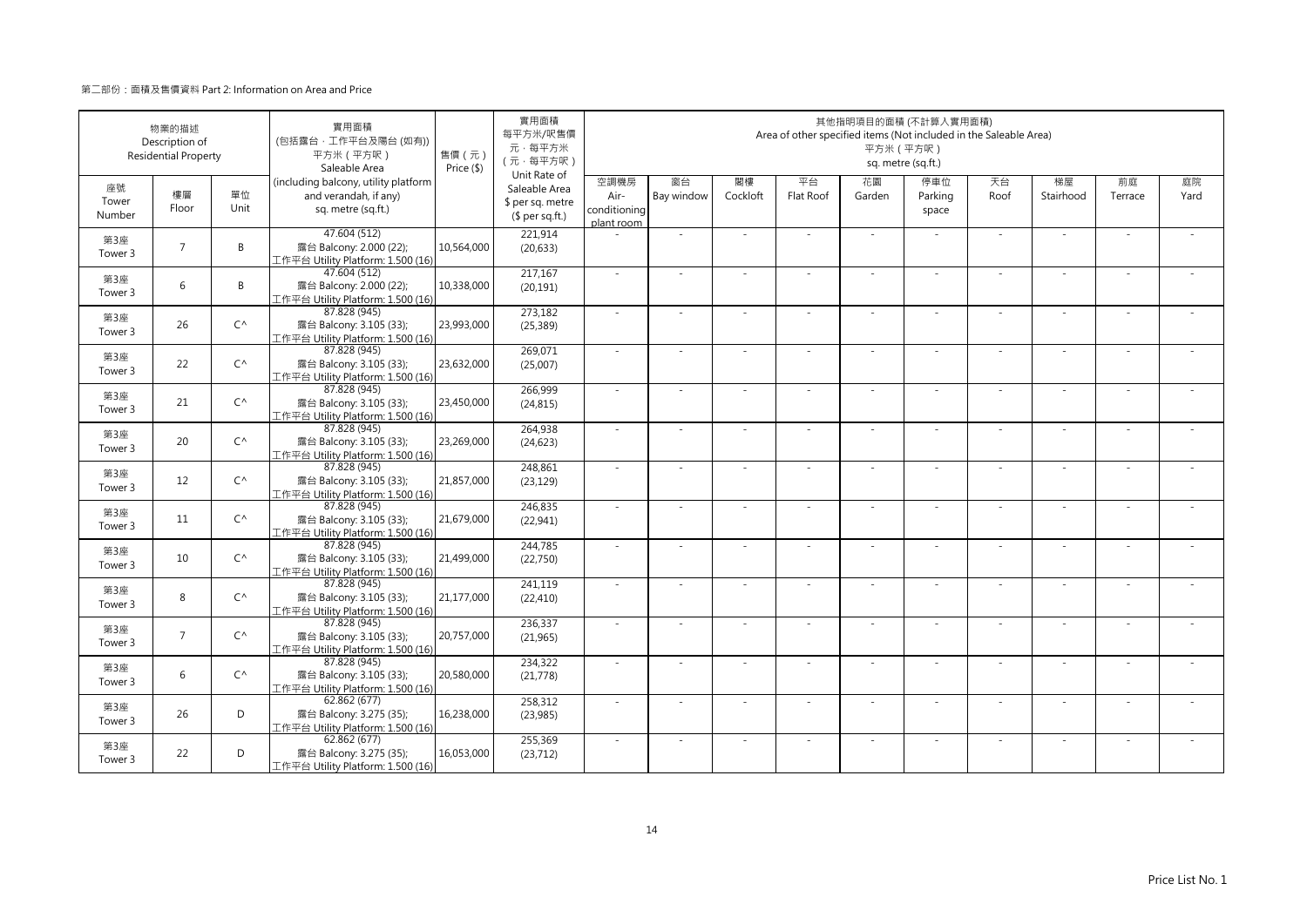|                       | 物業的描述<br>Description of<br><b>Residential Property</b> |            | 實用面積<br>(包括露台·工作平台及陽台(如有))<br>平方米 (平方呎)<br>Saleable Area                            | 售價 (元)<br>Price (\$) | 實用面積<br>每平方米/呎售價<br>元·每平方米<br>(元·每平方呎)<br>Unit Rate of |                                            |                  |                | Area of other specified items (Not included in the Saleable Area) |              | 其他指明項目的面積 (不計算入實用面積)<br>平方米 (平方呎)<br>sq. metre (sq.ft.) |            |                 |               |            |
|-----------------------|--------------------------------------------------------|------------|-------------------------------------------------------------------------------------|----------------------|--------------------------------------------------------|--------------------------------------------|------------------|----------------|-------------------------------------------------------------------|--------------|---------------------------------------------------------|------------|-----------------|---------------|------------|
| 座號<br>Tower<br>Number | 樓層<br>Floor                                            | 單位<br>Unit | (including balcony, utility platform<br>and verandah, if any)<br>sq. metre (sq.ft.) |                      | Saleable Area<br>\$ per sq. metre<br>$$$ per sq.ft.)   | 空調機房<br>Air-<br>conditioning<br>plant room | 窗台<br>Bay window | 閣樓<br>Cockloft | 平台<br>Flat Roof                                                   | 花園<br>Garden | 停車位<br>Parking<br>space                                 | 天台<br>Roof | 梯屋<br>Stairhood | 前庭<br>Terrace | 庭院<br>Yard |
| 第3座<br>Tower 3        | 21                                                     | D          | 62.862(677)<br>露台 Balcony: 3.275 (35);<br>工作平台 Utility Platform: 1.500 (16)         | 15,962,000           | 253,921<br>(23,578)                                    |                                            | $\sim$           |                |                                                                   | ÷,           |                                                         | $\sim$     | $\sim$          |               |            |
| 第3座<br>Tower 3        | 20                                                     | D          | 62.862(677)<br>露台 Balcony: 3.275 (35);<br>工作平台 Utility Platform: 1.500 (16)         | 15,870,000           | 252,458<br>(23, 442)                                   | $\sim$                                     | $\sim$           | $\sim$         | ×                                                                 | ÷.           | $\sim$                                                  | $\sim$     | $\sim$          | $\sim$        |            |
| 第3座<br>Tower 3        | 18                                                     | D          | 62.862(677)<br>露台 Balcony: 3.275 (35);<br>工作平台 Utility Platform: 1.500 (16)         | 15,688,000           | 249,563<br>(23, 173)                                   | $\sim$                                     | ÷,               |                |                                                                   | ٠            |                                                         | $\sim$     | ÷               |               |            |
| 第3座<br>Tower 3        | 17                                                     | D          | 62.862 (677)<br>露台 Balcony: 3.275 (35);<br>工作平台 Utility Platform: 1.500 (16)        | 15,368,000           | 244,472<br>(22,700)                                    | ×.                                         | ä,               |                |                                                                   |              |                                                         | $\sim$     | ä,              |               |            |
| 第3座<br>Tower 3        | 16                                                     | D          | 62.862 (677)<br>露台 Balcony: 3.275 (35);<br>[作平台 Utility Platform: 1.500 (16)        | 15,277,000           | 243,024<br>(22, 566)                                   | $\sim$                                     | $\sim$           |                | ÷.                                                                | ÷.           | $\sim$                                                  | $\sim$     | $\sim$          |               |            |
| 第3座<br>Tower 3        | 15                                                     | D          | 62.862 (677)<br>露台 Balcony: 3.275 (35);<br>工作平台 Utility Platform: 1.500 (16)        | 15,185,000           | 241,561<br>(22, 430)                                   | ×.                                         | ä,               |                | J.                                                                | ä,           |                                                         | ×.         | ×.              |               |            |
| 第3座<br>Tower 3        | 12                                                     | D          | 62.862(677)<br>露台 Balcony: 3.275 (35);<br>工作平台 Utility Platform: 1.500 (16)         | 15,096,000           | 240,145<br>(22, 298)                                   | $\sim$                                     | $\sim$           |                | ÷.                                                                | ÷.           | $\sim$                                                  | $\sim$     | $\bar{a}$       |               |            |
| 第3座<br>Tower 3        | 11                                                     | D          | 62.862(677)<br>露台 Balcony: 3.275 (35);<br>工作平台 Utility Platform: 1.500 (16)         | 15,005,000           | 238,697<br>(22, 164)                                   | ×.                                         |                  |                |                                                                   |              |                                                         | $\sim$     |                 |               |            |
| 第3座<br>Tower 3        | 10                                                     | D          | 62.862(677)<br>露台 Balcony: 3.275 (35);<br>工作平台 Utility Platform: 1.500 (16)         | 14,915,000           | 237,266<br>(22, 031)                                   | $\sim$                                     | ×.               |                | ÷.                                                                | ÷.           | in 1919.                                                | $\sim$     | ×.              |               |            |
| 第3座<br>Tower 3        | 8                                                      | D          | 62.862 (677)<br>露台 Balcony: 3.275 (35);<br>工作平台 Utility Platform: 1.500 (16)        | 14,769,000           | 234,943<br>(21, 815)                                   | $\sim$                                     | ×.               |                | $\sim$                                                            | ÷.           | $\sim$                                                  | $\sim$     | $\sim$          |               |            |
| 第3座<br>Tower 3        | $\overline{7}$                                         | D          | 62.862(677)<br>露台 Balcony: 3.275 (35);<br>工作平台 Utility Platform: 1.500 (16)         | 14,498,000           | 230,632<br>(21, 415)                                   | $\sim$                                     | ÷                |                | ٠                                                                 | ä,           |                                                         | $\sim$     | ä,              |               |            |
| 第3座<br>Tower 3        | 6                                                      | D          | 62.862 (677)<br>露台 Balcony: 3.275 (35);<br>工作平台 Utility Platform: 1.500 (16)        | 14,409,000           | 229,216<br>(21, 284)                                   | $\sim$                                     | ×,               |                | ÷                                                                 | ä,           |                                                         | $\sim$     | ×.              |               |            |
| 第3座<br>Tower 3        | 22                                                     | E.         | 32.285 (348)<br>露台 Balcony: 2.000 (22);<br>工作平台 Utility Platform: 1.500 (16)        | 8,982,000            | 278,210<br>(25, 810)                                   | $\sim$                                     | $\sim$           |                |                                                                   |              |                                                         | $\sim$     | ٠               |               |            |
| 第3座<br>Tower 3        | 21                                                     | E          | 32.285 (348)<br>露台 Balcony: 2.000 (22);<br>工作平台 Utility Platform: 1.500 (16)        | 8,932,000            | 276,661<br>(25,667)                                    | $\sim$                                     | $\sim$           |                | $\overline{\phantom{a}}$                                          | ÷.           |                                                         | $\sim$     | ×.              |               |            |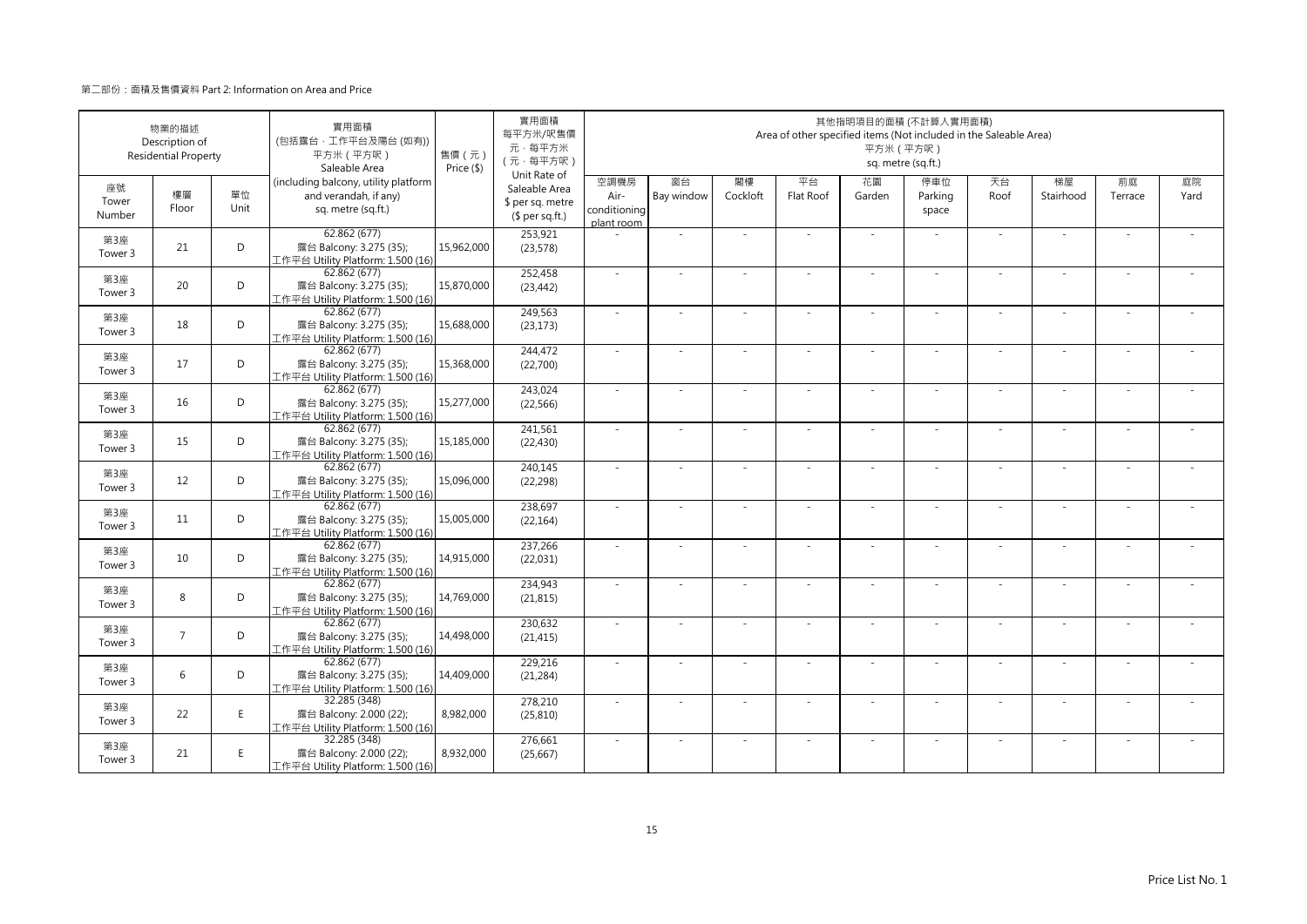|                       | 物業的描述<br>Description of<br><b>Residential Property</b> |            | 實用面積<br>(包括露台·工作平台及陽台(如有))<br>平方米 (平方呎)<br>Saleable Area                            | 售價(元)<br>Price (\$) | 實用面積<br>每平方米/呎售價<br>元·每平方米<br>(元·每平方呎)<br>Unit Rate of |                                            |                          |                | Area of other specified items (Not included in the Saleable Area) | 其他指明項目的面積 (不計算入實用面積)<br>平方米 (平方呎) | sq. metre (sq.ft.)      |            |                          |               |            |
|-----------------------|--------------------------------------------------------|------------|-------------------------------------------------------------------------------------|---------------------|--------------------------------------------------------|--------------------------------------------|--------------------------|----------------|-------------------------------------------------------------------|-----------------------------------|-------------------------|------------|--------------------------|---------------|------------|
| 座號<br>Tower<br>Number | 樓層<br>Floor                                            | 單位<br>Unit | (including balcony, utility platform<br>and verandah, if any)<br>sq. metre (sq.ft.) |                     | Saleable Area<br>\$ per sq. metre<br>(\$ per sq.ft.)   | 空調機房<br>Air-<br>conditioning<br>plant room | 窗台<br>Bay window         | 閣樓<br>Cockloft | 平台<br>Flat Roof                                                   | 花園<br>Garden                      | 停車位<br>Parking<br>space | 天台<br>Roof | 梯屋<br>Stairhood          | 前庭<br>Terrace | 庭院<br>Yard |
| 第3座<br>Tower 3        | 20                                                     | E          | 32.285 (348)<br>露台 Balcony: 2.000 (22);<br>工作平台 Utility Platform: 1.500 (16)        | 8,883,000           | 275,143<br>(25, 526)                                   |                                            | ÷,                       |                |                                                                   | ×.                                |                         | ×.         | ×.                       |               |            |
| 第3座<br>Tower 3        | 18                                                     | E          | 32.285 (348)<br>露台 Balcony: 2.000 (22);<br>工作平台 Utility Platform: 1.500 (16)        | 8,784,000           | 272,077<br>(25, 241)                                   | $\sim$                                     | ×.                       | $\sim$         | ÷.                                                                | ×.                                | $\sim$                  | ×.         | ×.                       | $\sim$        |            |
| 第3座<br>Tower 3        | 17                                                     | E          | 32.285 (348)<br>露台 Balcony: 2.000 (22);<br>工作平台 Utility Platform: 1.500 (16)        | 8,608,000           | 266,625<br>(24, 736)                                   | ×.                                         | ä,                       |                |                                                                   | ÷                                 |                         | $\sim$     | ÷                        |               |            |
| 第3座<br>Tower 3        | 16                                                     | E.         | 32.285 (348)<br>露台 Balcony: 2.000 (22);<br>工作平台 Utility Platform: 1.500 (16)        | 8,559,000           | 265,108<br>(24, 595)                                   | $\sim$                                     | $\overline{\phantom{a}}$ |                |                                                                   | $\overline{a}$                    |                         | $\sim$     | $\overline{\phantom{a}}$ |               |            |
| 第3座<br>Tower 3        | 15                                                     | E.         | 32.285 (348)<br>露台 Balcony: 2.000 (22);<br>[作平台 Utility Platform: 1.500 (16)        | 8,510,000           | 263,590<br>(24, 454)                                   | ×.                                         | $\sim$                   |                | ÷.                                                                | $\sim$                            | $\sim$                  | $\sim$     | $\sim$                   |               |            |
| 第3座<br>Tower 3        | 12                                                     | E.         | 32.285 (348)<br>露台 Balcony: 2.000 (22);<br>L作平台 Utility Platform: 1.500 (16)        | 8,462,000           | 262,103<br>(24, 316)                                   | ×.                                         | i.                       |                | ÷.                                                                | $\sim$                            |                         | $\sim$     | ÷.                       |               |            |
| 第3座<br>Tower 3        | 11                                                     | E          | 32.285 (348)<br>露台 Balcony: 2.000 (22);<br>工作平台 Utility Platform: 1.500 (16)        | 8,412,000           | 260,554<br>(24, 172)                                   | ×.                                         | ×,                       |                | ÷.                                                                | ×.                                |                         | ×.         | ٠                        |               |            |
| 第3座<br>Tower 3        | 10                                                     | E          | 32.285 (348)<br>露台 Balcony: 2.000 (22);<br>工作平台 Utility Platform: 1.500 (16)        | 8,364,000           | 259,068<br>(24, 034)                                   | ÷.                                         | ×,                       |                |                                                                   | ä,                                |                         | ×.         | ٠                        |               |            |
| 第3座<br>Tower 3        | 8                                                      | E          | 32.285 (348)<br>露台 Balcony: 2.000 (22);<br>工作平台 Utility Platform: 1.500 (16)        | 8,266,000           | 256,032<br>(23, 753)                                   | ÷.                                         | $\sim$                   |                | ÷.                                                                | $\sim$                            |                         | $\sim$     | $\sim$                   |               |            |
| 第3座<br>Tower 3        | $\overline{7}$                                         | E.         | 32.285 (348)<br>露台 Balcony: 2.000 (22);<br>工作平台 Utility Platform: 1.500 (16)        | 8,137,000           | 252,037<br>(23, 382)                                   | $\sim$                                     | $\sim$                   |                | ÷,                                                                | $\overline{\phantom{a}}$          | $\sim$                  | $\sim$     | $\sim$                   |               |            |
| 第3座<br>Tower 3        | 6                                                      | E.         | 32.285 (348)<br>露台 Balcony: 2.000 (22);<br>工作平台 Utility Platform: 1.500 (16)        | 8,089,000           | 250,550<br>(23, 244)                                   | ×.                                         | $\sim$                   |                | ٠                                                                 | ٠                                 |                         | $\sim$     | ÷,                       |               |            |
| 第3座<br>Tower 3        | 21                                                     | F.         | 32.184 (346)<br>露台 Balcony: 2.000 (22);<br>工作平台 Utility Platform: 1.500 (16)        | 8,896,000           | 276,411<br>(25, 711)                                   | $\sim$                                     |                          |                |                                                                   |                                   |                         | $\sim$     | ÷,                       |               |            |
| 第3座<br>Tower 3        | 20                                                     | F.         | 32.184 (346)<br>露台 Balcony: 2.000 (22);<br>工作平台 Utility Platform: 1.500 (16)        | 8,846,000           | 274,857<br>(25, 566)                                   | $\sim$                                     | ×.                       | $\sim$         | ÷.                                                                | ×.                                | $\sim$                  | $\sim$     | ٠                        | - 1           |            |
| 第3座<br>Tower 3        | 18                                                     | F.         | 32.184 (346)<br>露台 Balcony: 2.000 (22);<br>工作平台 Utility Platform: 1.500 (16)        | 8,749,000           | 271,843<br>(25, 286)                                   | ÷.                                         | ×,                       |                | ÷.                                                                | ×.                                |                         | ×.         | ٠                        |               |            |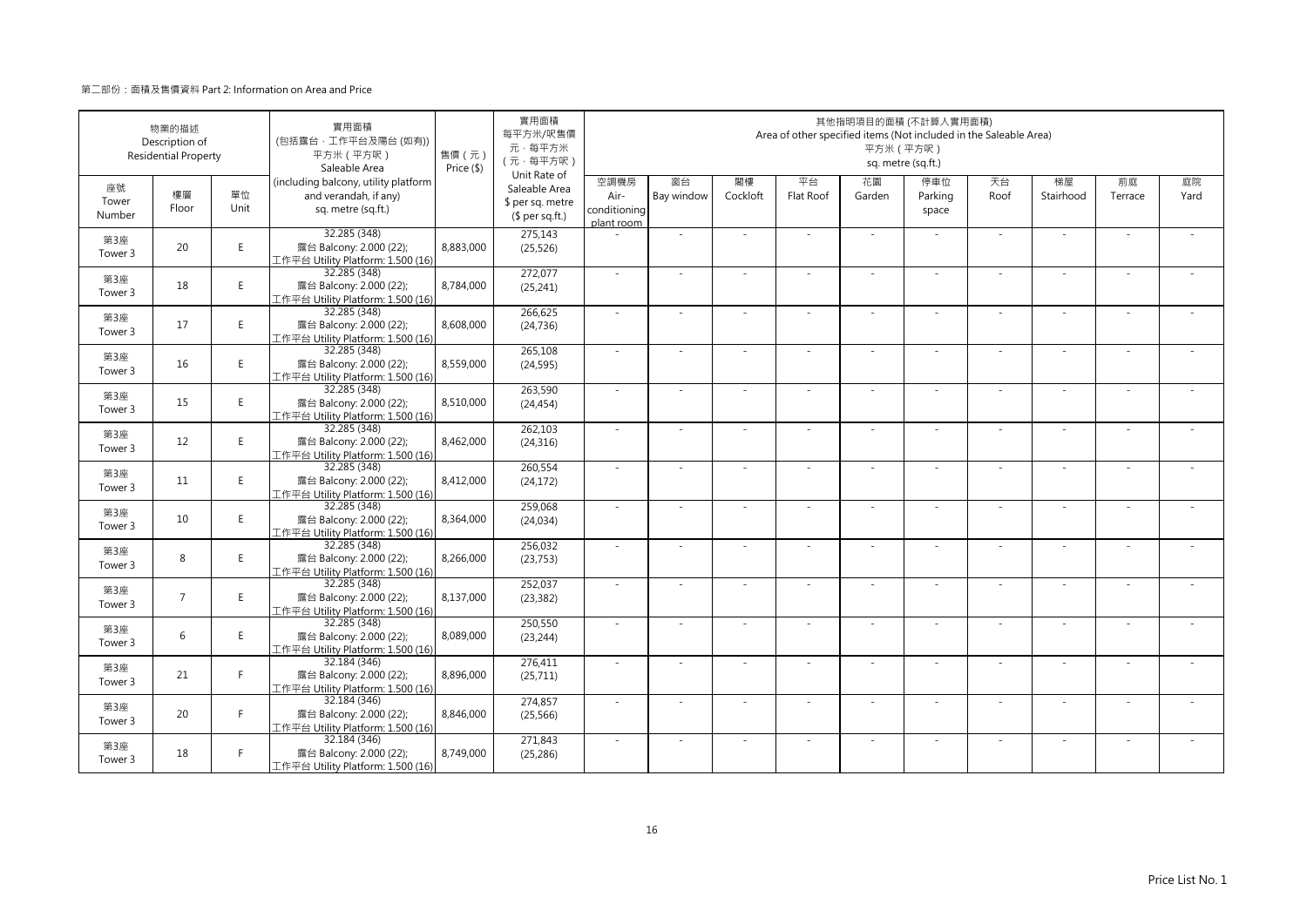|                       | 物業的描述<br>Description of<br><b>Residential Property</b> |            | 實用面積<br>(包括露台·工作平台及陽台(如有))<br>平方米 (平方呎)<br>Saleable Area                            | 售價(元)<br>Price (\$) | 實用面積<br>每平方米/呎售價<br>元·每平方米<br>(元·每平方呎)                               |                                            |                  |                | Area of other specified items (Not included in the Saleable Area) | 其他指明項目的面積 (不計算入實用面積)<br>平方米 (平方呎) | sq. metre (sq.ft.)      |            |                          |               |            |
|-----------------------|--------------------------------------------------------|------------|-------------------------------------------------------------------------------------|---------------------|----------------------------------------------------------------------|--------------------------------------------|------------------|----------------|-------------------------------------------------------------------|-----------------------------------|-------------------------|------------|--------------------------|---------------|------------|
| 座號<br>Tower<br>Number | 樓層<br>Floor                                            | 單位<br>Unit | (including balcony, utility platform<br>and verandah, if any)<br>sq. metre (sq.ft.) |                     | Unit Rate of<br>Saleable Area<br>\$ per sq. metre<br>$$$ per sq.ft.) | 空調機房<br>Air-<br>conditioning<br>plant room | 窗台<br>Bay window | 閣樓<br>Cockloft | 平台<br>Flat Roof                                                   | 花園<br>Garden                      | 停車位<br>Parking<br>space | 天台<br>Roof | 梯屋<br>Stairhood          | 前庭<br>Terrace | 庭院<br>Yard |
| 第3座<br>Tower 3        | 17                                                     | F.         | 32.184 (346)<br>露台 Balcony: 2.000 (22);<br>工作平台 Utility Platform: 1.500 (16)        | 8,572,000           | 266,344<br>(24, 775)                                                 |                                            | ÷,               |                |                                                                   | $\sim$                            |                         | $\sim$     | ä,                       |               |            |
| 第3座<br>Tower 3        | 16                                                     | F.         | 32.184 (346)<br>露台 Balcony: 2.000 (22);<br>工作平台 Utility Platform: 1.500 (16)        | 8,523,000           | 264,821<br>(24, 633)                                                 | $\sim$                                     | $\sim$           | $\sim$         | ÷.                                                                | $\overline{\phantom{a}}$          | $\sim$                  | $\sim$     | $\overline{\phantom{a}}$ | $\sim$        |            |
| 第3座<br>Tower 3        | 15                                                     | F.         | 32.184 (346)<br>露台 Balcony: 2.000 (22);<br>工作平台 Utility Platform: 1.500 (16)        | 8,476,000           | 263,361<br>(24, 497)                                                 | $\sim$                                     | i.               |                |                                                                   | ٠                                 |                         | $\sim$     | ÷                        |               |            |
| 第3座<br>Tower 3        | 12                                                     | F.         | 32.184 (346)<br>露台 Balcony: 2.000 (22);<br>工作平台 Utility Platform: 1.500 (16)        | 8,426,000           | 261,807<br>(24, 353)                                                 | ×.                                         | ×,               |                |                                                                   |                                   |                         | ×.         | ä,                       |               |            |
| 第3座<br>Tower 3        | 11                                                     | F.         | 32.184 (346)<br>露台 Balcony: 2.000 (22);<br>[作平台 Utility Platform: 1.500 (16)        | 8,378,000           | 260,316<br>(24, 214)                                                 | $\sim$                                     | $\sim$           |                | ÷.                                                                | $\sim$                            | $\sim$                  | $\sim$     | $\sim$                   |               |            |
| 第3座<br>Tower 3        | 10                                                     | F.         | 32.184 (346)<br>露台 Balcony: 2.000 (22);<br>[作平台 Utility Platform: 1.500 (16)        | 8,331,000           | 258,855<br>(24,078)                                                  | ×.                                         | ×,               |                | ÷,                                                                | ÷,                                |                         | ×.         | $\overline{\phantom{a}}$ |               |            |
| 第3座<br>Tower 3        | 8                                                      | F.         | 32.184 (346)<br>露台 Balcony: 2.000 (22);<br>工作平台 Utility Platform: 1.500 (16)        | 8,233,000           | 255,810<br>(23, 795)                                                 | $\sim$                                     | $\sim$           |                | ÷.                                                                | ×.                                | $\sim$                  | $\sim$     | $\sim$                   |               |            |
| 第3座<br>Tower 3        | $\overline{7}$                                         | F          | 32.184 (346)<br>露台 Balcony: 2.000 (22);<br>工作平台 Utility Platform: 1.500 (16)        | 8,104,000           | 251,802<br>(23, 422)                                                 | ×.                                         |                  |                |                                                                   |                                   |                         | $\sim$     |                          |               |            |
| 第3座<br>Tower 3        | 6                                                      | F          | 32.184 (346)<br>露台 Balcony: 2.000 (22);<br>工作平台 Utility Platform: 1.500 (16)        | 8,056,000           | 250,311<br>(23, 283)                                                 | $\sim$                                     | ×.               |                | ÷.                                                                | $\sim$                            |                         | ×.         | ٠                        |               |            |
| 第3座<br>Tower 3        | 22                                                     | G          | 32.232 (347)<br>露台 Balcony: 2.000 (22);<br>工作平台 Utility Platform: 1.500 (16)        | 8,963,000           | 278,078<br>(25, 830)                                                 | $\sim$                                     | $\sim$           |                | ÷.                                                                | ×.                                | $\sim$                  | $\sim$     | $\sim$                   |               |            |
| 第3座<br>Tower 3        | 21                                                     | G          | 32.232 (347)<br>露台 Balcony: 2.000 (22);<br>工作平台 Utility Platform: 1.500 (16)        | 8,913,000           | 276,526<br>(25, 686)                                                 | ÷.                                         | i.               |                | ÷.                                                                | $\overline{\phantom{a}}$          |                         | $\sim$     | ÷,                       |               |            |
| 第3座<br>Tower 3        | 20                                                     | G          | 32.232 (347)<br>露台 Balcony: 2.000 (22);<br>工作平台 Utility Platform: 1.500 (16)        | 8.864.000           | 275,006<br>(25, 545)                                                 | $\sim$                                     | ×.               |                |                                                                   | ä,                                |                         | $\sim$     | ×.                       |               |            |
| 第3座<br>Tower 3        | 18                                                     | G          | 32.232 (347)<br>露台 Balcony: 2.000 (22);<br>工作平台 Utility Platform: 1.500 (16)        | 8,766,000           | 271,966<br>(25, 262)                                                 | ×.                                         | $\sim$           |                |                                                                   | ٠                                 |                         | $\sim$     | $\sim$                   |               |            |
| 第3座<br>Tower 3        | 17                                                     | G          | 32.232 (347)<br>露台 Balcony: 2.000 (22);<br>工作平台 Utility Platform: 1.500 (16)        | 8,590,000           | 266,505<br>(24, 755)                                                 | ×.                                         | ÷,               |                |                                                                   | ×.                                |                         | $\sim$     | ×.                       |               |            |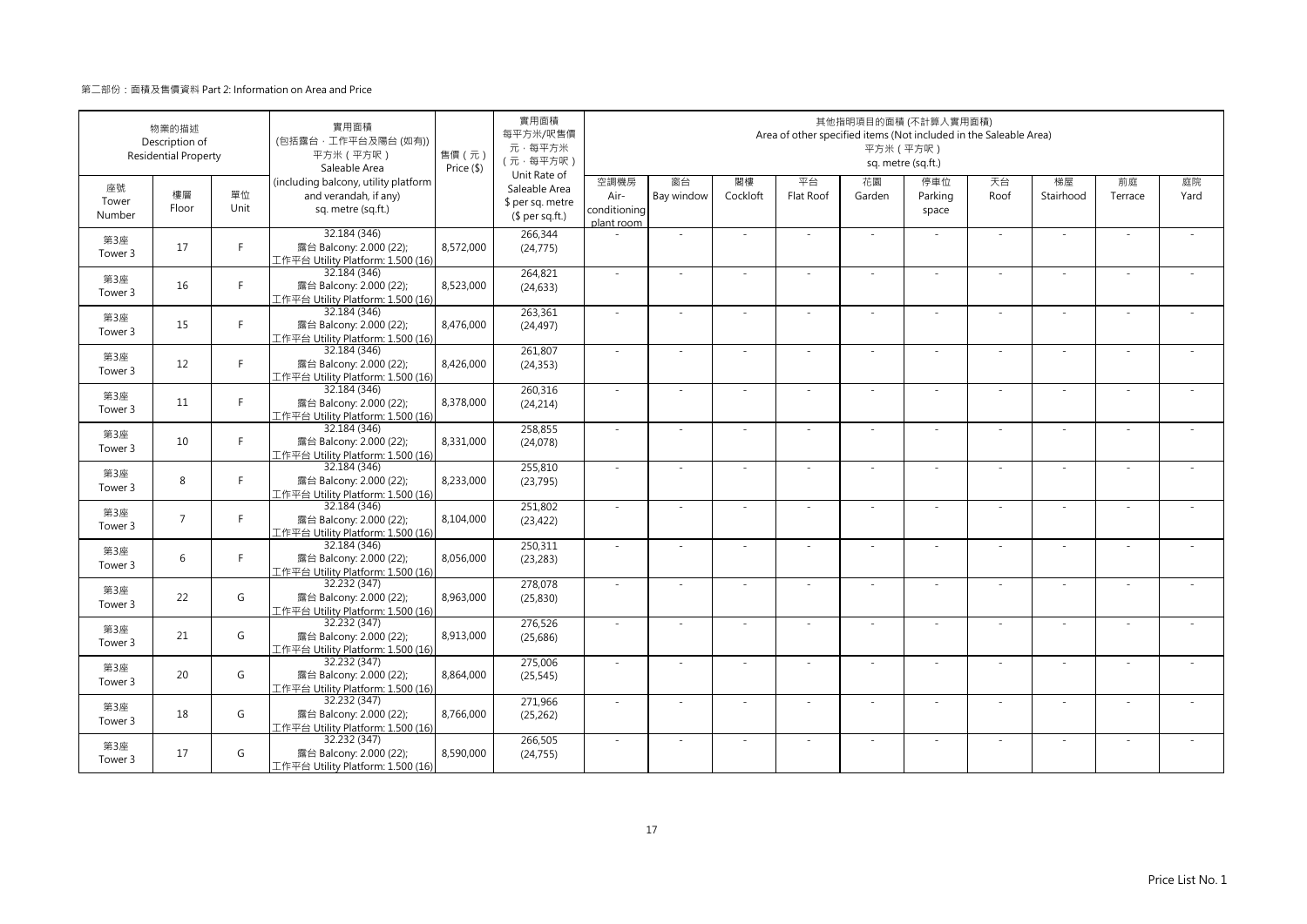|                       | 物業的描述<br>Description of<br><b>Residential Property</b> |             | 實用面積<br>(包括露台·工作平台及陽台(如有))<br>平方米 (平方呎)<br>Saleable Area                            | 售價(元)<br>Price (\$) | 實用面積<br>每平方米/呎售價<br>元·每平方米<br>(元·每平方呎)<br>Unit Rate of |                                            |                  |                | Area of other specified items (Not included in the Saleable Area) | 其他指明項目的面積 (不計算入實用面積)<br>平方米 (平方呎) | sq. metre (sq.ft.)      |            |                          |               |            |
|-----------------------|--------------------------------------------------------|-------------|-------------------------------------------------------------------------------------|---------------------|--------------------------------------------------------|--------------------------------------------|------------------|----------------|-------------------------------------------------------------------|-----------------------------------|-------------------------|------------|--------------------------|---------------|------------|
| 座號<br>Tower<br>Number | 樓層<br>Floor                                            | 單位<br>Unit  | (including balcony, utility platform<br>and verandah, if any)<br>sq. metre (sq.ft.) |                     | Saleable Area<br>\$ per sq. metre<br>$$$ per sq.ft.)   | 空調機房<br>Air-<br>conditioning<br>plant room | 窗台<br>Bay window | 閣樓<br>Cockloft | 平台<br>Flat Roof                                                   | 花園<br>Garden                      | 停車位<br>Parking<br>space | 天台<br>Roof | 梯屋<br>Stairhood          | 前庭<br>Terrace | 庭院<br>Yard |
| 第3座<br>Tower 3        | 16                                                     | G           | 32.232 (347)<br>露台 Balcony: 2.000 (22);<br>工作平台 Utility Platform: 1.500 (16)        | 8,540,000           | 264,954<br>(24, 611)                                   |                                            | ÷,               |                |                                                                   | $\sim$                            |                         | $\sim$     | ä,                       |               |            |
| 第3座<br>Tower 3        | 15                                                     | G           | 32.232 (347)<br>露台 Balcony: 2.000 (22);<br>工作平台 Utility Platform: 1.500 (16)        | 8,492,000           | 263,465<br>(24, 473)                                   | $\sim$                                     | $\sim$           | $\sim$         | ×                                                                 | $\overline{\phantom{a}}$          | $\sim$                  | $\sim$     | $\overline{\phantom{a}}$ | $\sim$        |            |
| 第3座<br>Tower 3        | 12                                                     | G           | 32.232 (347)<br>露台 Balcony: 2.000 (22);<br>工作平台 Utility Platform: 1.500 (16)        | 8,445,000           | 262,007<br>(24, 337)                                   | $\sim$                                     | i.               |                |                                                                   | ٠                                 |                         | $\sim$     | ÷                        |               |            |
| 第3座<br>Tower 3        | 11                                                     | G           | 32.232 (347)<br>露台 Balcony: 2.000 (22);<br>工作平台 Utility Platform: 1.500 (16)        | 8,396,000           | 260,486<br>(24, 196)                                   | ×.                                         | ÷,               |                |                                                                   |                                   |                         | ×.         | ä,                       |               |            |
| 第3座<br>Tower 3        | 10                                                     | G           | 32.232 (347)<br>露台 Balcony: 2.000 (22);<br>L作平台 Utility Platform: 1.500 (16)        | 8,348,000           | 258,997<br>(24, 058)                                   | $\sim$                                     | $\sim$           |                | ÷.                                                                | $\sim$                            | $\sim$                  | $\sim$     | $\sim$                   |               |            |
| 第3座<br>Tower 3        | 8                                                      | G           | 32.232 (347)<br>露台 Balcony: 2.000 (22);<br>L作平台 Utility Platform: 1.500 (16)        | 8,250,000           | 255,957<br>(23, 775)                                   | ÷.                                         | ÷,               |                | ÷,                                                                | ÷,                                |                         | ×.         | $\overline{\phantom{a}}$ |               |            |
| 第3座<br>Tower 3        | $\overline{7}$                                         | G           | 32.232 (347)<br>露台 Balcony: 2.000 (22);<br>工作平台 Utility Platform: 1.500 (16)        | 8,120,000           | 251,924<br>(23, 401)                                   | $\sim$                                     | $\sim$           |                | ÷.                                                                | ×.                                | $\sim$                  | $\sim$     | $\sim$                   | $\sim$        |            |
| 第3座<br>Tower 3        | 6                                                      | G           | 32.232 (347)<br>露台 Balcony: 2.000 (22);<br>工作平台 Utility Platform: 1.500 (16)        | 8,072,000           | 250,434<br>(23, 262)                                   | ×.                                         |                  |                |                                                                   |                                   |                         | $\sim$     |                          |               |            |
| 第3座<br>Tower 3        | 26                                                     | H           | 70.108 (755)<br>露台 Balcony: 2.422 (26);<br>工作平台 Utility Platform: 1.500 (16)        | 18,426,000          | 262,823<br>(24, 405)                                   | $\sim$                                     | ×.               |                | ÷.                                                                | $\sim$                            |                         | ×.         | ×.                       |               |            |
| 第3座<br>Tower 3        | 22                                                     | H           | 70.173 (755)<br>露台 Balcony: 2.422 (26);<br>工作平台 Utility Platform: 1.500 (16)        | 18,252,000          | 260,100<br>(24, 175)                                   | $\sim$                                     | $\sim$           |                | ÷.                                                                | $\overline{\phantom{a}}$          | $\sim$                  | $\sim$     | $\sim$                   |               |            |
| 第3座<br>Tower 3        | 21                                                     | $\mathsf H$ | 70.173 (755)<br>露台 Balcony: 2.422 (26);<br>工作平台 Utility Platform: 1.500 (16)        | 18,165,000          | 258,860<br>(24,060)                                    | ÷.                                         | $\sim$           |                | $\overline{\phantom{a}}$                                          | $\overline{\phantom{a}}$          |                         | $\sim$     | ÷,                       |               |            |
| 第3座<br>Tower 3        | 20                                                     | H           | 70.173 (755)<br>露台 Balcony: 2.422 (26);<br>工作平台 Utility Platform: 1.500 (16)        | 18,078,000          | 257,620<br>(23, 944)                                   | $\sim$                                     | ×.               |                |                                                                   | ä,                                |                         | $\sim$     | ×.                       |               |            |
| 第3座<br>Tower 3        | 18                                                     | H           | 70.173 (755)<br>露台 Balcony: 2.422 (26);<br>工作平台 Utility Platform: 1.500 (16)        | 17,903,000          | 255,127<br>(23, 713)                                   | ×.                                         | $\sim$           |                |                                                                   | ٠                                 |                         | $\sim$     | ٠                        |               |            |
| 第3座<br>Tower 3        | 17                                                     | H           | 70.173 (755)<br>露台 Balcony: 2.422 (26);<br>工作平台 Utility Platform: 1.500 (16)        | 17,557,000          | 250,196<br>(23, 254)                                   | ×.                                         | ÷,               |                |                                                                   | ×.                                |                         | $\sim$     | ×.                       |               |            |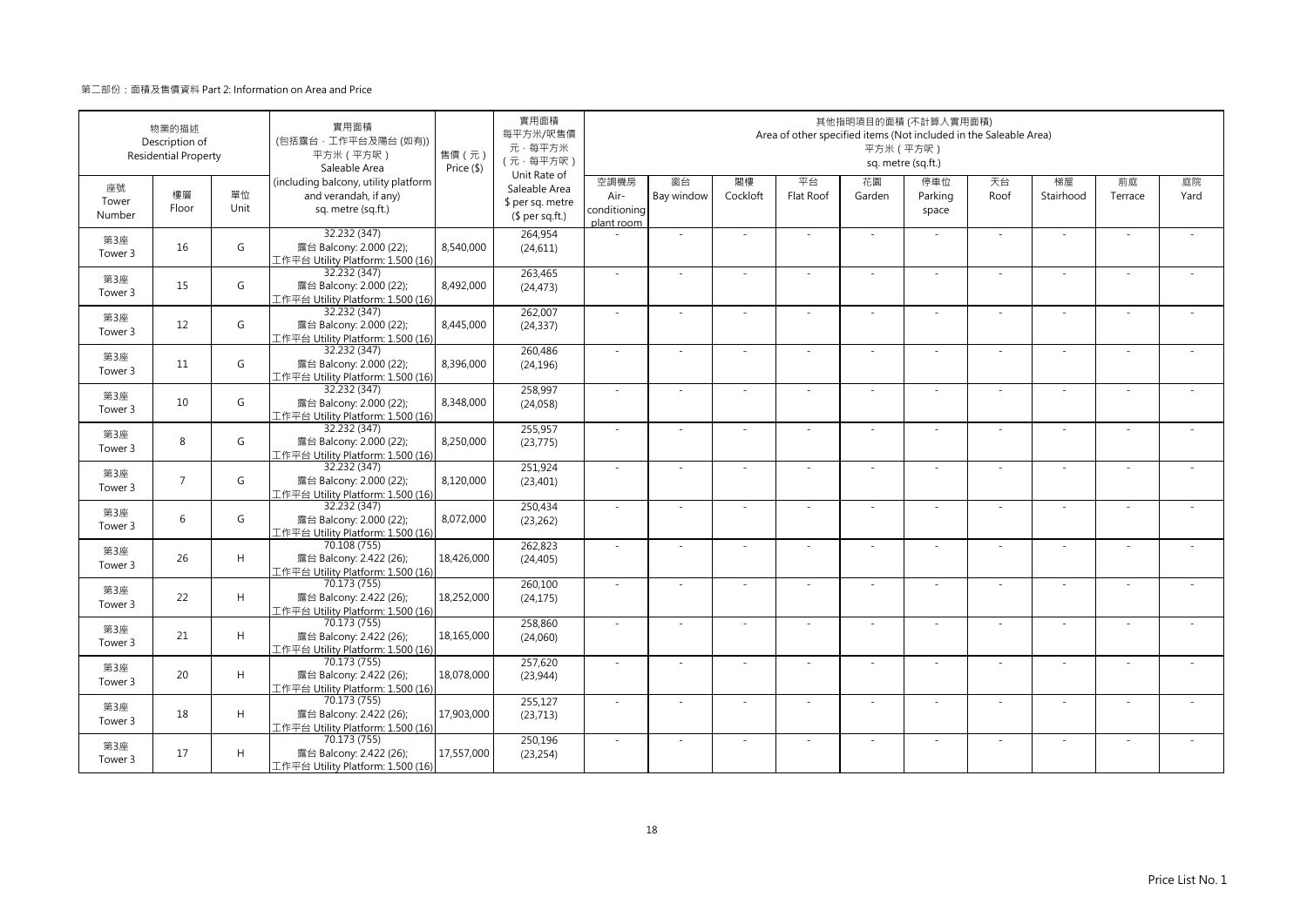|                       | 物業的描述<br>Description of<br><b>Residential Property</b> |              | 實用面積<br>(包括露台·工作平台及陽台(如有))<br>平方米 (平方呎)<br>Saleable Area                            | 售價(元)<br>Price (\$) | 實用面積<br>每平方米/呎售價<br>元·每平方米<br>(元·每平方呎)<br>Unit Rate of |                                            |                          |                | Area of other specified items (Not included in the Saleable Area) | 其他指明項目的面積 (不計算入實用面積)<br>平方米 (平方呎) | sq. metre (sq.ft.)      |            |                          |               |            |
|-----------------------|--------------------------------------------------------|--------------|-------------------------------------------------------------------------------------|---------------------|--------------------------------------------------------|--------------------------------------------|--------------------------|----------------|-------------------------------------------------------------------|-----------------------------------|-------------------------|------------|--------------------------|---------------|------------|
| 座號<br>Tower<br>Number | 樓層<br>Floor                                            | 單位<br>Unit   | (including balcony, utility platform<br>and verandah, if any)<br>sq. metre (sq.ft.) |                     | Saleable Area<br>\$ per sq. metre<br>(\$ per sq.ft.)   | 空調機房<br>Air-<br>conditioning<br>plant room | 窗台<br>Bay window         | 閣樓<br>Cockloft | 平台<br>Flat Roof                                                   | 花園<br>Garden                      | 停車位<br>Parking<br>space | 天台<br>Roof | 梯屋<br>Stairhood          | 前庭<br>Terrace | 庭院<br>Yard |
| 第3座<br>Tower 3        | 16                                                     | H            | 70.173 (755)<br>露台 Balcony: 2.422 (26);<br>工作平台 Utility Platform: 1.500 (16)        | 17,471,000          | 248,970<br>(23, 140)                                   |                                            | ÷,                       |                |                                                                   | ×.                                |                         | ×.         | ×.                       |               |            |
| 第3座<br>Tower 3        | 15                                                     | $\mathsf H$  | 70.173 (755)<br>露台 Balcony: 2.422 (26);<br>工作平台 Utility Platform: 1.500 (16)        | 17,384,000          | 247,731<br>(23, 025)                                   | $\sim$                                     | ×.                       | $\sim$         | ÷.                                                                | ×.                                | $\sim$                  | ×.         | ×.                       | $\sim$        |            |
| 第3座<br>Tower 3        | 12                                                     | H            | 70.173 (755)<br>露台 Balcony: 2.422 (26);<br>工作平台 Utility Platform: 1.500 (16)        | 17,299,000          | 246,519<br>(22, 913)                                   | ×.                                         | ä,                       |                |                                                                   | ÷                                 |                         | $\sim$     | ÷                        |               |            |
| 第3座<br>Tower 3        | 11                                                     | H            | 70.173 (755)<br>露台 Balcony: 2.422 (26);<br>工作平台 Utility Platform: 1.500 (16)        | 17,213,000          | 245,294<br>(22, 799)                                   | $\sim$                                     | $\overline{\phantom{a}}$ |                |                                                                   | $\overline{a}$                    |                         | $\sim$     | $\overline{\phantom{a}}$ |               |            |
| 第3座<br>Tower 3        | 10                                                     | H            | 70.173 (755)<br>露台 Balcony: 2.422 (26);<br>工作平台 Utility Platform: 1.500 (16)        | 17,128,000          | 244,082<br>(22, 686)                                   | ×.                                         | $\sim$                   |                | ÷.                                                                | $\sim$                            | $\sim$                  | $\sim$     | ×.                       |               |            |
| 第3座<br>Tower 3        | 8                                                      | H            | 70.173 (755)<br>露台 Balcony: 2.422 (26);<br>工作平台 Utility Platform: 1.500 (16)        | 16,991,000          | 242,130<br>(22, 505)                                   | ×.                                         | i.                       |                | ÷.                                                                | $\sim$                            |                         | $\sim$     | ÷.                       |               |            |
| 第3座<br>Tower 3        | $\overline{7}$                                         | H            | 70.173 (755)<br>露台 Balcony: 2.422 (26);<br>工作平台 Utility Platform: 1.500 (16)        | 16,703,000          | 238,026<br>(22, 123)                                   | ×.                                         | ÷,                       |                | ÷.                                                                | ×.                                |                         | ×.         | ä,                       |               |            |
| 第3座<br>Tower 3        | 6                                                      | H            | 70.173 (755)<br>露台 Balcony: 2.422 (26);<br>工作平台 Utility Platform: 1.500 (16)        | 16,617,000          | 236,800<br>(22,009)                                    | ÷.                                         | ×.                       |                |                                                                   | ä,                                |                         | ×.         | ٠                        |               |            |
| 第3座<br>Tower 3        | 32                                                     | $\mathsf{J}$ | 51.308 (552)<br>露台 Balcony: 2.000 (22);<br>工作平台 Utility Platform: 1.500 (16)        | 12,472,000          | 243,081<br>(22, 594)                                   | ÷.                                         | $\sim$                   |                | ÷.                                                                | $\sim$                            |                         | $\sim$     | ä,                       |               |            |
| 第3座<br>Tower 3        | 31                                                     | $\mathsf{J}$ | 51.308 (552)<br>露台 Balcony: 2.000 (22);<br>工作平台 Utility Platform: 1.500 (16)        | 12,397,000          | 241.619<br>(22, 458)                                   | $\sim$                                     | $\sim$                   |                | ÷,                                                                | $\overline{\phantom{a}}$          | $\sim$                  | $\sim$     | $\sim$                   |               |            |
| 第3座<br>Tower 3        | 30                                                     | $\perp$      | 51.308 (552)<br>露台 Balcony: 2.000 (22);<br>工作平台 Utility Platform: 1.500 (16)        | 12,320,000          | 240,119<br>(22, 319)                                   | ×.                                         | $\sim$                   |                | ٠                                                                 | ٠                                 |                         | $\sim$     | ÷,                       |               |            |
| 第3座<br>Tower 3        | 29                                                     | $\perp$      | 51.308 (552)<br>露台 Balcony: 2.000 (22);<br>工作平台 Utility Platform: 1.500 (16)        | 12,245,000          | 238,657<br>(22, 183)                                   | $\sim$                                     |                          |                |                                                                   |                                   |                         | $\sim$     | ÷,                       |               |            |
| 第3座<br>Tower 3        | 28                                                     | $\mathbf{I}$ | 51.308 (552)<br>露台 Balcony: 2.000 (22);<br>工作平台 Utility Platform: 1.500 (16)        | 12,169,000          | 237,175<br>(22,045)                                    | $\sim$                                     | ×.                       | $\sim$         | ÷.                                                                | ×.                                | $\sim$                  | $\sim$     | ٠                        | - 1           |            |
| 第3座<br>Tower 3        | 27                                                     | $\mathbf{J}$ | 51.308 (552)<br>露台 Balcony: 2.000 (22);<br>工作平台 Utility Platform: 1.500 (16)        | 11,919,000          | 232,303<br>(21, 592)                                   | ÷.                                         | ×.                       |                |                                                                   | ×.                                |                         | ×.         | ٠                        |               |            |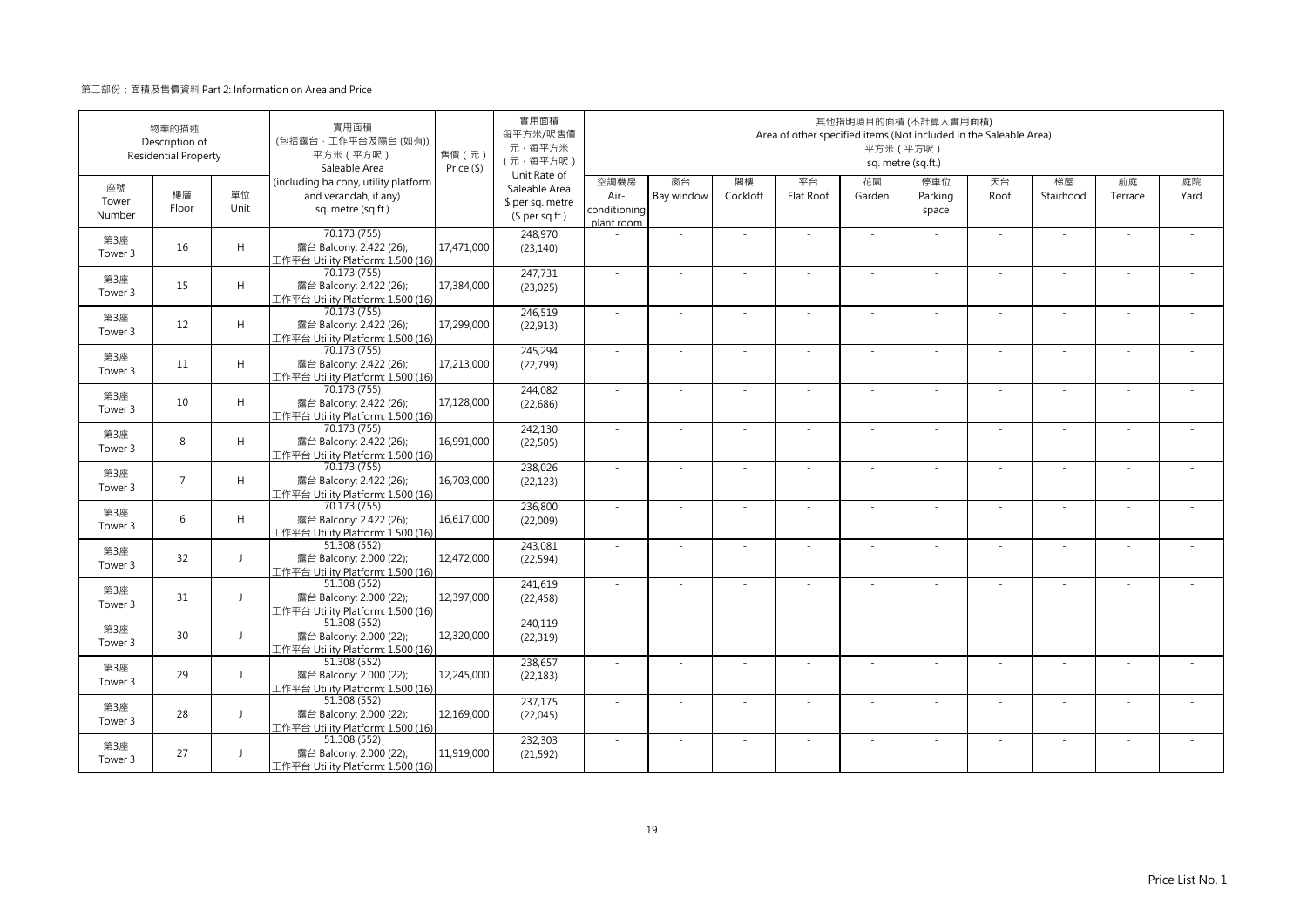|                       | 物業的描述<br>Description of<br><b>Residential Property</b> |                | 實用面積<br>(包括露台·工作平台及陽台(如有))<br>平方米 (平方呎)<br>Saleable Area                            | 售價(元)<br>Price (\$) | 實用面積<br>每平方米/呎售價<br>元·每平方米<br>(元·每平方呎)<br>Unit Rate of |                                            |                  |                | Area of other specified items (Not included in the Saleable Area) | 其他指明項目的面積 (不計算入實用面積)<br>平方米 (平方呎) | sq. metre (sq.ft.)      |            |                          |               |            |
|-----------------------|--------------------------------------------------------|----------------|-------------------------------------------------------------------------------------|---------------------|--------------------------------------------------------|--------------------------------------------|------------------|----------------|-------------------------------------------------------------------|-----------------------------------|-------------------------|------------|--------------------------|---------------|------------|
| 座號<br>Tower<br>Number | 樓層<br>Floor                                            | 單位<br>Unit     | (including balcony, utility platform<br>and verandah, if any)<br>sq. metre (sq.ft.) |                     | Saleable Area<br>\$ per sq. metre<br>$$$ per sq.ft.)   | 空調機房<br>Air-<br>conditioning<br>plant room | 窗台<br>Bay window | 閣樓<br>Cockloft | 平台<br>Flat Roof                                                   | 花園<br>Garden                      | 停車位<br>Parking<br>space | 天台<br>Roof | 梯屋<br>Stairhood          | 前庭<br>Terrace | 庭院<br>Yard |
| 第3座<br>Tower 3        | 26                                                     | $\mathbf{I}$   | 51.308 (552)<br>露台 Balcony: 2.000 (22);<br>工作平台 Utility Platform: 1.500 (16)        | 11,844,000          | 230,841<br>(21, 457)                                   |                                            | ÷,               |                |                                                                   | $\sim$                            |                         | $\sim$     | ä,                       |               |            |
| 第3座<br>Tower 3        | 23                                                     | $\mathsf{J}$   | 51.308 (552)<br>露台 Balcony: 2.000 (22);<br>工作平台 Utility Platform: 1.500 (16)        | 11,769,000          | 229.379<br>(21, 321)                                   | $\sim$                                     | $\sim$           | $\sim$         | ÷.                                                                | $\overline{\phantom{a}}$          | $\sim$                  | $\sim$     | $\overline{\phantom{a}}$ | $\sim$        |            |
| 第3座<br>Tower 3        | 22                                                     | $\mathbf{I}$   | 51.308 (552)<br>露台 Balcony: 2.000 (22);<br>工作平台 Utility Platform: 1.500 (16)        | 11,695,000          | 227,937<br>(21, 187)                                   | $\sim$                                     | i.               |                |                                                                   | ٠                                 |                         | $\sim$     | ÷                        |               |            |
| 第3座<br>Tower 3        | 21                                                     | $\perp$        | 51.308 (552)<br>露台 Balcony: 2.000 (22);<br>工作平台 Utility Platform: 1.500 (16)        | 11,619,000          | 226,456<br>(21,049)                                    | ×.                                         | ×.               |                |                                                                   |                                   |                         | ×.         | ä,                       |               |            |
| 第3座<br>Tower 3        | 20                                                     | $\mathbf{I}$   | 51.308 (552)<br>露台 Balcony: 2.000 (22);<br>[作平台 Utility Platform: 1.500 (16)        | 11,544,000          | 224,994<br>(20, 913)                                   | $\sim$                                     | $\sim$           |                | ÷.                                                                | $\sim$                            | $\sim$                  | $\sim$     | $\sim$                   |               |            |
| 第3座<br>Tower 3        | 19                                                     | J              | 51.308 (552)<br>露台 Balcony: 2.000 (22);<br>L作平台 Utility Platform: 1.500 (16)        | 11,469,000          | 223,532<br>(20,777)                                    | ÷.                                         | ÷,               |                | ÷,                                                                | ÷,                                |                         | ×.         | ×.                       |               |            |
| 第3座<br>Tower 3        | 18                                                     | $\mathbf{J}$   | 51.308 (552)<br>露台 Balcony: 2.000 (22);<br>工作平台 Utility Platform: 1.500 (16)        | 11,395,000          | 222,090<br>(20, 643)                                   | ÷.                                         | $\sim$           |                | ÷.                                                                | ×.                                | $\sim$                  | $\sim$     | $\sim$                   |               |            |
| 第3座<br>Tower 3        | 17                                                     | $\mathbf{I}$   | 51.308 (552)<br>露台 Balcony: 2.000 (22);<br>工作平台 Utility Platform: 1.500 (16)        | 11,153,000          | 217,374<br>(20, 205)                                   | ×.                                         |                  |                |                                                                   |                                   |                         | $\sim$     |                          |               |            |
| 第3座<br>Tower 3        | 16                                                     | J              | 51.308 (552)<br>露台 Balcony: 2.000 (22);<br>工作平台 Utility Platform: 1.500 (16)        | 11,080,000          | 215,951<br>(20,072)                                    | $\sim$                                     | ×.               |                | ÷.                                                                | $\sim$                            |                         | ×.         | ×.                       |               |            |
| 第3座<br>Tower 3        | 15                                                     | $\mathsf{J}$   | 51.308 (552)<br>露台 Balcony: 2.000 (22);<br>工作平台 Utility Platform: 1.500 (16)        | 11,006,000          | 214,508<br>(19,938)                                    | $\sim$                                     | $\sim$           |                | ÷.                                                                | $\overline{\phantom{a}}$          | $\sim$                  | $\sim$     | $\sim$                   |               |            |
| 第3座<br>Tower 3        | 12                                                     | $\overline{1}$ | 51.308 (552)<br>露台 Balcony: 2.000 (22);<br>工作平台 Utility Platform: 1.500 (16)        | 10,932,000          | 213,066<br>(19, 804)                                   | ÷.                                         | i.               |                | ÷.                                                                | $\overline{\phantom{a}}$          |                         | $\sim$     | ÷,                       |               |            |
| 第3座<br>Tower 3        | 11                                                     | J              | 51.308 (552)<br>露台 Balcony: 2.000 (22);<br>工作平台 Utility Platform: 1.500 (16)        | 10,859,000          | 211,643<br>(19,672)                                    | $\sim$                                     | ×.               |                |                                                                   | ä,                                |                         | $\sim$     | ×.                       |               |            |
| 第3座<br>Tower 3        | 10                                                     | J              | 51.308 (552)<br>露台 Balcony: 2.000 (22);<br>工作平台 Utility Platform: 1.500 (16)        | 10,785,000          | 210,201<br>(19, 538)                                   | ×.                                         | $\sim$           |                |                                                                   | ٠                                 |                         | $\sim$     | ٠                        |               |            |
| 第3座<br>Tower 3        | 8                                                      | $\mathbf{J}$   | 51.308 (552)<br>露台 Balcony: 2.000 (22);<br>工作平台 Utility Platform: 1.500 (16)        | 10,668,000          | 207,921<br>(19, 326)                                   | ×.                                         | ÷,               |                |                                                                   | ×.                                |                         | $\sim$     | ×.                       |               |            |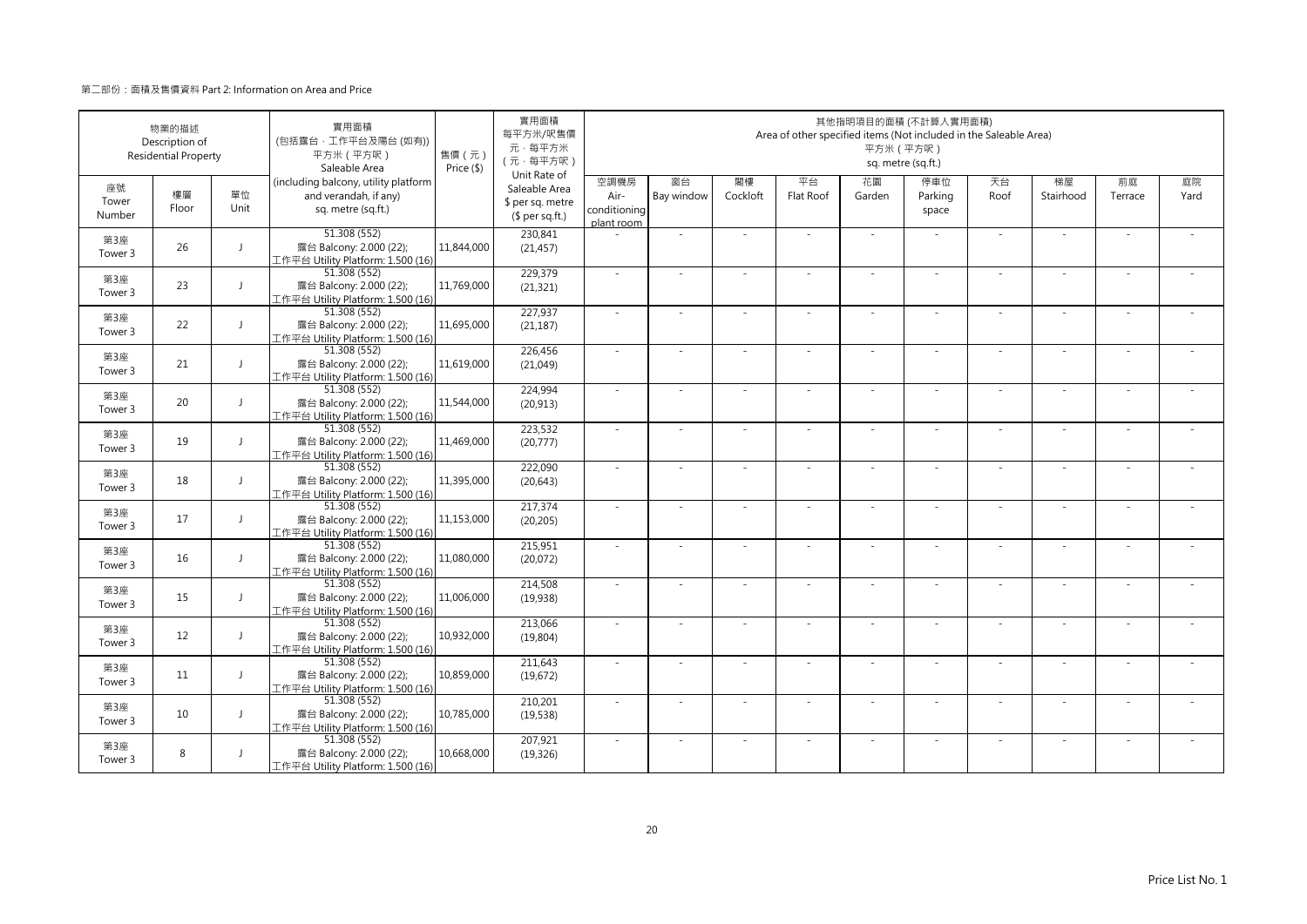|                       | 物業的描述<br>Description of<br><b>Residential Property</b> |            | 實用面積<br>(包括露台‧工作平台及陽台 (如有))┃<br>平方米(平方呎)<br>Saleable Area                           | 售價 (元)<br>Price (\$) | 實用面積<br>每平方米/呎售價<br>元·每平方米<br>(元·每平方呎)                               |                                            |                  |                          | Area of other specified items (Not included in the Saleable Area) |              | 其他指明項目的面積 (不計算入實用面積)<br>平方米 (平方呎)<br>sq. metre (sq.ft.) |            |                 |                          |            |
|-----------------------|--------------------------------------------------------|------------|-------------------------------------------------------------------------------------|----------------------|----------------------------------------------------------------------|--------------------------------------------|------------------|--------------------------|-------------------------------------------------------------------|--------------|---------------------------------------------------------|------------|-----------------|--------------------------|------------|
| 座號<br>Tower<br>Number | 樓層<br>Floor                                            | 單位<br>Unit | (including balcony, utility platform<br>and verandah, if any)<br>sq. metre (sq.ft.) |                      | Unit Rate of<br>Saleable Area<br>\$ per sq. metre<br>$$per sq.ft.$ ) | 空調機房<br>Air-<br>conditioning<br>plant room | 窗台<br>Bay window | 閣樓<br>Cockloft           | 平台<br>Flat Roof                                                   | 花園<br>Garden | 停車位<br>Parking<br>space                                 | 天台<br>Roof | 梯屋<br>Stairhood | 前庭<br>Terrace            | 庭院<br>Yard |
| 第3座<br>Tower 3        |                                                        |            | 51.308 (552)<br>露台 Balcony: 2.000 (22);<br>工作平台 Utility Platform: 1.500 (16)        | 10,459,000           | 203.847<br>(18, 947)                                                 |                                            |                  |                          |                                                                   |              |                                                         |            |                 | $\overline{\phantom{a}}$ |            |
| 第3座<br>Tower 3        |                                                        |            | 51.308 (552)<br>露台 Balcony: 2.000 (22);<br>工作平台 Utility Platform: 1.500 (16)        | 10,386,000           | 202.425<br>(18, 815)                                                 |                                            |                  | $\overline{\phantom{a}}$ |                                                                   |              | $\overline{\phantom{a}}$                                |            |                 |                          |            |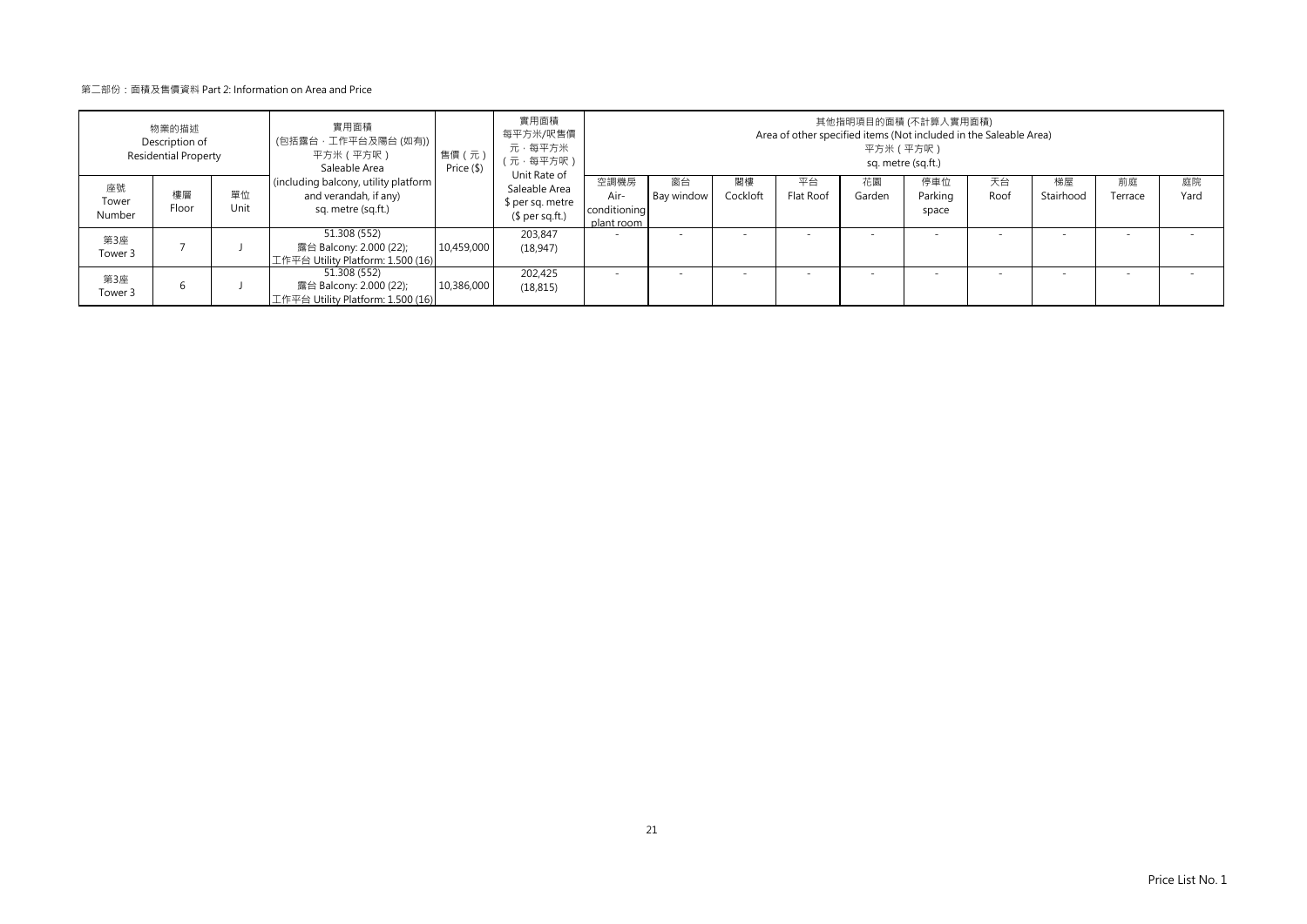## 第三部份:其他資料 **Part 3: Other Information**

- (1) 準買家應參閱發展項目的售樓說明書,以了解該發展項目的資料。 Prospective purchasers are advised to refer to the sales brochure for the Development for information on the Development.
- (2) 根據《一手住宅物業銷售條例》第 52(1)條及第 53(2)及(3)條, According to sections 52(1) and 53(2) and (3) of the Residential Properties (First-hand Sales) Ordinance, –

#### 第 52(1)條 / Section 52(1)

在某人就指明住宅物業與擁有人訂立臨時買賣合約時,該人須向擁有人支付售價的 5%的臨時訂金。 A preliminary deposit of 5% of the purchase price is payable by a person to the owner on entering into a preliminary agreement for sale and purchase in respect of the specified residential property with the owner.

#### 第 53(2)條 / Section 53(2)

如某人於某日期訂立臨時買賣合約,並於該日期後的5個工作日內,就有關住宅物業簽立買賣合約,則擁有人必須在該日期後的8個工作日内,簽立該買賣合約。 If a person executes an agreement for sale and purchase in respect of the residential property within 5 working days after the date on which the person enters into the preliminary agreement for sale and purchase, the owner execute the agreement for sale and purchase within 8 working days after that date.

#### 第 53(3)條 / Section 53(3)

如某人於某日期訂立臨時買賣合約時,但沒有於該日期後的 5 個工作日内,就有關住宅物業簽立買賣合約,則 –(i) 該臨時合約即告終止;(ii) 有關的臨時訂金即予沒收;及 (iii) 擁有人不得就該人沒有簽立買賣合約而 針對該人提出進一步申索。

If a person does not execute an agreement for sale and purchase in respect of the residential property within 5 working days after the date on which the person enters into the preliminary agreement for sale and purchase- ( preliminary agreement is terminated; (ii) the preliminary deposit is forfeited; and (iii) the owner does not have any further claim against the person for the failure.

(3) 實用面積及屬該住宅物業其他指明項目的面積是按《一手住宅物業銷售條例》第 8 條及附表二第 2 部的計算得出的。

The saleable area and area of other specified items of the residential property are calculated in accordance with section 8 and Part 2 of Schedule 2 to the Residential Properties (First-hand Sales) Ordinance.

(4) 註:『售價』指本價單第二部份中所列之住宅物業的售價,而『樓價』指臨時買賣合約中訂明的住宅物業的實際售價。因應不同支付條款及/或相關折扣(如有)按售價計算得出之價目,皆以向下捨位到最接近的千位 數作為樓價。

Note: "Price" means the price of the residential property set out in Part 2 of this price list, and "purchase price" means the actual price of the residential property set out in the preliminary agreement for sale and purc obtained after applying the relevant terms of payment and/or applicable discounts (if any) on the Price will be rounded down to the nearest thousand to determine the purchase price.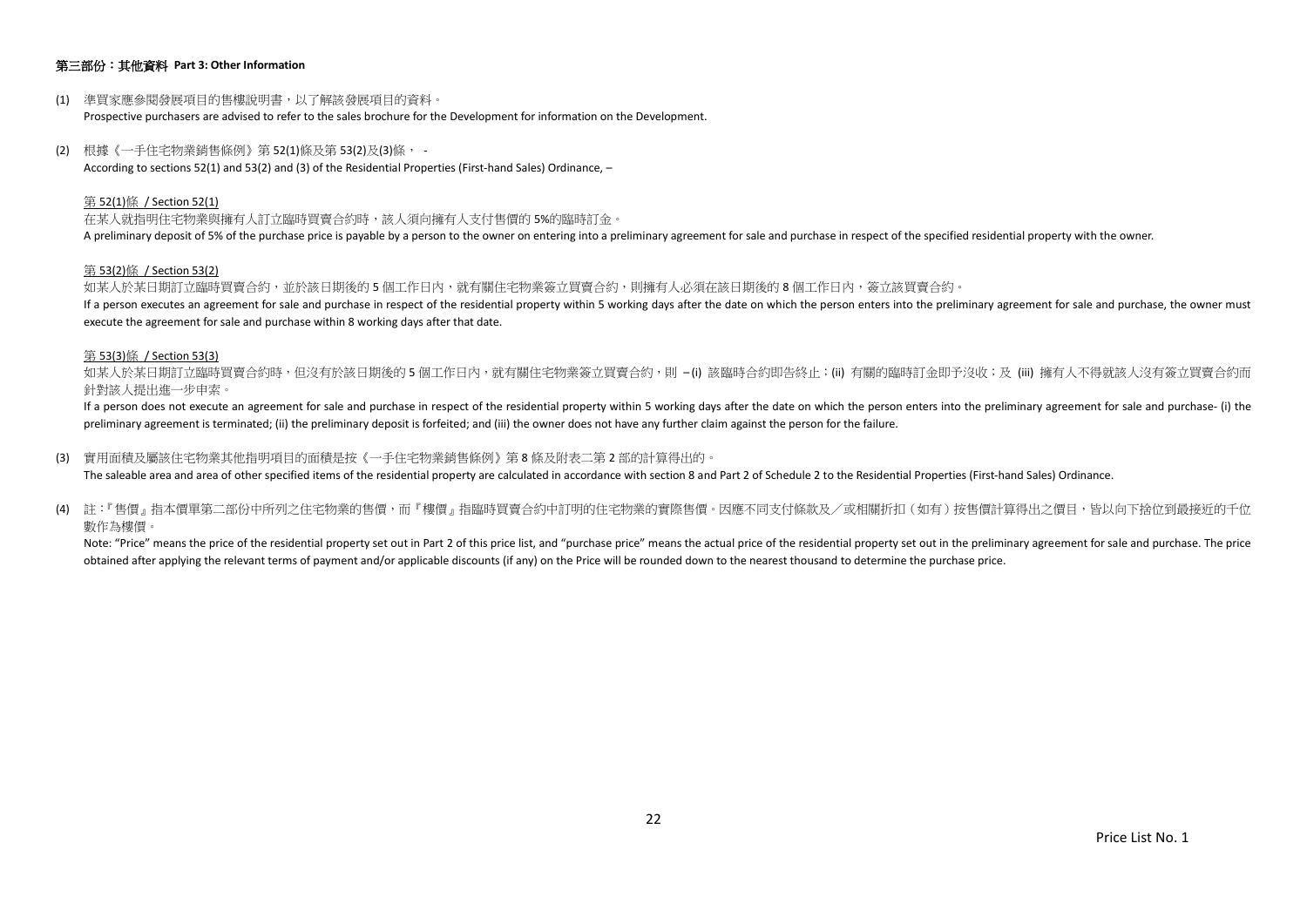## **(i)** 支付條款 **Terms of Payment**

買方於簽署臨時買賣合約時須繳付相等於樓價金額 5%之金額作為臨時訂金。該臨時訂金中的「本票支付部分」(見下表)須以本票支付(除非賣方另外同意)。臨時訂金中餘款以支票支付。上述銀行本票和支票抬頭 人為「羅文錦律師樓」或「Lo and Lo」。

Upon signing of the preliminary agreement for sale and purchase, the Purchasers shall pay the preliminary deposit which is equivalent to 5% of the Purchase Price. The "CO Payment Portion" (see the table below) of the preli deposit shall be paid by cashiers' order(s) (unless the Vendor agrees otherwise). Any balance of the preliminary deposit shall be paid by cheque(s). Each cashiers' order and cheque mentioned above shall be payable to "Lo a Lo".

| 購入之指明住宅物業種類 Type of the specified residential property purchased | 本票支付部分 CO Payment Portion |
|------------------------------------------------------------------|---------------------------|
| 開放式單位、一房單位 Studio, 1-Bedroom Unit                                | 港幣 HK\$200,000            |
| 兩房單位、兩房連工作間單位 2-Bedroom Unit, 2-Bedroom with Utility Room Unit   | 港幣 HK\$300,000            |
| 三房單位、其他任何種類 3-Bedroom Unit, any other type                       | 港幣 HK\$400,000            |

## **(A1)** 開心 **120** 付款計劃 **Joyful 120-day Payment Plan (**照售價減 **4%**折扣**) (4% discount on the Price)**

- (1) 買方須於簽署臨時買賣合約(「臨時合約」)時繳付相等於樓價 5%之金額作為臨時訂金。買方須於簽署臨時合約後 5 個工作日內簽署正式買賣合約(「正式合約」)。 The Purchaser shall pay the preliminary deposit equivalent to 5% of the purchase price upon signing of the Preliminary Agreement for Sale and Purchase ("PASP"). The formal Agreement for Sale and Purchase ("ASP") shall be signed by the Purchaser within 5 working days after signing of the PASP.
- (2) 買方須於簽署臨時合約後 30 天內再付樓價 5%作為加付訂金。

5% of the purchase price being further deposit shall be paid by the Purchaser within 30 days after signing of the PASP by the Purchaser

(3) 買方須於簽署臨時合約後 120 天內或於賣方就其有能力將住宅物業有效地轉讓予買方一事向買方發出通知的日期後的 14 天內繳付樓價 90%作為樓價餘款,以較早者為準。 90% of the purchase price being balance of the purchase price shall be paid by the Purchaser within 120 days after signing of the PASP by the Purchaser or within 14 days after the date of the Vendor's written notification Purchaser that the Vendor is in a position validly to assign the residential property to the Purchaser, whichever is the earlier.

## **(B1)** 輕鬆 **360** 付款計劃 **Relax 360-day Payment Plan (**照售價減 **1.5%**折扣**) (1.5% discount on the Price)**

(1) 買方須於簽署臨時合約時繳付相等於樓價 5%之金額作為臨時訂金。買方須於簽署臨時合約後 5 個工作日內簽署正式合約。

The Purchaser shall pay the preliminary deposit equivalent to 5% of the purchase price upon signing of the PASP. The ASP shall be signed by the Purchaser within 5 working days after signing of the PASP. (2) 買方須於簽署臨時合約後 120 天內再付樓價 5%作為加付訂金。

5% of the purchase price being further deposit shall be paid by the Purchaser within 120 days after signing of the PASP by the Purchaser

(3) 買方須於簽署臨時合約後 360 天內或於賣方就其有能力將住宅物業有效地轉讓予買方一事向買方發出通知的日期後的 14 天內繳付樓價 90%作為樓價餘款,以較早者為準。 90% of the purchase price being balance of the purchase price shall be paid by the Purchaser within 360 days after signing of the PASP by the Purchaser or within 14 days after the date of the Vendor's written notification Purchaser that the Vendor is in a position validly to assign the residential property to the Purchaser, whichever is the earlier.

## **(C1)** 建築期付款 **Stage Payment Plan (**依照售價**) (The Price)**

(1) 買方須於簽署臨時合約時繳付相等於樓價 5%之金額作為臨時訂金。買方須於簽署臨時合約後 5 個工作日內簽署正式合約。

The Purchaser shall pay the preliminary deposit equivalent to 5% of the purchase price upon signing of the PASP. The ASP shall be signed by the Purchaser within 5 working days after signing of the PASP.

- (2) 買方須於簽署臨時合約後 30 天內再付樓價 5%作為加付訂金。
- 5% of the purchase price being further deposit shall be paid by the Purchaser within 30 days after signing of the PASP by the Purchaser

(3) 買方須於賣方就其有能力將住宅物業有效地轉讓予買方一事向買方發出通知的日期後的 14 天內繳付樓價 90%作為樓價餘款。 90% of the purchase price being balance of the purchase price shall be paid by the Purchaser within 14 days after the date of the Vendor's written notification to the Purchaser that the Vendor is in a position validly to a the residential property to the Purchaser.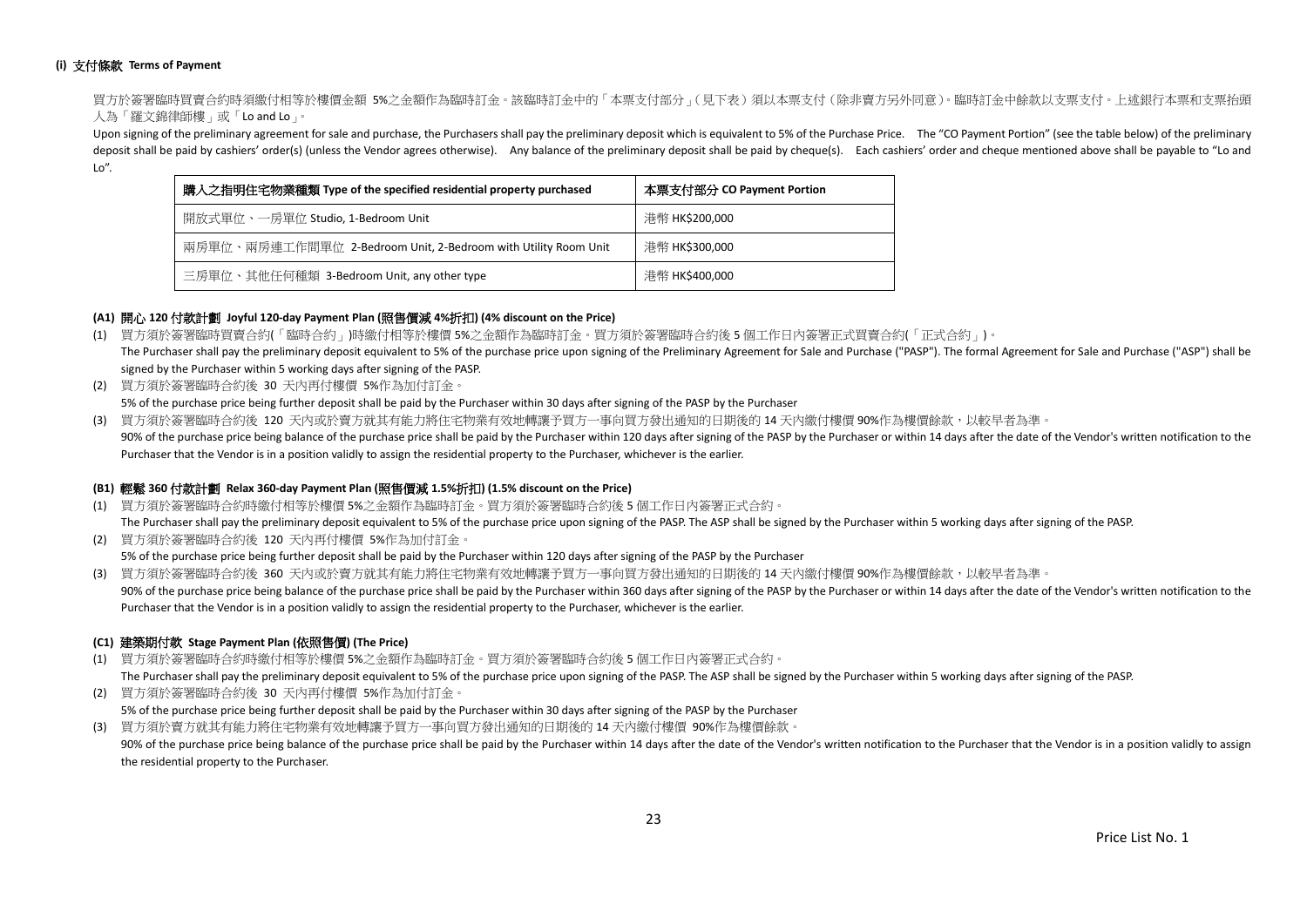備註:Note:

a. 有關臨時合約、正式合約及轉讓契所引致的印花稅(包括但不限於根據香港法例第 117 章《印花稅條例》可徵收的從價印花稅、額外印花稅、買家印花稅及附加印花稅)、業權契據及文件核證本之費用、所有登 記費用、圖則費用及適當比例之發展項目公契及管理協議(「公契」)製作、登記及完成之費用及其他有關住宅物業的買賣之文件等費用,一概由買方單獨承擔及繳付。 All stamp duty (including, without limitation, the ad valorem stamp duty, the special stamp duty, the Buyer's Stamp Duty and all additional stamp duty chargeable under the Stamp Duty Ordinance (Cap.117, Laws of Hong Kong) arising from the PASP, the ASP and the subsequent Assignment(s), the charges for certified copies of title deeds and documents, all registration fees, plan fees and a due proportion of the costs for the preparation, regist and completion of the Deed of Mutual Covenant and Management Agreement of the Development ("DMC") and any other documents relating to the sale and purchase of the residential property shall be solely borne and paid by the Purchaser.

(i) 如買方聘用賣方律師於買賣此發展項目的住宅物業代表他行事直至交易完成:

If the Purchaser appoints the Vendor's solicitors to represent him, in respect of the purchase of the residential property of the Development until completion: 買方原須支付有關正式買賣合約及轉讓契之律師費用(不包括業權契據及文件核證本之責用、登記費、圖則費用等及所有代墊付費用,代墊付費用仍須由買方支付)將由賣方支付。 the legal costs (excluding charges for certified copies of title deeds and documents, registration fees, plan fees and all disbursements which shall still be paid by the Purchaser) of the ASP and the Assignment will be borne by the Vendor

(ii) 在任何其他情況下:

In any other cases:

買賣雙方須各自負責其有關正式買賣合約及轉讓契之律師費用及代墊付費用。

each of the Vendor and the Purchaser shall pay its own solicitors' legal costs and disbursements of the ASP and the Assignment.

(iii) 買方須承擔住宅物業的按揭(如有)之所有法律及其他費用及代墊付費用。

The Purchaser shall bear all legal and other costs and disbursements in respect of any mortgage (if any) in respect of the residential property.

(iv) 如買方希望更改付款計劃,可於不早於簽署正式買賣合約後 30 日但不遲於付清樓價餘額之屆滿日前 30 日或(如適用)正式合約內訂明的發展項目的預計關鍵日期前 30 日(以較早者為準)向賣方提出申 請,並須承擔有關律師費用及雜費(如有)。對前述更改之申請及申請條件的批准與否,視乎有關付款計劃、折扣、贈品、財務優惠或利益的有效性和賣方的最終決定。 If the Purchaser wishes to change the payment plan, the Purchaser can apply to the Vendor for such change not earlier than 30 days after the date of signing of the ASP but not later than 30 days before the due

date of settlement of the balance of purchase price or (if applicable) not later than 30 days before the estimated material date for the Development as specified in the ASP (whichever is earlier) and bear all related solicitor's cost and disbursements (if any). The approval or disapproval of the aforesaid application for change and the application conditions are subject to the availability of the relevant payment plan(s), discount(s), gift(s), financial advantage(s) or benefit(s) and the final decision of the Vendor.

b. 冒方須在成交時繳付公契所委任之管理人或償還予賣方一切管理費按金、特別基金、泥頭清理費、預繳管理費及其他根據大廈公契規定可收取之其他按金及費用,買方並須償還賣方代住宅物業已支付的所有費 用包括但不限於水及電等設施的按金。

The Purchaser shall on completion pay to the Manager appointed under the DMC or reimburse the Vendor all management fee deposits, special funds, debris removal fees, advance payments of management fees and other deposits and payments which are payable in respect of the residential property under the DMC and the Purchaser shall reimburse the Vendor for all payments including without limitation to utilities deposits for water and electricity already paid by the Vendor in respect of the residential property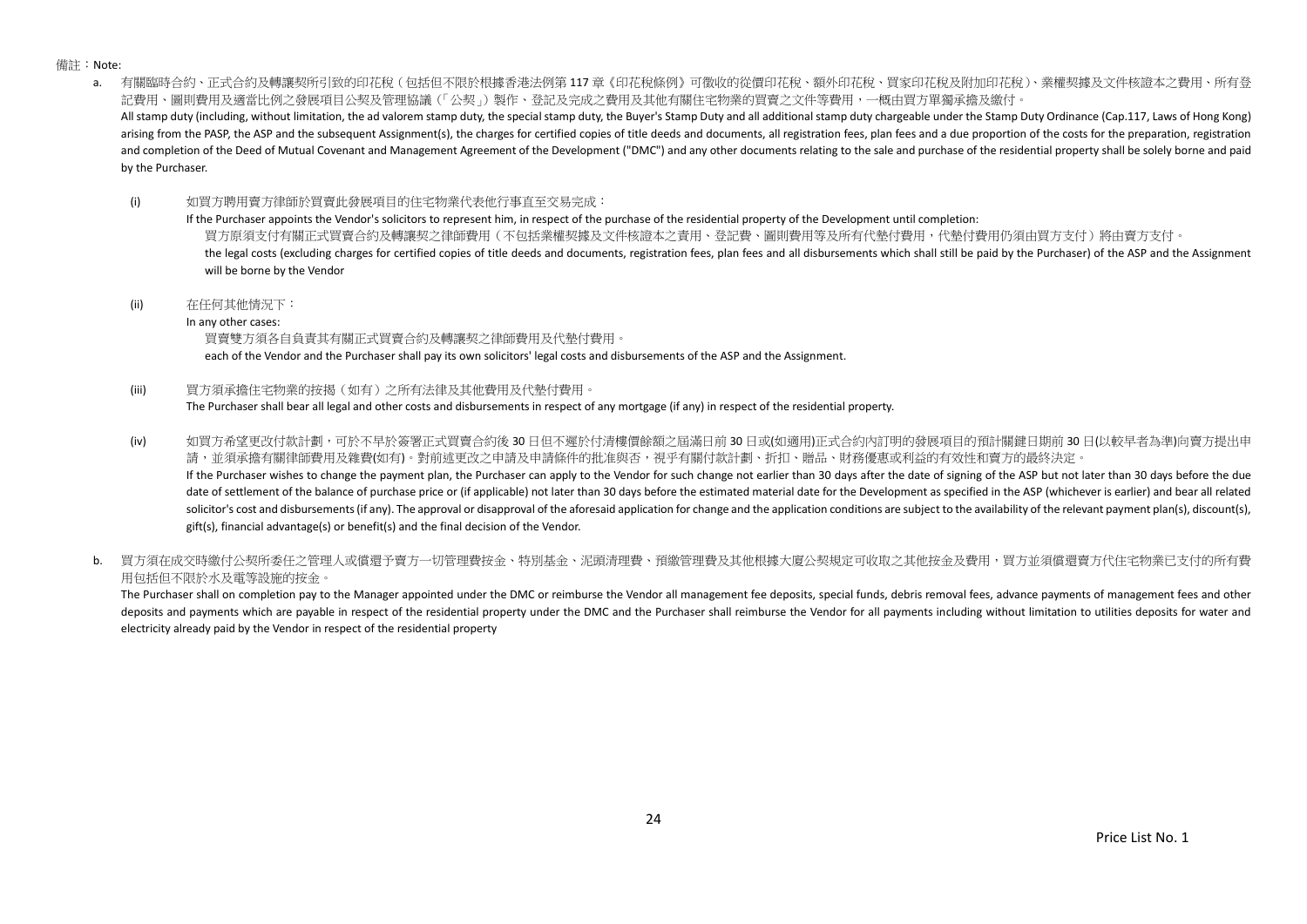#### **(ii)** 售價獲得折扣的基礎 **The basis on which any discount on the price is available**

除根據上述(4)(i)段所列之售價優惠外,買方還享有以下折扣優惠:

In addition to the corresponding discount on the Price that is listed in paragraph (4)(i) above, the Purchaser will be offered discounts as listed below:

## **1.** 「**Club Centralcon**」會員優惠

#### **Privilege for** 「**Club Centralcon**」 **member**

在簽署臨時合約當日,買方如屬「Club Centralcon」會員,可獲 1.25%售價折扣優惠。最少一位個人買方(如買方是以個人名義或如多於一名個人買方,則最少其中一名)或最少一位買方之董事(如買方是以香港註 冊成立的公司名義) 須為「Club Centralcon」會員,方可享此折扣優惠。為免疑問,每一住宅物業只可享用此折扣優惠一次。

A 1.25% discount on the Price would be offered to the Purchaser of the residential property who is a [Club Centralcon ] member on the date of signing of the PASP. The individual Purchaser (if the Purchaser is an individual or if more than one, at least one of them) or at least one director of the Purchaser (if the Purchaser is a corporation incorporated in Hong Kong) should be a  $\overline{C}$ Club Centralcon  $\overline{C}$  member on the date of signing order to enjoy the discount offer. For avoidance of doubt, each residential property can enjoy this discount offer once.

## **2.** 印花稅優惠

#### **Stamp Duty Benefit**

買方可獲額外售價 3.75%折扣作為印花稅優惠。 An extra 3.75% discount on the Price would be offered to the Purchaser as the Stamp Duty Benefit.

#### **3.** 限時折扣優惠

#### **"Early Bird" Purchase Benefit**

凡於 2021 年 12 月 31 日或之前簽署臨時合約,買方可獲 3%售價折扣優惠。 3% discount on the Price would be offered to the Purchaser who sign(s) the PASP on or before 31 December 2021.

## **4.** 直達金鐘大優惠

**"Direct Express to Admiralty" Benefit** 買方可獲額外售價 3%折扣作為直達金鐘大優惠。 An extra 3% discount on the Price would be offered to the Purchaser as the "Direct Express to Admiralty" Benefit.

## **(iii)** 可就購買發展項目中的指明住宅物業而連帶獲得的任何贈品、財務優惠或利益

**Any gift, or any financial advantage or benefit, to be made available in connection with the purchase of a specified residential property in the Phase**

#### **1.** 優越住客車位認購權

## **Premium Option to purchase Residential Parking Space**

在買方揀選住宅物業的同時,該單位於價單上設標誌"^"的買方在受制於合約的情形下,在賣方作出出售發展項目的住宅停車位的要約時(賣方無須作出任何出售要約),可獲認購項目內一個住宅車位之權利("車 位認購權")。相關買方需依照賣方所訂之時限決定是否購買住客車位及就該住客車位簽署相關買賣合約,逾時作棄權論。住宅車位認購權不得轉讓。住客車位的價單及銷售安排詳情將由賣方全權及絕對酌情決 定,並容後公佈。

At the same time when a Purchaser selects a residential property, the Purchaser of a residential property that has a sign "^" in the above price list shall, subject to contract, have an option to purchase a residential par in the Development ("Purchase Option") when an offer to sell a residential car parking space of the Development is made by the Vendor (which offer the Vendor is not obliged to make). The relevant Purchaser must decide whether to purchase such a residential parking space and must enter into a relevant sale and purchase agreement in respect of such residential parking space within the period as prescribed by the Vendor, failing which that Purchaser will be deemed to have given up the Purchase Option. The Purchase Option is not transferrable. Price List and sales arrangement details of residential parking spaces will be determined by the Vendor at its sole a absolute discretion and will be announced later.

#### 本段不對賣方構成任何具約束力的責任去出售或邀約出售發展項目的任何住宅停車位或任何買賣合約或協議,且不就發展項目的任何住宅停車位構成任何權利或權益。

Nothing in this paragraph shall constitute any binding obligation on the Vendor's part to sell or offer to sell any residential car parking space or any contract or agreement for sale whatsoever or create any right or inte and in any residential car parking space(s) in the Development.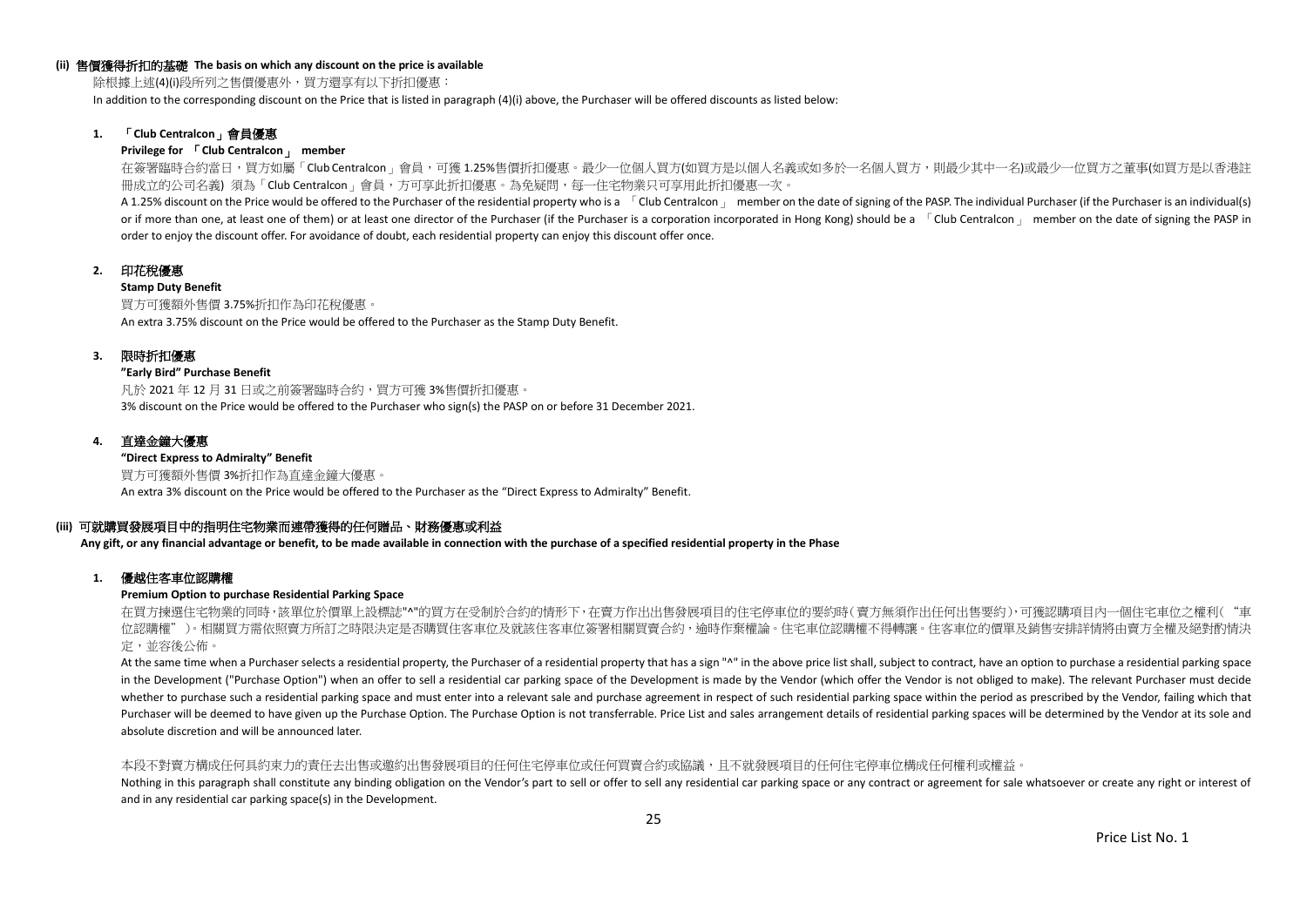## **(iv)** 誰人負責支付買賣該項目中的指明住宅物業的有關律師費及印花稅

**Who is liable to pay the solicitors' fees and stamp duty in connection with the sale and purchase of a specified residential property in the Development**

請參閱上述 4(i)段備註 a 。 Please refer to Note a. of paragraph 4(i) above.

## **(v)** 買方須爲就買賣該發展項目中的指明住宅物業簽立任何文件而支付的費用

**Any charges that are payable by a purchaser for execution of any document in relation to the sale and purchase of a specified residential property in the Development** 請參閱上述 4(i)段備註 a 。

Please refer to Note a. of paragraph 4(i) above.